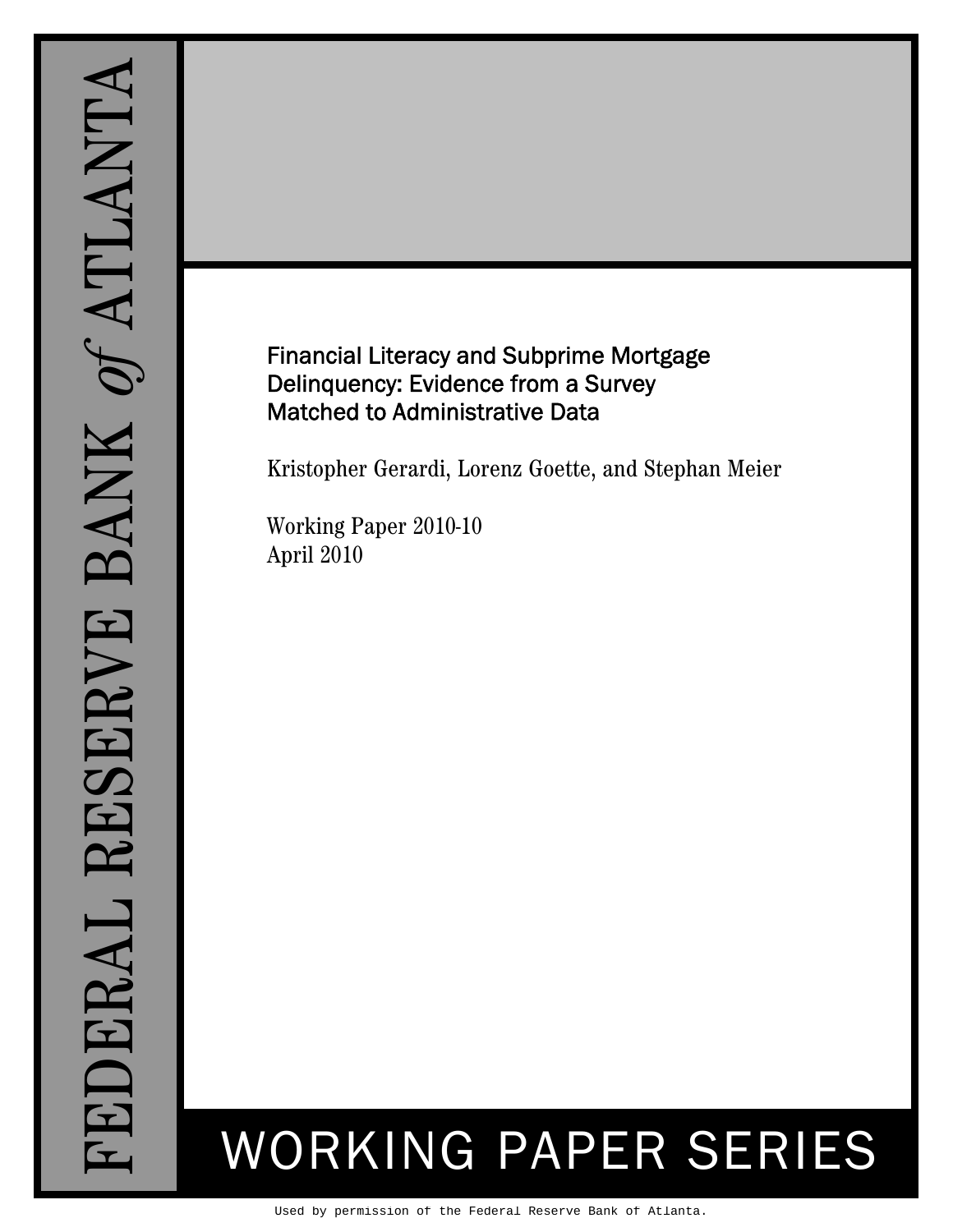## Financial Literacy and Subprime Mortgage Delinquency: Evidence from a Survey Matched to Administrative Data

Kristopher Gerardi, Lorenz Goette, and Stephan Meier

Working Paper 2010-10 April 2010

Abstract: The exact cause of the massive defaults and foreclosures in the U.S. subprime mortgage market is still unclear. This paper investigates whether a particular aspect of borrowers' financial literacy—their numerical ability—may have played a role. We measure several aspects of financial literacy and cognitive ability in a survey of subprime mortgage borrowers who took out mortgages in 2006 or 2007 and match these measures to objective data on mortgage characteristics and repayment performance. We find a large and statistically significant negative correlation between numerical ability and various measures of delinquency and default. Foreclosure starts are approximately two-thirds lower in the group with the highest measured level of numerical ability compared with the group with the lowest measured level. The result is robust to controlling for a broad set of sociodemographic variables and not driven by other aspects of cognitive ability or the characteristics of the mortgage contracts. Our results raise the possibility that limitations in certain aspects of financial literacy played an important role in the subprime mortgage crisis.

JEL classification: R2, D1, D8

Key words: subprime mortgage, delinquency, default, financial literacy, cognitive ability, survey

The authors thank Daniel Bergstresser, Chris Foote, Jeff Fuhrer, John Leahy, Robert Shiller, and seminar audiences at the Federal Reserve Bank of Boston, the 2009 meetings of the Allied Social Science Associations, Harvard Business School, Universitat Autonoma de Barcelona, and Columbia University. They are especially grateful to the Boston Fed, where the authors were employed at the time the survey was conducted and which provided the funding for the survey. The views expressed here are the authors' and not necessarily those of the Federal Reserve Banks of Atlanta or Boston or the Federal Reserve System. Any remaining errors are the authors' responsibility.

Please address questions regarding content to Kristopher Gerardi, Federal Reserve Bank of Atlanta, Research Department, 1000 Peachtree Street, N.E., Atlanta, GA 30309, 404-498-8561, kristopher.gerardi@atl.frb.org; Lorenz Goette, University of Lausanne, Faculty of Business and Economics, Bâtiment Internef, 1015 Lausanne-Dorigny, Switzerland, lorenz.goette@unil.ch; or Stephan Meier, Columbia University, Graduate School of Business, 3022 Broadway, New York, NY 10027, sm3087@columbia.edu.

Federal Reserve Bank of Atlanta working papers, including revised versions, are available on the Atlanta Fed's Web site at www.frbatlanta.org/pubs/WP/. Use the WebScriber Service at www.frbatlanta.org to receive e-mail notifications about new papers.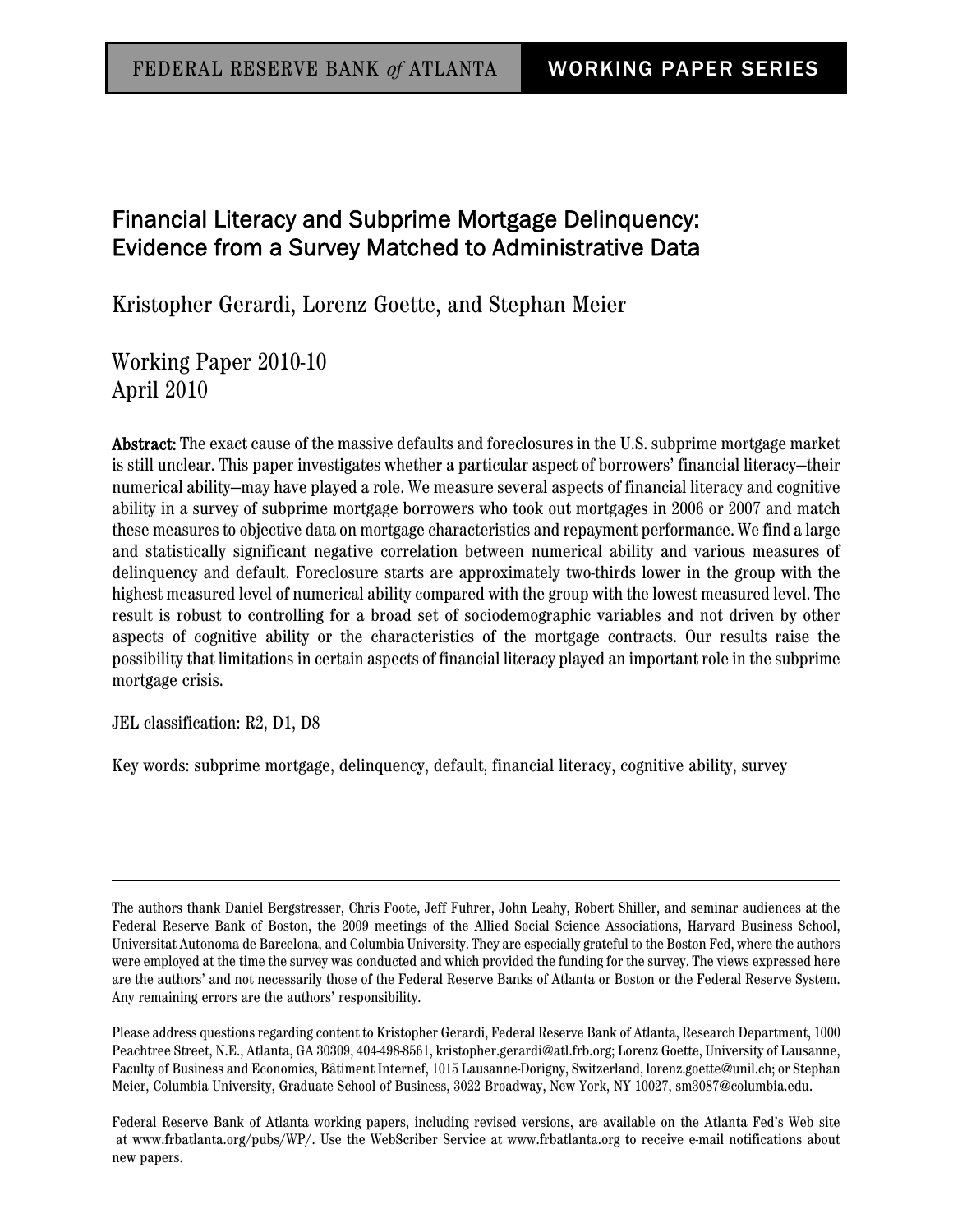## I. Introduction

The expansion of credit in the early-to-mid 2000s has had a profound impact on real estate and financial markets. In a very short time, it has broadened homeownership, particularly among individuals that had traditionally been shut out of credit markets. This growth occurred despite lagging income growth in these groups over the same time, and also in areas in which little house price growth could be expected (Mian and Sufi, 2009a). Moreover, on top of broadening homeownership rates, the expansion of credit has also led to a substantial increase in borrowing by previous homeowners taking advantage of quickly rising home prices over the same period of time: Evidence suggests that they borrowed as much as 30 cents for every dollar increase in the value of their homes (Mian and Sufi, 2009b).

Improved access to credit as such offers the benefits of consumption smoothing over time. The standard model in economics assumes that agents are rational and fully understand their environment. In such a model, making more credit available will unambiguously increase welfare, and so from that perspective the expansion of credit was viewed by many as welfare-enhancing. However, as house prices leveled off in 2006 and began to decline, this was accompanied by a massive increase in late payments on subprime mortgages, and an explosion of outright defaults (e.g. Foote et al., 2008b; Mayer et al., 2009). This led to a sharp drop in the value of mortgage-backed securities and to the worst financial and macroeconomic crisis since the Great Depression.

In light of these dramatic developments, a debate has started over how to explain the increase in late mortgage payments and defaults, which precipitated the broad economic and financial crisis. Several papers discuss the role of credit supply changes, and in particular the potential role of relaxed underwriting standards in generating an expansion of mortgage credit (e.g., Gerardi et al., 2009; Mian and Sufi, 2009a; Nadauld and Sherlund, 2009). By contrast, this paper examines the borrower side. Many market observers, including Akerlof and Shiller (2009), believe that departures from full rationality are an important factor in explaining the decline of the subprime mortgage market and the subsequent foreclosure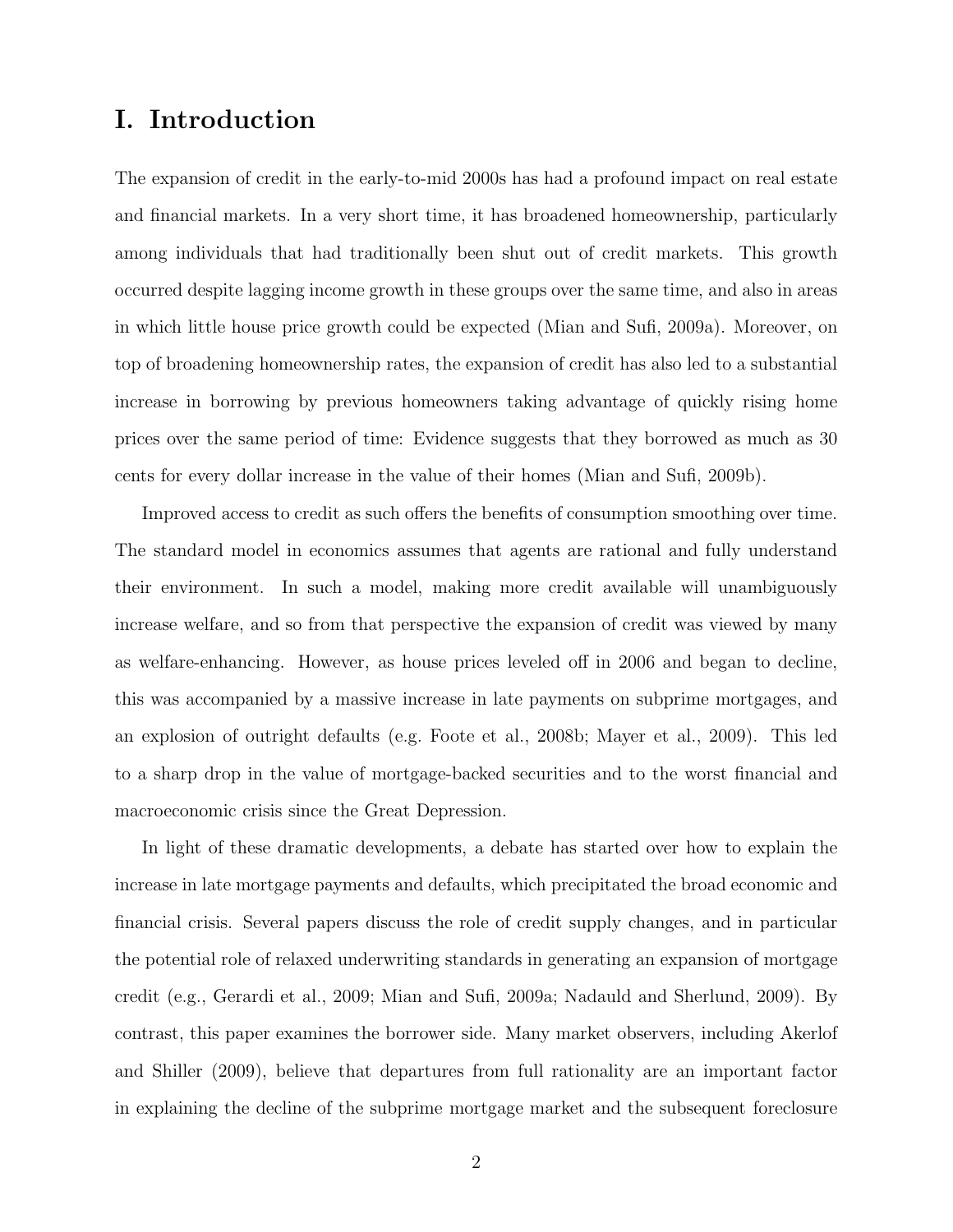crisis. In part, "irrational exuberance" (Shiller, 2005) — the belief that house prices will just keep rising — may have played a role. But Akerlof and Shiller (2009) and others (e.g., Boeri and Guiso, 2007) argue that individuals' limited ability to make complicated financial decisions contributed importantly to the sharp rise in mortgage defaults.

Our paper is the first, to our knowledge, to directly examine this hypothesis. We combine micro data on subprime mortgage terms and their entire stream of payments with survey data from a telephone interview with a sample of subprime borrowers. A key feature of this survey is a set of questions measuring several aspects of financial literacy, notably numerical ability and economic literacy, in our respondents. Earlier studies have shown that these aspects of financial literacy are poor in large parts of the population (Lusardi and Mitchell, 2009; Banks and Oldfield, 2007; Lusardi and Tufano, 2008; McArdle et al., 2010) and that individuals make systematic mistakes, such as underestimating interest rates from payment streams (Stango and Zinman, 2008). Of even greater concern however, is that differences in financial literacy are correlated with consumption and savings decisions. A low ability to perform simple mathematical calculations, for example, is correlated with lower levels of saving (Banks and Oldfield, 2007; McArdle et al., 2010), less planning for retirement (Lusardi and Mitchell, 2009), poorer comprehension of credit, and the feeling that spending is out of control (Lusardi and Tufano, 2008).<sup>1</sup> Indirect evidence also points to the possibility that cognitive limitations play an important role in the choice of a mortgage instrument. Evidence from micro data on mortgages shows that individuals are confused about important contract terms of their mortgage (Bucks and Pence, 2008), and that individuals who were rated as confused by the interviewer were more likely to have adjustable-rate mortgages (Bergstresser and Beshears, 2009). Agarwal et al. (2010a) show that participants in a voluntary financial education program are less likely to fall behind on their mortgage

<sup>&</sup>lt;sup>1</sup>Bernheim et al. (2001) present evidence that increases in mandatory schooling have positive effects on financial market participation. Mandatory increases in schooling on this scale have been shown not to have any effect on college graduation rates (Lochner and Moretti, 2004). The result is thus suggestive that basic education increases understanding of financial decision making. By contrast, Cole and Shastry (2007), using mandatory introduction of financial literacy education find little evidence that they have much effect on their measure of financial market participation.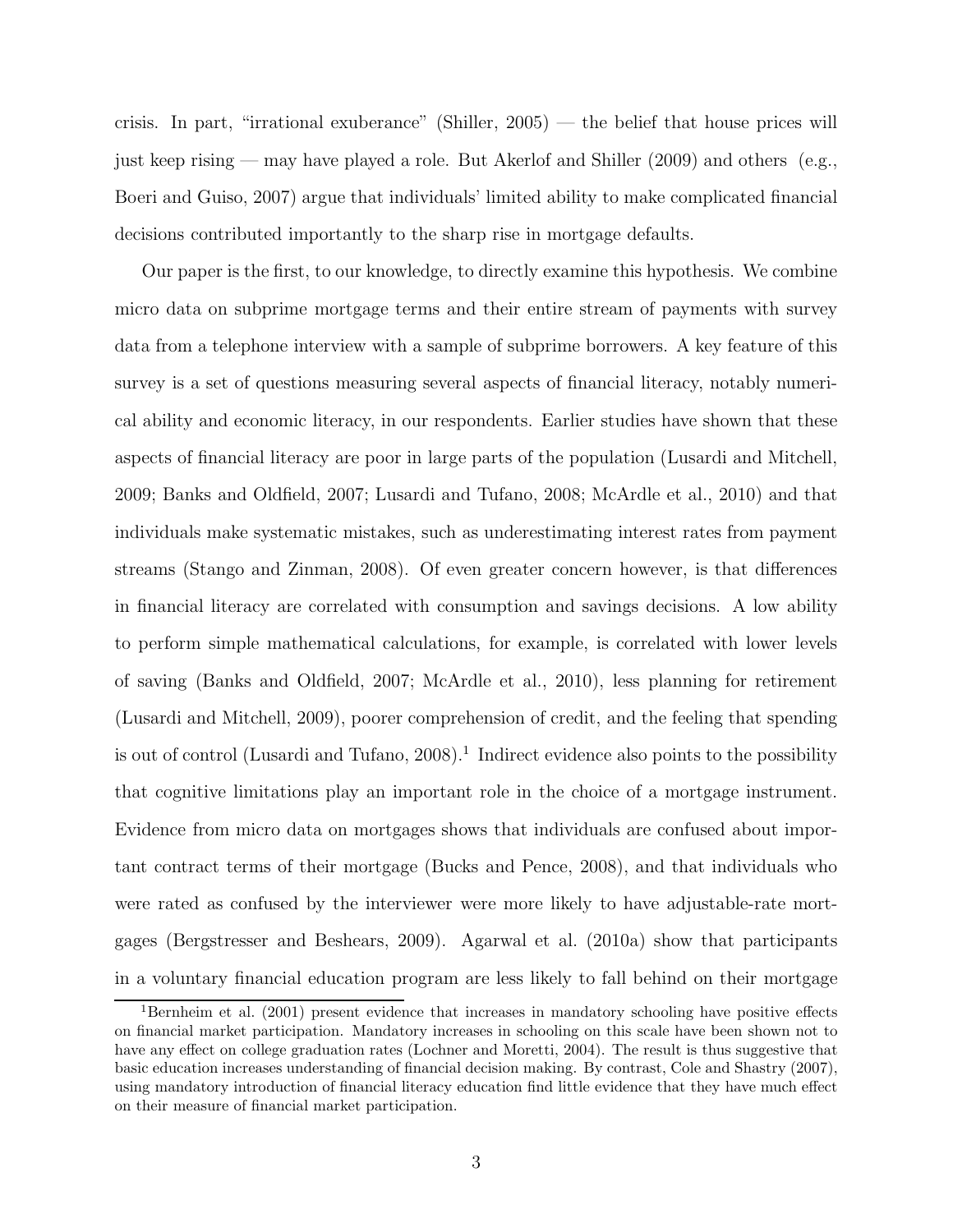payments, potentially indicating that increased financial literacy leads to lower delinquency rates (see also Agarwal et al. (2010b) for the effect of mandatory counseling on mortgage market outcomes). In addition, micro evidence on mortgage delinquency shows a pattern of financial struggle: Many consumers fall behind, then become current again, only for the cycle to repeat itself again and again. By contrast, fewer borrowers show an abrupt stoppage of payments that would be indicative of strategic default (Foote et al., 2009).

We explicitly test for the role of financial literacy and cognitive limitations in the rise of subprime mortgage delinquencies and defaults, and present robust evidence of a correlation between a specific aspect of financial literacy, numerical ability, and mortgage delinquency. We conducted a survey in the summer of 2008 on a sample of subprime borrowers in the states of Connecticut, Massachusetts, and Rhode Island who obtained mortgages in 2006 and 2007. We measured aspects of their financial literacy (numerical ability and economic literacy) and cognitive ability using methods that are standard in the literature (Banks and Oldfield, 2007; Dohmen et al., 2009; Lusardi and Mitchell, 2009). Our sample of subprime mortgage borrowers is taken from a dataset on privately securitized subprime mortgages that the Federal Reserve Bank of Boston purchased from First American LoanPerformance. This data set contains detailed information on mortgage terms and complete payment history streams as reported by the mortgage servicers, which allows us to track the sample over time and follow their subsequent mortgage outcomes. We find a large and statistically significant negative correlation between financial literacy and measures of mortgage delinquency and default, and the finding is robust to the inclusion of controls for income, education, risk aversion, and time preferences, thus ruling out a broad set of potential biases from omitted variables. The point estimates are remarkably robust, and quantitatively important: 20 percent of the borrowers in the bottom quartile of our financial literacy index have experienced foreclosure, compared to only 5 percent of those in the top quartile. Furthermore, borrowers in the bottom quartile of the index are behind on their mortgage payments 25 percent of the time, while those in the top quartile are behind approximately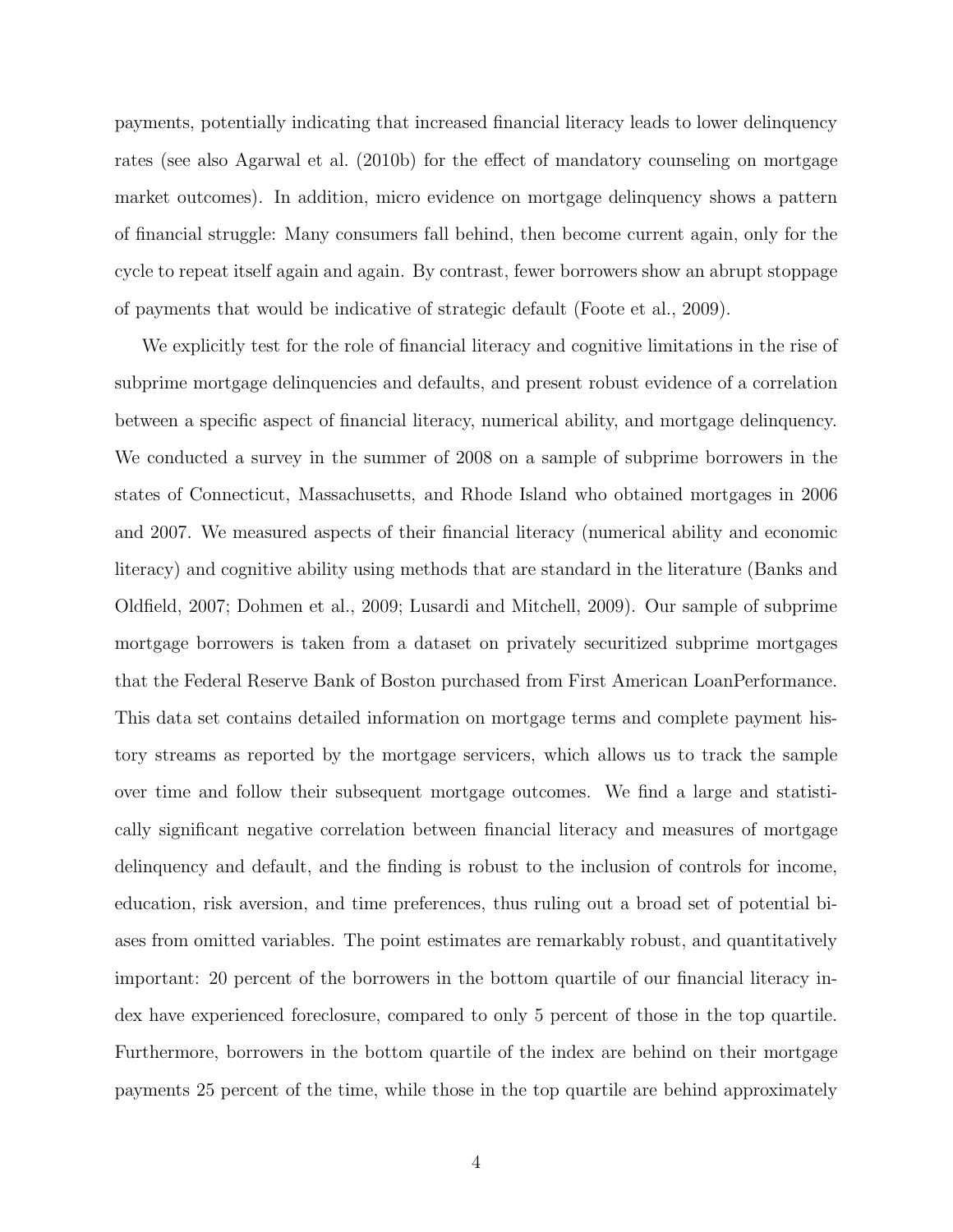10 percent of the time.

We include as control variables measures of other aspects of financial literacy and a general measure of cognitive ability, but find that the correlation is highly specific to one aspect of financial literacy: numerical ability. We devote the remainder of the paper to determining the underlying cause of this correlation. There are of course two possibilities. First, there could be a causal effect of numerical ability on mortgage repayment behavior. For example, individuals who cannot perform the simple mathematical calculations that are necessary to maintain a household budget or to calculate whether or not monthly mortgage payments are affordable over a long horizon may be more likely to miss mortgage payments over time. This interpretation is consonant with the picture that emerges from the survey evidence linking poor financial literacy to higher consumption, less saving, and out-of-control credit usage (Banks and Oldfield, 2007; Lusardi and Mitchell, 2009; Lusardi and Tufano, 2008). However, because this is a survey and we are not able to randomize through a controlled experiment there is always the possibility of omitted variable bias – a different factor may be causally responsible for the variation in mortgage repayment behavior in our data, and also correlated with our measure of financial literacy. We take this possibility very seriously in our empirical work, and our rich dataset allows us to narrow down the channels through which numerical ability could be associated with mortgage default. In addition to ruling out the influence of socio-demographic variables (including income), other cognitive skills, and preference parameters, we also find no evidence that the link between financial literacy and delinquency is mediated by differing contract terms or bigger mortgages for a given home value. Thus, individuals with poor numerical ability do not appear to make systematically different choices with respect to their mortgage terms. We also do not find that the link is related to differences in experience with mortgages. While we cannot rule out all other possible explanations, the robustness of our empirical estimates leads us to conclude that limited numerical ability played a non-trivial role in the subprime mortgage crisis. Our result also offers new ways to further test this relationship and points to the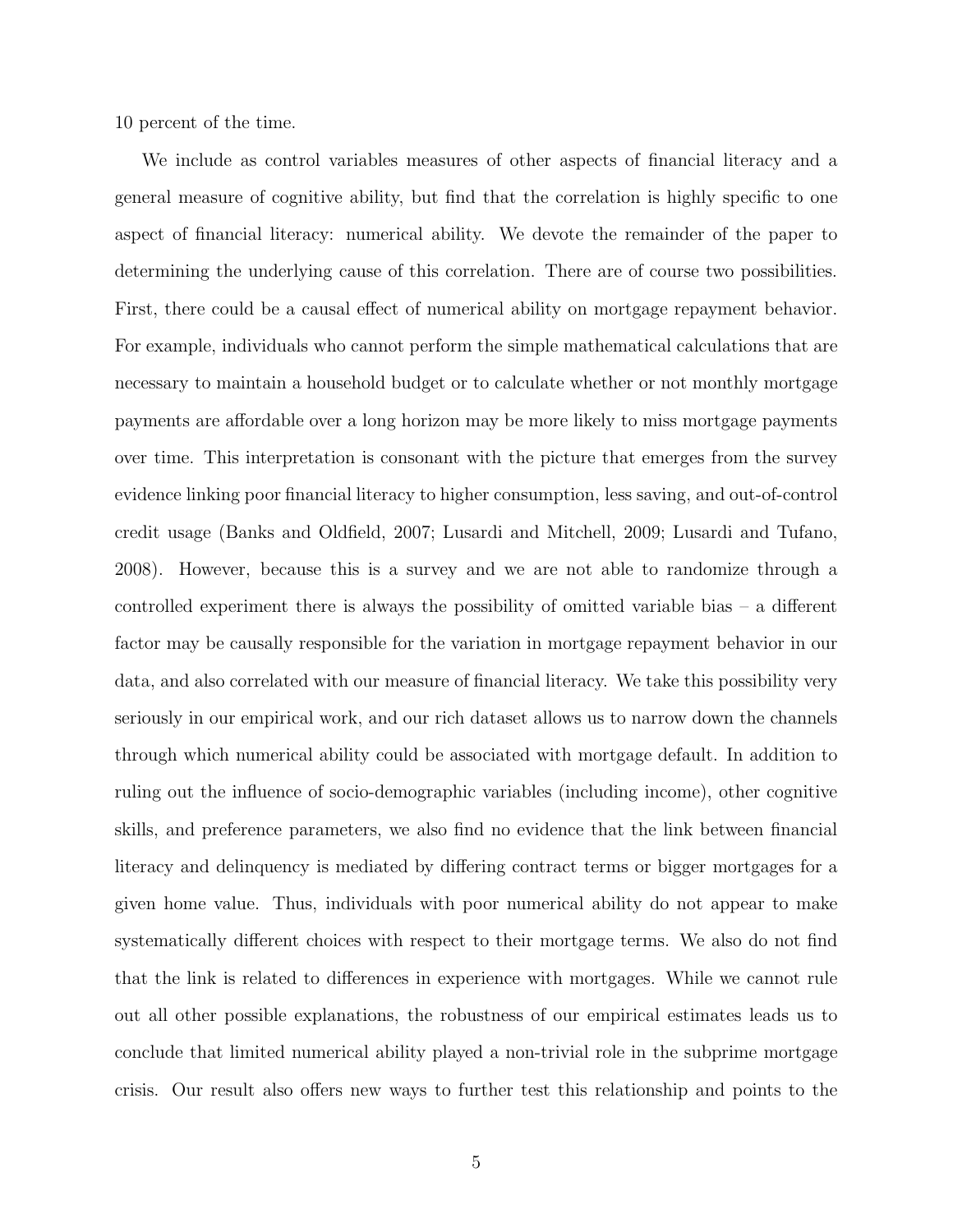importance of addressing limited financial literacy in the post-crisis reformation of mortgage markets.

The remainder of this paper is structured as follows: section II details the empirical setup and provides an overview of the data. Section III discusses our empirical methodology. Section IV presents the results. Section V discusses some caveats of our study, and concludes the paper.

## II. Design of Study

In this section we provide a detailed discussion of our sample and survey design. First, we describe the pool of mortgage borrowers that we chose to draw our survey sample from, and discuss potential sample selection biases. Then, we discuss the survey procedure and the different parts of our survey in detail.

## A. The Sample

In order to obtain objective measures of mortgage delinquency and default, we construct our survey sample from data that combines two micro-level mortgage datasets. The first is a loan-level dataset constructed and maintained by FirstAmerican LoanPerformance (LP). LP collects information on individual mortgages that are used as collateral for non-agency, mortgage-backed securities (MBS) and sold to investors on the secondary mortgage market. We use LP data that the Boston Fed purchased in mid-2007. This dataset covers Massachusetts, Connecticut, and Rhode Island from the late-1990s through March 2009. The LP dataset contains extensive loan-level information on mortgage characteristics, including interest rates (initial levels and changes over time), documentation levels, payment histories, loan-to-value ratios, and various other lending terms. It also contains some information regarding borrower characteristics, such as the borrower's credit score and debt-to-income ratio at origination (borrower's monthly debt payment divided by his or her monthly in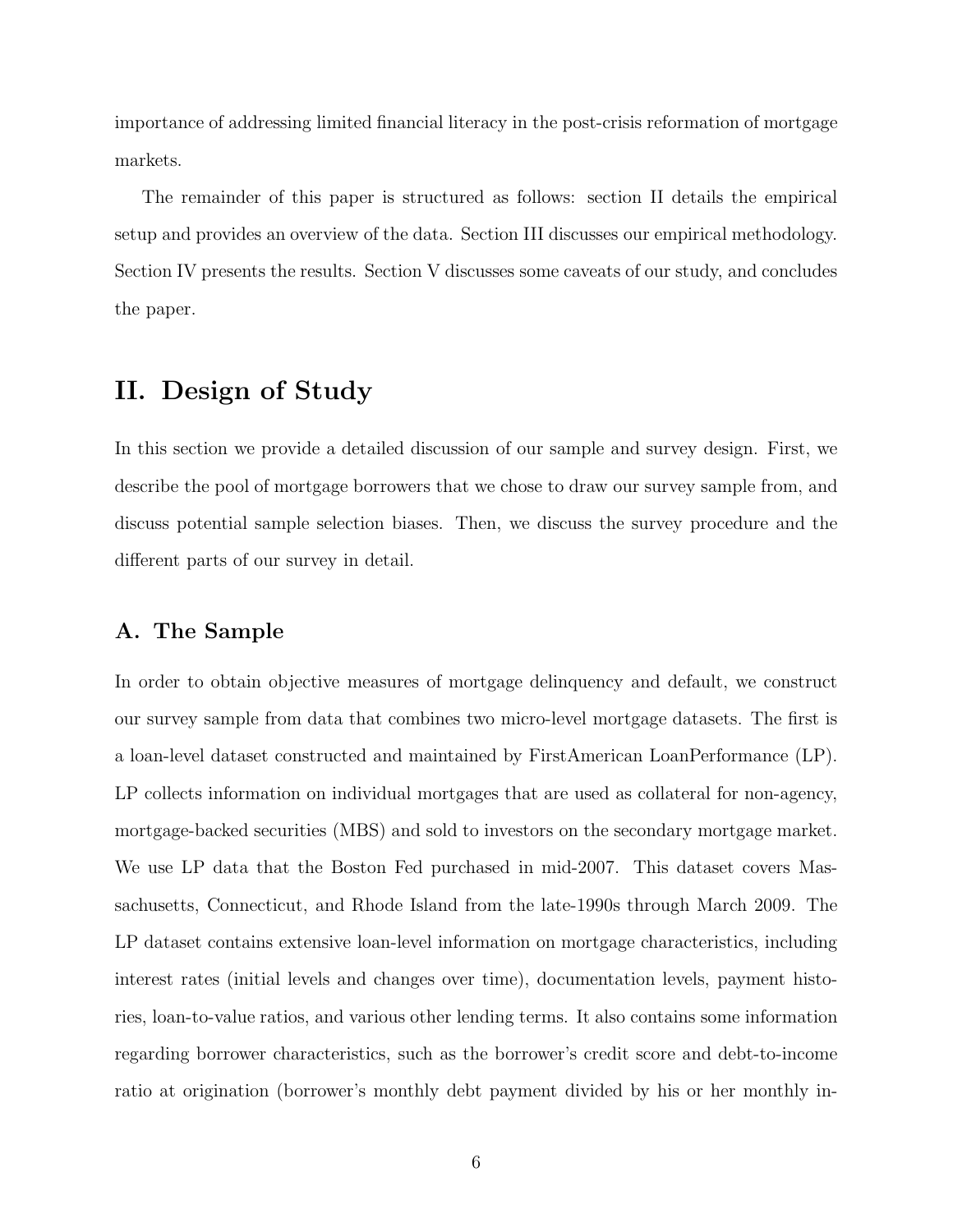come). Finally, the LP dataset identifies the type of MBS each loan was packaged into subprime, Alt-A, or prime. $^{2}$ 

The second dataset we use was supplied by The Warren Group, a private Boston firm that has been tracking real estate transactions in New England for more than a century. The Warren Group collects publicly available real estate transaction records that are filed at Registry of Deeds offices throughout New England, and have maintained an electronic database of these records for the past twenty years. The data that we use includes the universe of purchase-money mortgages, refinance mortgages, home equity loans, home equity lines of credit (only information on capacities and no information on utilization rates), and purchase deeds (including foreclosure deeds) transacted in Massachusetts, Connecticut, and Rhode Island. Unlike the LP data, this data contains the precise location of each property and the exact names of the buyers and sellers of each property as well as the names of the mortgage borrowers. These data allow us to construct a history of mortgage transactions for a household in a given property. In other words, with the Warren Data we are able to follow households in the same house across different mortgages. Since the data include information on all mortgage liens and the sale price for each property, we are able to construct a precise measure of the cumulative loan-to-value ratio at the time of purchase,<sup>3</sup> and to keep track of the total number of mortgages obtained by each homeowner.

We matched data from LP to data from the Warren Group, and only used the sample of first-lien mortgages contained in subprime MBS from the LP dataset that were originated in 2006 and 2007. The match is based on the zip code of the property (LP contains only the identity of the zip code where the property is located), the date of mortgage origination, the amount of the mortgage, whether the mortgage was for purchase or refinance, and the identity of the institution that originated the mortgage. The match rate was approximately

<sup>2</sup>The sample of prime loans in the LP dataset consists of mortgages with values above the GSE (Government Sponsored Enterprise) conforming loan limits. This segment of the prime market is often referred to as jumbo-prime.

<sup>&</sup>lt;sup>3</sup>The LP data has only sporadic information on the presence of second liens, and thus does not allow for the construction of accurate cumulative loan-to-value ratios.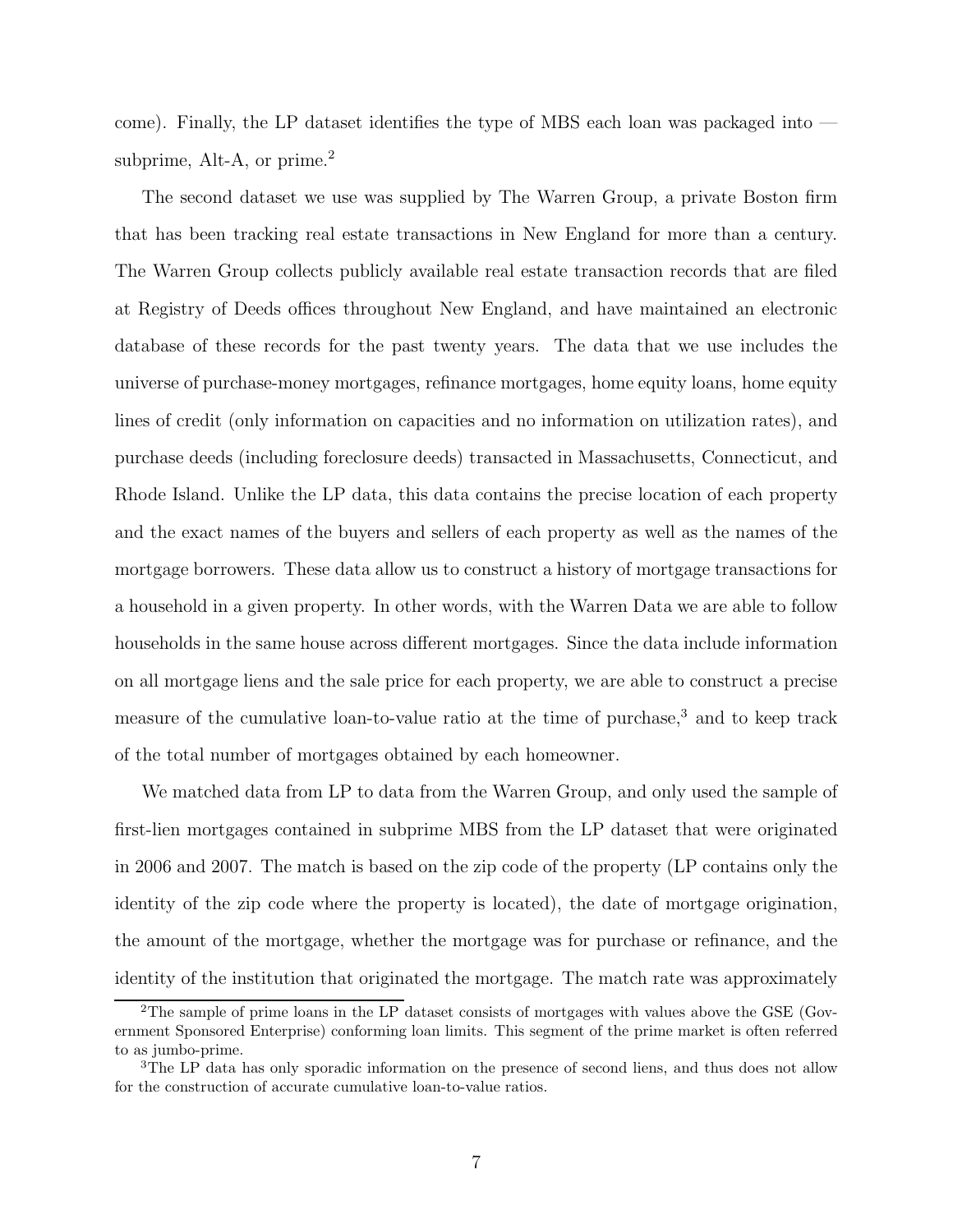45 percent, and left us with a sample of more than 74,000 mortgages.<sup>4</sup>

We randomly selected mortgages from this matched dataset to construct our sample of borrowers for the survey. To contact borrowers we used two different strategies: 1) *Cold-calls* involved calling borrowers by phone. This was possible as we know each borrower's name and address from the Warren dataset, and used this information in an internet search engine (USAPeopleSearch.com) to find each borrower's phone number(s). 2) *Mail-ins* involved mailing invitations to participate in the survey to the addresses listed in the Warren data.

#### [Table 1 about here.]

Table 1 displays response rates for these two strategies. For the *Cold-call* strategy, we called a total of  $3,523$  borrowers<sup>5</sup> in the summer of  $2008$  (June - August). We were unable to reach a working phone line for approximately one-third (1,043) of these calls, while for a little more than one-third (1,366), we were able reach a working line, but unable to verify that the phone number corresponded to the borrower in the data.<sup>6</sup> Finally, we were able to positively identify the borrower in slightly less than one-third of the cases. In half of those cases (559) we were unable to speak to the actual borrower, and thus never received a response to our interview request.<sup>7</sup> In 296 cases we reached the borrower, but he or she refused to participate in the survey,<sup>8</sup> and in 259 cases we reached the borrower and he or she agreed to participate in the survey. Based on these statistics, we report two participation

<sup>&</sup>lt;sup>4</sup>The main issue that contributed to the low match rate was the inconsistent definition of dates between the two datesets. The date listed in LP is the date of origination, while the date listed in the Warren data is the date that the mortgage document was recorded. It usually takes at least a few days for documents to be filed in the Registry of Deeds offices (sometimes a few weeks), and thus, these two dates do not match. Therefore, we were forced to use a date range in our matching algorithm, and consequently often found cases of multiple mortgages of the same amount, originated in the same zip code, in a given date range. We were forced to throw out these cases of multiple matches. The identity of the originating institution often helped us in these cases, but unfortunately the LP data contain only sparse information on this variable.

<sup>&</sup>lt;sup>5</sup>We often found multiple possible phone numbers for each borrower in the data, so the actual number of phone numbers that we called was much larger than the number of borrowers.

<sup>&</sup>lt;sup>6</sup>This included cases in which nobody picked up the phone and cases in which we reached an answering machine and left a message, but received no response (and could not identify the borrower from the answering machine message).

<sup>&</sup>lt;sup>7</sup>In most of these cases we either left a message on an answering machine and never heard back, or spoke to another member of the household, but were not able to reach the actual borrower.

<sup>&</sup>lt;sup>8</sup>We include cases in which the borrower agreed to participate at a later date, but never followed through on that agreement.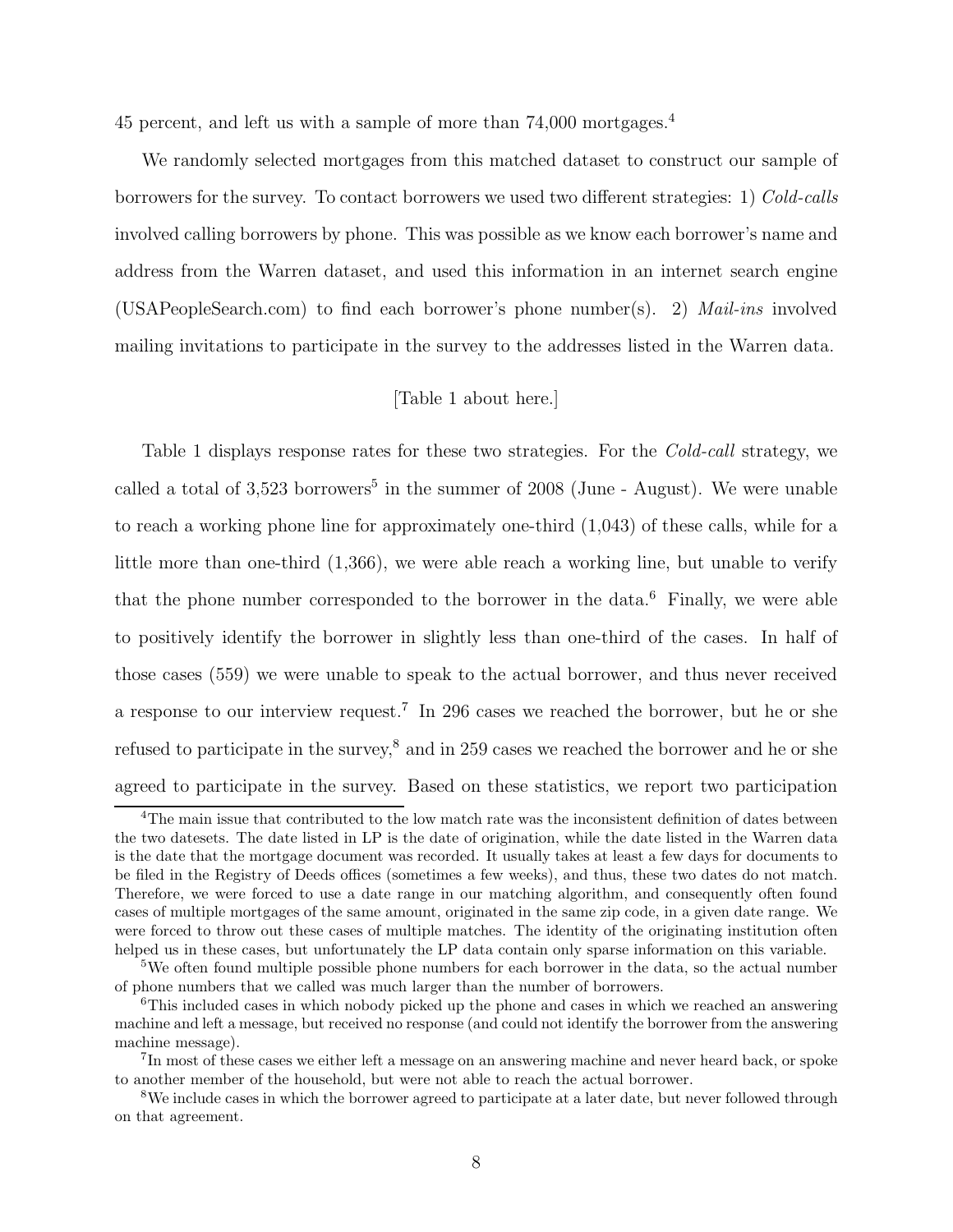rates for the *Cold-calls* in the first column of Table 1. Of the borrowers that we actually spoke to directly, 46.6 percent agreed to participate in the survey, while 10.4 percent of the borrowers for whom we were able to verify a correct phone number agreed to participate.

We mailed almost 5,000 invitation letters to borrowers for whom we could not find phone contact information (*Mail-ins*). The invitation letter was one page (two-sided) and contained a brief description of the survey and the survey conductors. We also included a small response card that contained a question asking if the borrower would be interested in participating in the survey, and space for the borrowers who agreed to participate to list working phone numbers and times of the day that were best to contact them. We included a response envelope and postage. In the vast majority of cases (97.5 percent), we never received a response. When we did receive a response, we attempted to call the borrower to conduct the interview. Of the borrowers that we were able to reach (93), approximately 97 percent agreed to participate in the survey (74 percent of the borrowers for whom we could verify a correct address).

#### [Table 2 about here.]

Sample selection bias is always a serious concern in surveys such as this one. As we have information about observable mortgage and borrower characteristics for *all* of the borrowers we contacted, we can test whether there is sample selection on those observable characteristics. Table 2 contains detailed information on the presence of sample selection in observable mortgage and borrower characteristics. The table compares average characteristics between the respondents and non-respondents for both the *Cold-Calls* sample (Panel A) and the *Mail-In* sample (Panel B). There is no evidence of sample selection in the phone call sample. The difference in averages for all variables is never statistically significant at even the 10 percent level. Furthermore, there is very little evidence of sample selection in the mailing sample. The only difference that is statistically significant (at the 10 percent level) is the average mortgage size. Importantly, there is no difference in the probability of foreclosure after the mailing went out between respondents and non-respondents. We also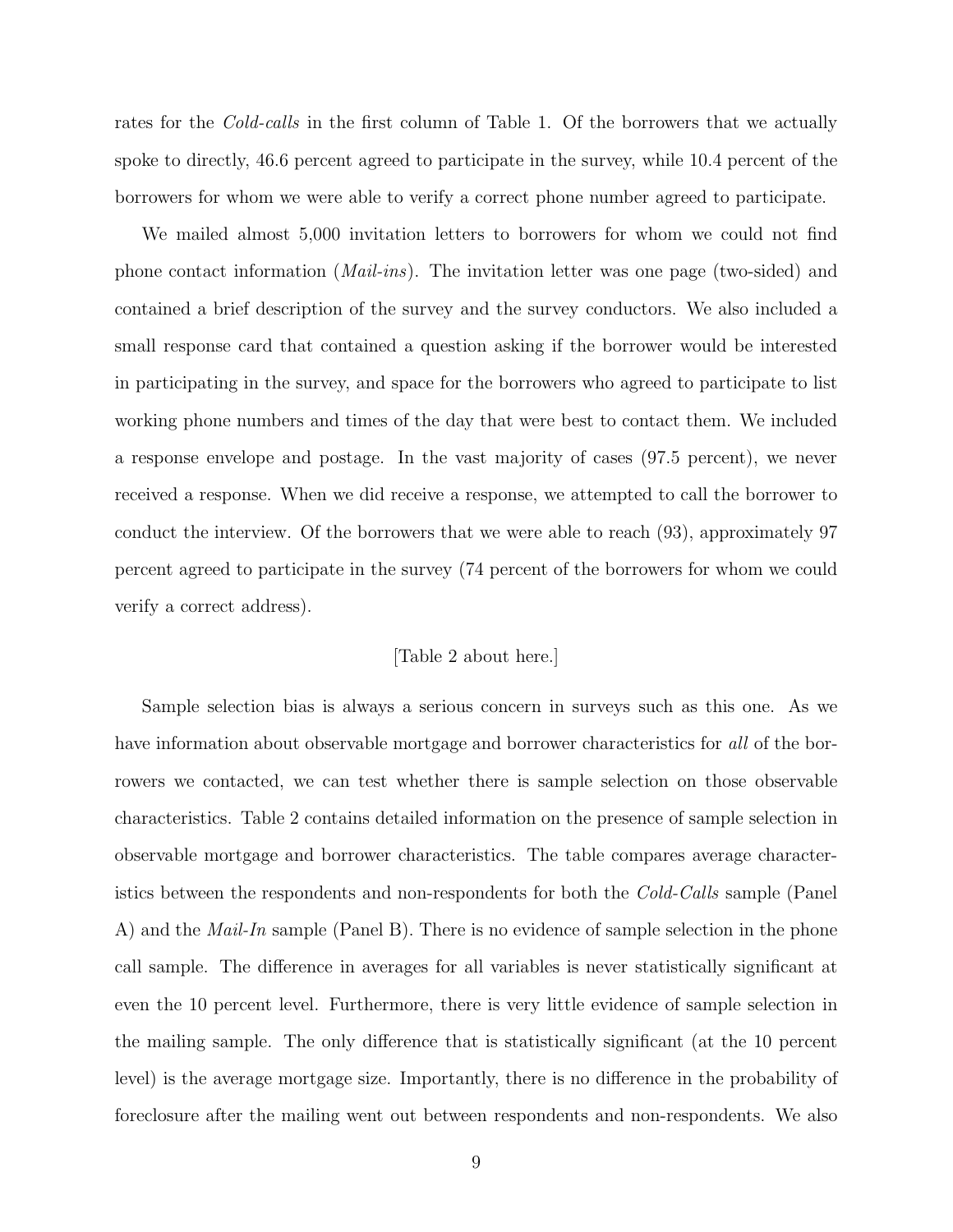perform a more rigorous test of potential sample selection bias on observables. For each outcome measure  $k$  in Table 2, we estimate

$$
y_i^k = \alpha_k + \gamma_k R_i + \beta_k CC_i + \epsilon_i^k \tag{1}
$$

where  $\alpha_k$  is the constant for outcome k,  $\gamma_k$  is the difference in the outcome if the individual was a respondent (and  $R_i = 1$ ), and  $\beta_k$  is the difference in the outcome if individual i was a cold call (and  $CC_i = 1$ ). Finally,  $\epsilon_i^k$  is the residual for outcome k. We estimate the k equations in (1) by seemingly unrelated variables, thus allowing the residuals  $\epsilon_i^k$  to be correlated across outcomes within individuals. We then test the hypothesis  $\gamma_k = 0$  for all k outcome measures. The *p*-value of the corresponding  $\chi^2$ -test is  $p = 0.52$ , and thus we find no evidence of selectivity into the survey on these 10 important variables.

While it does not appear that selection into the survey sample is an issue, the timing of the survey raises some important issues. The survey was conducted in the summer of 2008 between June and August, while the borrowers chosen for the survey obtained their mortgages in 2006 and 2007. August 2007 is the last month that a mortgage was originated in the survey sample, quite simply because the subprime mortgage market had completely shut down at that point and no new mortgages were originated. This means that the subprime borrowers taking the survey had been paying their respective mortgages for at least 10 months and up to 32 months (for mortgages originated in January 2006). In addition, one of the requirements that we imposed for inclusion into the sample was that each borrower not be in the foreclosure process at the time that the survey was conducted. Because of this design feature, the results in this study are not necessarily representative of all subprime mortgage borrowers. Many subprime borrowers defaulted on their loans and experienced foreclosure within the first year of origination. The average number of months to default for all subprime mortgages originated in 2006 and 2007 in the LP dataset for which the servicer has initiated foreclosure proceedings is slightly less than 18. More than one-quarter of the defaults occurred within one year of origination. As we will discuss in more detail below,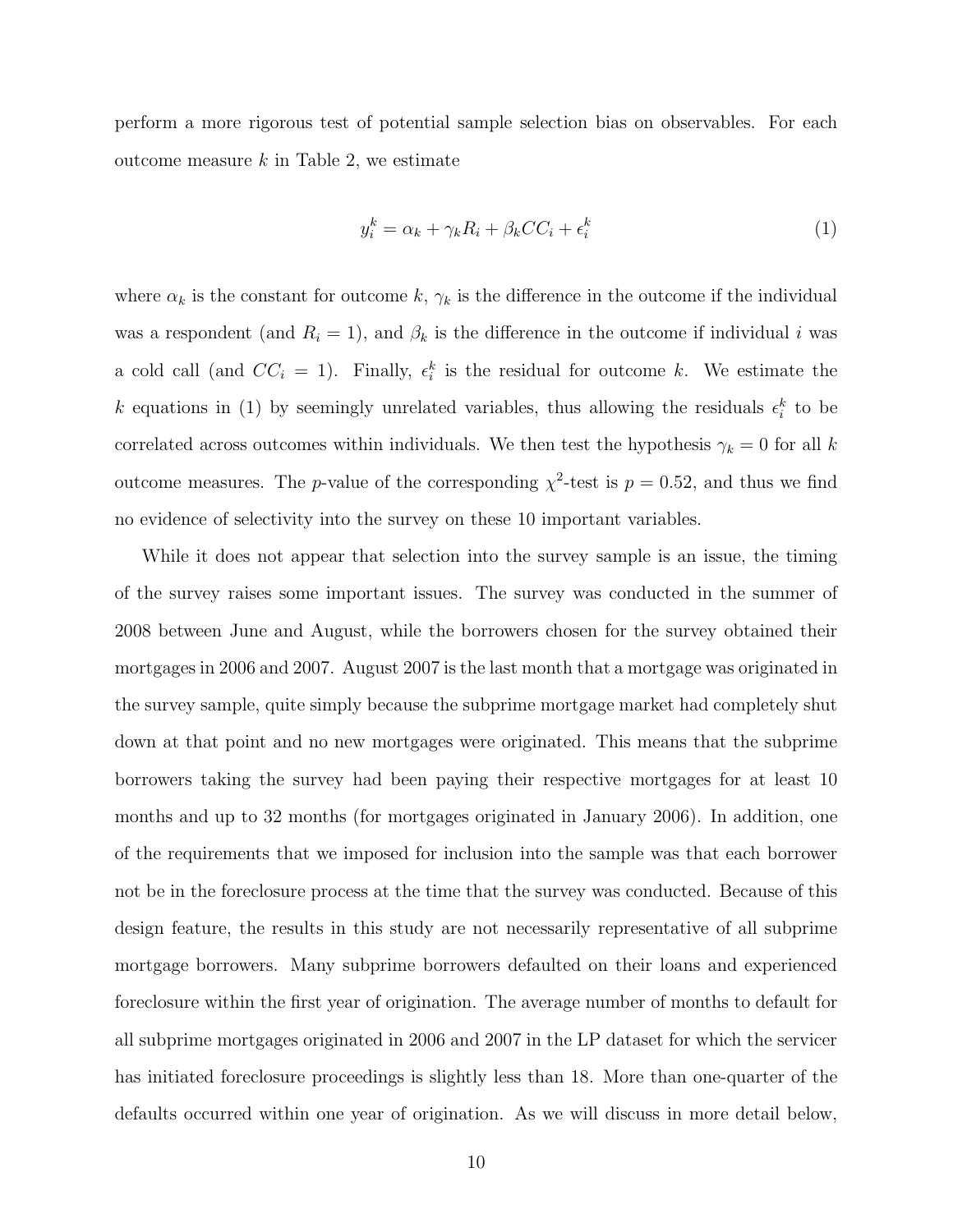the effects of numerical ability on delinquency and default in this analysis are likely to be lower bounds, as the composition of mortgages in our sample potentially means that the least sophisticated subprime mortgage borrowers defaulted before we conducted the survey, and thus did not make it into our sample.

## B. The Survey

The survey contained four important parts: 1) Measures of two aspects of individuals' financial literacy, numerical ability and basic economic literacy, and a measure of general cognitive ability. 2) Measures of time and risk preferences. 3) Questions about the details of the mortgage contract (we already know much of this information from the micro datasets) and the experience of shopping for the mortgage. 4) An extensive list of socio-demographic characteristics that complements information from the LP dataset.

On average, the survey took about 20 minutes to complete, and individuals were compensated \$20 for their participation.

#### B.1. Financial Literacy: Numerical Ability and Cognitive Ability

The first measure of financial literacy, and the one that we primarily focus on in this study, determines the proficiency of a respondent in solving basic mathematical calculations. We asked participants five questions developed by Banks and Oldfield (2007). The questions are as follows:

- *1. In a sale, a shop is selling all items at half price. Before the sale, a sofa costs* \$*300. How much will it cost in the sale?*
- *2. If the chance of getting a disease is 10 per cent, how many people out of 1,000 would be expected to get the disease?*
- *3. A second hand car dealer is selling a car for* \$*6,000. This is two-thirds of what it cost new. How much did the car cost new?*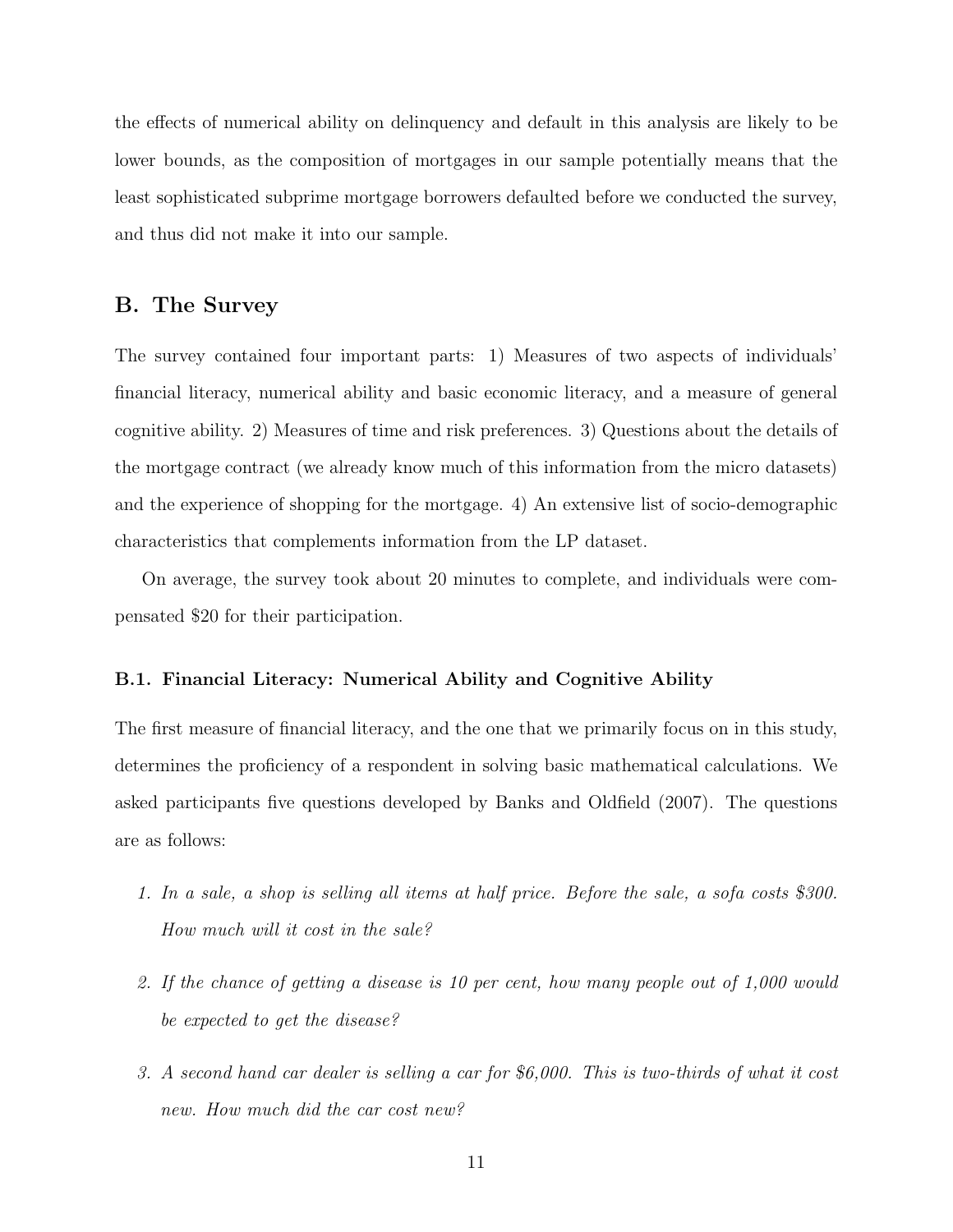- *4. If 5 people all have the winning numbers in the lottery and the prize is* \$*2 million, how much will each of them get?*
- *5. Let's say you have* \$*200 in a savings account. The account earns ten per cent interest per year. How much will you have in the account at the end of two years?*

To construct an index of numerical ability, Banks and Oldfield (2007) suggest dividing individuals into four separate groups based on the responses to the five questions. A borrower is placed into the first group corresponding to the lowest level of numerical ability if he answers questions 1, 2, and 3 incorrectly *or* answers question 1 correctly, but gets questions 2, 3, and 4 incorrect. The second group is made up of borrowers who answer at least one of the first four questions incorrectly (the outcome of the fifth question is not considered for this group). The third group contains borrowers who answered questions 1, 2, 3, and 4 correctly, but answered question 5 incorrectly. Finally, borrowers who answered all five questions correctly are placed into the fourth group. Table 3 shows the distribution of the numerical ability index in our sample as well as the distribution from Banks and Oldfield. Approximately 16 percent of borrowers fall into the lowest group, 54 percent into the second group, 17 percent into the third group, and 13 percent into the highest group. Despite being characterized by a very different group of individuals, the distribution of the index in the Banks and Oldfield study is very similar the distribution of our sample.

## [Table 3 about here.]

In order to distinguish numerical ability from general cognitive ability, we use a verbal fluency measure that was introduced by Lang et al. (2005). Participants are asked: *" In the next 90 seconds, name as many animals as you can think of. The time starts now."* The number of animals named has been shown to be highly correlated with IQ (e.g. Lang et al., 2005). The reason for this is that intelligence is highly correlated with the ability to retrieve known information. As most people know hundreds, if not thousands of animals, the question reveals how easy it is to retrieve information. Obviously, the ability to name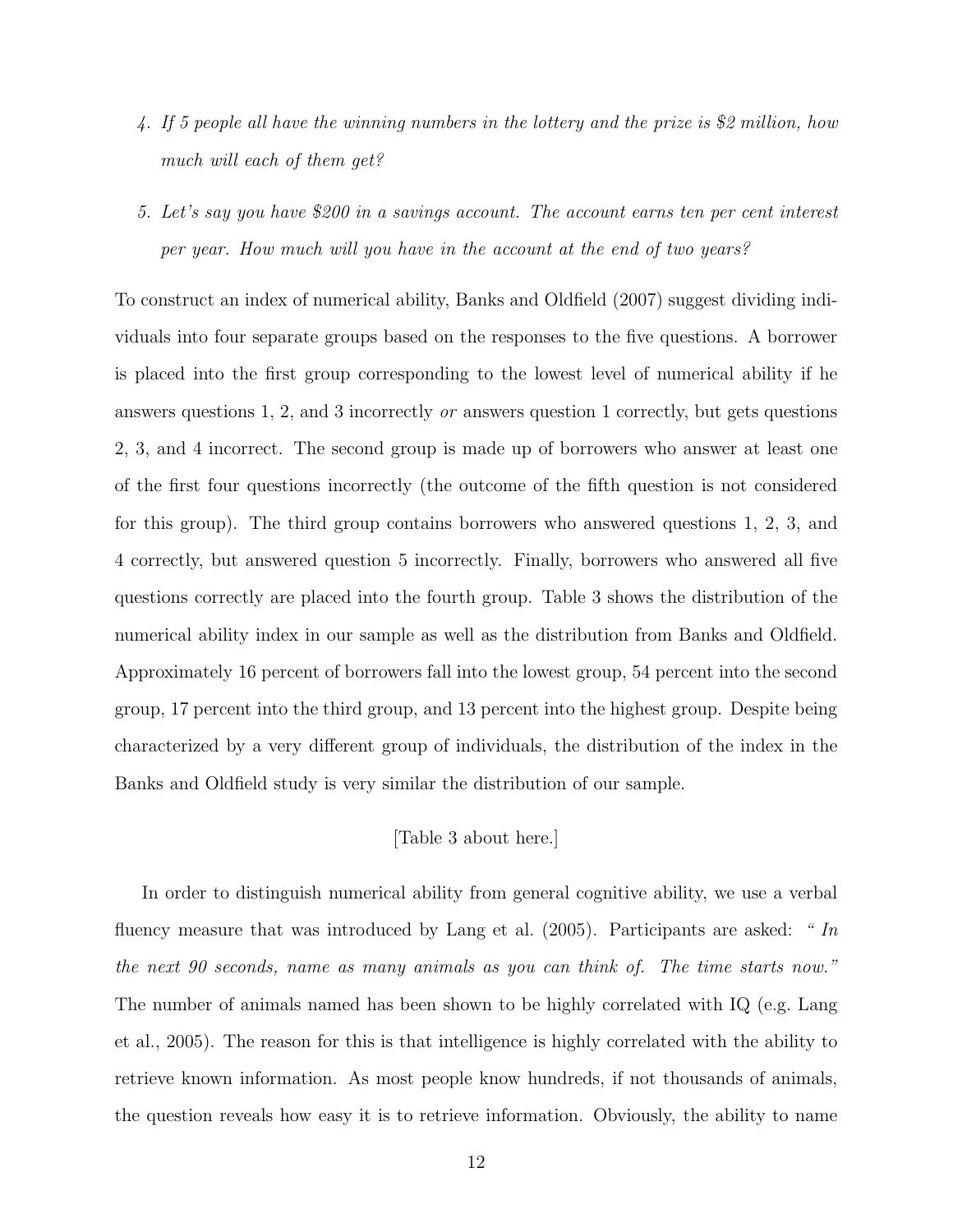animals in English also depends on individuals' English language skills, which we elicit separately (see below). In the economics literature, Dohmen et al. (2009) also use this question to measure cognitive ability. Figure 1 compares the distribution of responses in our survey to their study, which used a representative sample of the German population. The shape of the distributions is very similar.

#### [Figure 1 about here.]

In addition to our measure of financial literacy that focuses on respondents' numerical ability, we measure respondents' basic understanding of economic mechanisms using two questions from Lusardi and Mitchell (2009). Lusardi and Mitchell (2009) refer to these as "basic financial literacy" questions, but in our opinion they measure an individual's understanding of basic economic concepts, and thus we refer to them as questions about "economic literacy."

- *1. Imagine that the interest rate on your savings account was 1% per year and inflation was 2% per year. After 1 year, how much would you be able to buy with the money in this account? More than today, exactly the same as today, or less than today?*
- *2. Suppose that in the year 2020, your income has doubled and prices of all goods have doubled too. In 2020, how much will you be able to buy with your income? More than today, exactly the same as today, or less than today?*

In our sample, approximately 79 percent of borrowers answered the first question correctly, and 74 percent answered the second question correctly, while 60 percent answer both questions correctly. These results are very similar to those obtained by Lusardi and Mitchell (2009).

As a further measure of cognitive ability, we also include the mean time it took the participants to respond to the Banks and Oldfield (2007) questions. We measure the time from the moment the surveyor has finished reading the question to the moment the person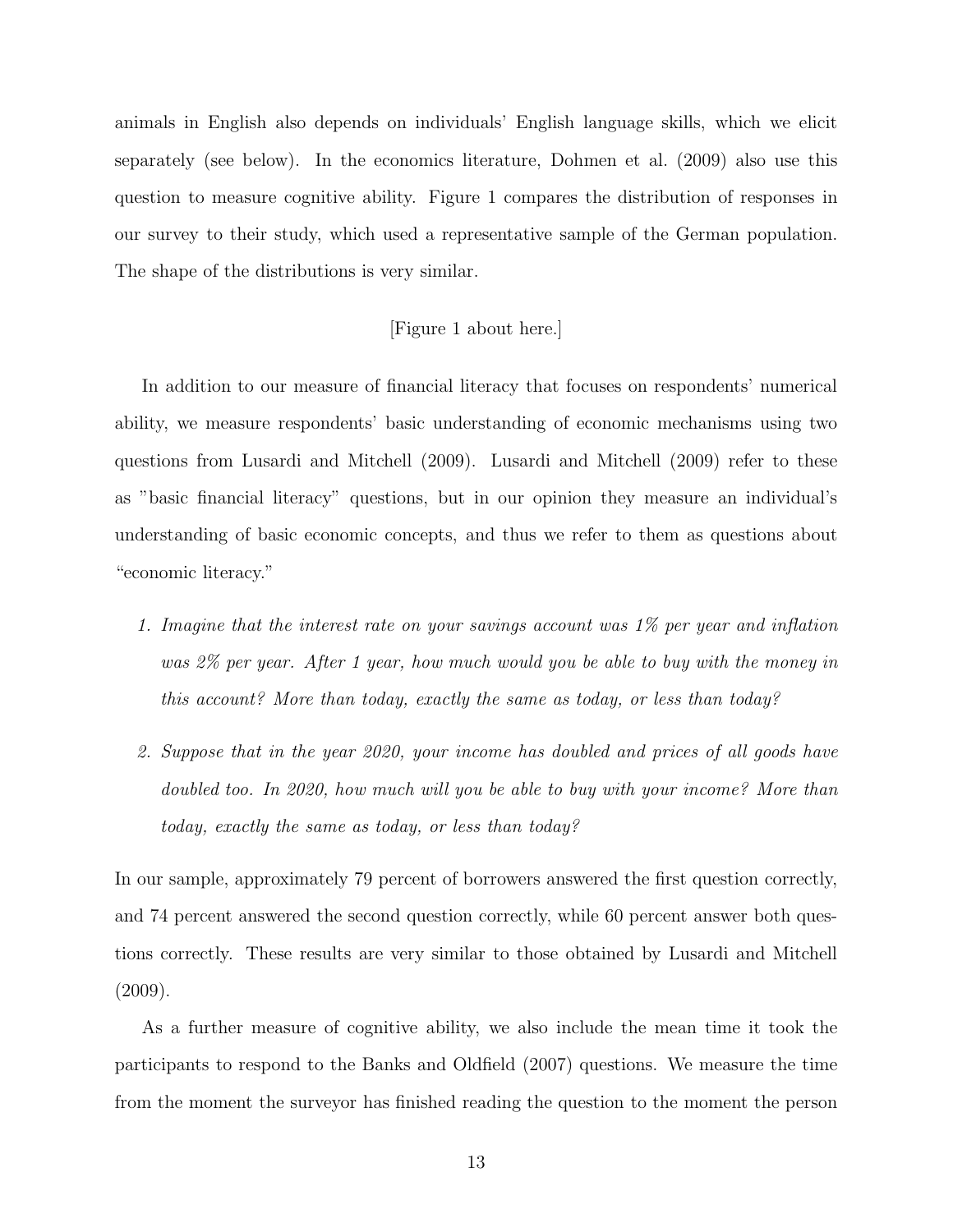gives the answer. Table 5 displays the correlations between all the measures of cognitive ability. There is a strong positive correlation between all measures of cogntive ability. Thus, individuals who score well in one measure of cognitive ability also score better in the others. There is also a strong and negative correlation of every measure of cognitive ability with the response time in the numerical ability questions. Thus, individuals who responded more quickly to these questions also had a higher score in them, and in all the other measures of cognitive abilities.<sup>9</sup>

A factor analysis reveals one common factor between the five variables. Only the first eigenvalue is greater than one, while all others are almost exactly equal to zero. Finding one common component to different measures of intelligence is quite common, and found in many other studies (See, e.g., Flynn, 2007; Burks et al., 2009a).

#### B.2. Time and Risk Preferences

In order to measure time and risk preferences, we asked individuals in the survey to make a number of hypothetical choices that allowed us to calculate their discount factors and risk aversion parameters.

Similar to experimental measures of time preferences (see, e.g., Meier and Sprenger, 2010, 2009), individuals decide on an amount that makes them indifferent between receiving a certain monetary amount now versus waiting  $x$  months for a larger monetary amount. This procedure allows us to calculate an individual's discount factor. We asked individuals to make such intertemporal trade-offs either for now versus  $x = 6$  months or  $x = 12$  months. The two time frames also allow us to construct a measure of whether individuals have dynamically inconsistent time preferences (e.g., Laibson, 1997). In our sample, the average discount factor is 0.97 (over one month) and 81 percent of our sample exhibit dynamically

<sup>&</sup>lt;sup>9</sup>A skeptic may argue that differences in our measure of cognitive abilities rather pick up styles in which individuals answer questions. Some may take the time to think about the question and then answer, while others may have just blurted out the first thing that came to their mind. The negative correlation between response times and the measures of cognitive ability also goes against this interpretation, as it shows that individuals who struggled to answer, also were more likely to get the answer wrong.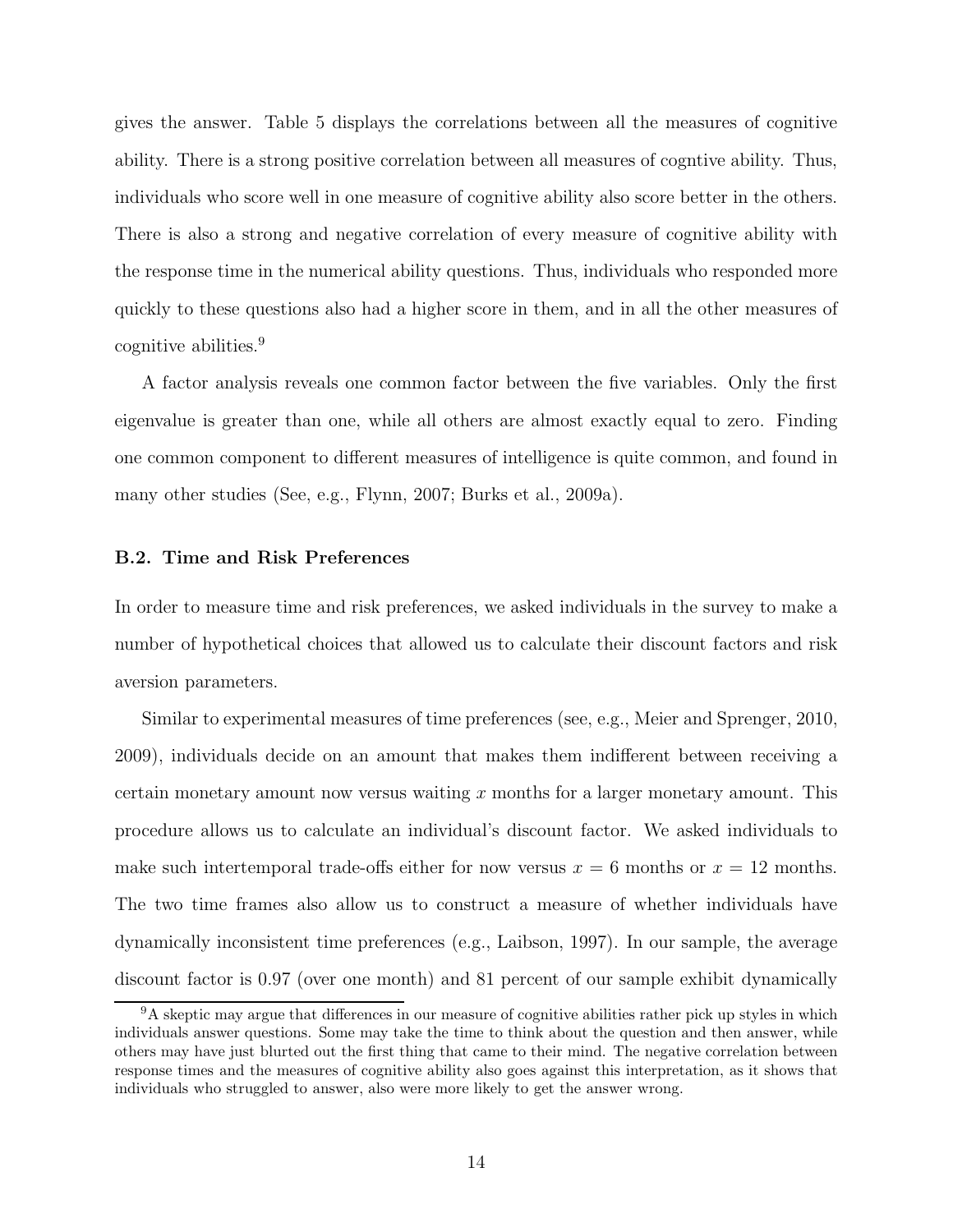consistent time preferences, similar to Meier and Sprenger (2010). In addition, we also asked the borrowers to assess their impatience on a 11-point scale from 0 corresponding to "very impatient" to 10 corresponding to "very patient." In our empirical work we mainly use the measure of impatience that is based on the set of hypothetical choices, but the results do not change if we instead us the subjective scale.

Our measure of risk aversion also followed standard experimental strategies (e.g., Barsky et al., 1997). We asked participants to hypothetically choose between a certain payoff and a 50-50 chance of receiving a good or a bad payoff:

*Which would you prefer: A mortgage for which you paid 1000 dollars per month for the next thirty years, or a mortgage, in which, after two years the payment is either* \$*500 or* \$*1100 with equal chance?*

If the participant accepted the uncertain lottery, we raised the high mortgage payment of the uncertain mortgage by increments of \$100. We use the payoff at which the participant switches to the safe mortgage as our measure of risk tolerance. The mean switching amount was \$ 1184, revealing a substantial degree of risk aversion. In addition, we asked participants to assess their level of risk tolerance on a scale from 0 to 10 as in Dohmen et al. (2005). As with the self-assessed impatience measure, the second risk measure does not require any numerical skills. Nevertheless, in our empirical analysis we primarily use the risk measure based on the set of hypothetical choices (most related to experimental risk measures), although the results are robust to using the self-reported scale measure.

#### B.3. Mortgage Details and Mortgage Experience

The survey contains numerous questions about the characteristics of the mortgage contracts including questions about the size of the mortgage, initial interest rate, whether the mortgage is an adjustable-rate or fixed-rate instrument, whether the mortgage was for the purchase of the home or a refinance of a previous loan, and the existence of a prepayment penalty. These questions complement the mortgage information from the combined Loan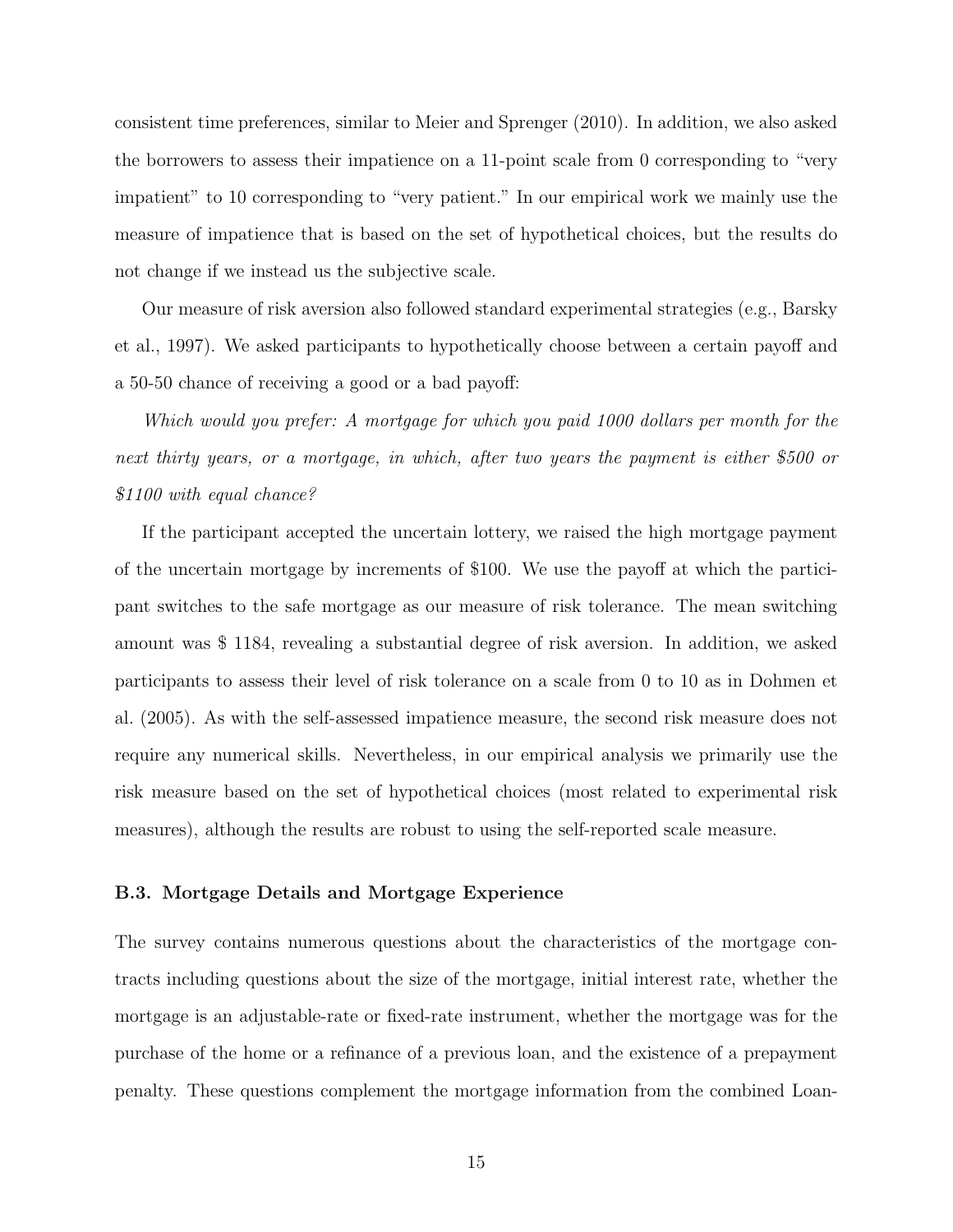Perfomance and Warren dataset, which includes the credit score of the borrower, the initial cumulative loan-to-value ratio, the extent of the documentation provided to the lender, and the monthly debt-to-income ratio of the borrower (including other forms of debt).

We obtain information on previous experience in mortgage markets from the Warren dataset. We are able to calculate the number of mortgages obtained since the house purchase (going back to January 1987), which allows us to calculate the number of mortgages taken out by each household before the current one.<sup>10</sup> We supplement this information with additional proxies for borrowers' experience with mortgages and their search behavior prior to obtaining the mortgage. The survey asks participants whether they were first-time homebuyers, whether they had taken a home buying class or had received counseling, if they obtained information about mortgage pricing before obtaining their loan, and if they had, how they obtained the information (internet, relative, friend, etc.).

#### B.4. Socio-demographics

Finally, the survey contains detailed questions about socio-demographic characteristics and information about household income and employment status. We asked participants about their race and ethnicity, gender, age, place of birth, amount of time spent in the United States, marital status, number of children, education level, and proficiency with the English language (scale from 0 corresponding to a "beginner" to 10 corresponding to a "native speaker"). We included questions on the amount of household income, the number of family members that contribute to household income, and the volatility of household income (on a three-point scale with 1 signifying that "it's been pretty stable"; 2 signifying "it has gone up and down a little over the last few years"; and 3 indicating that "it has gone up and down a lot over the last few years"). Finally, we asked participants about their current employment status and the number of times that they had been out of work over the previous five years.

Table 4 displays sample means and standard deviations of the survey variables for each of

<sup>&</sup>lt;sup>10</sup>We only see mortgage information for the current property, and do not have any information on previous residences.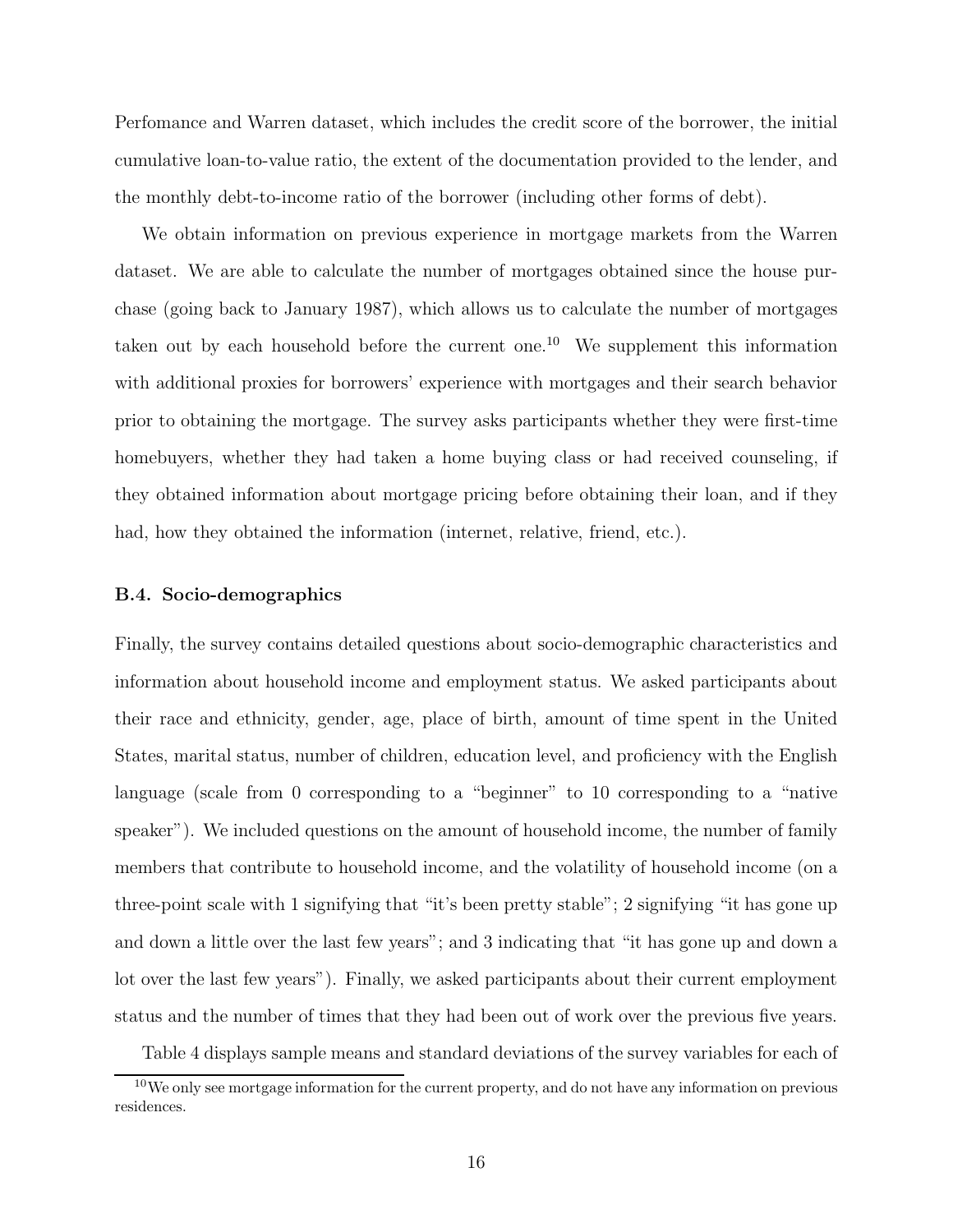the four numerical ability groups. The patterns for each variable across the different groups accord well with intuition. Proficiency with the English language, the percent of households born in the United States, cognitive ability, and household income is monotonically increasing in the level of numerical ability as measured by the four groups. In contrast, income volatility, the percentage of black and hispanic households, the percentage of households with a high school diploma or less, the level of the initial contract interest rate, and the percentage of low documentation mortgages is monotonically decreasing in the level of numerical ability. The pattern for the two variables that summarize a household's experience in mortgage markets is very interesting. The percentage of first-time homebuyers is monotonically decreasing in the level of numerical ability, as 70 percent of households in the lowest numerical ability group are first-time homebuyers, while only 33 percent of households in the highest group are first-time homebuyers. This pattern suggests that the least experienced households with respect to buying a home are also the least financially sophisticated. But, the average number of previous mortgages obtained by a household is also monotonically decreasing in the level of numerical ability. This implies that, on average, households with the most experience with mortgages are the most numerically challenged. This seems to contradict the relationship between numerical ability and being a first-time homeowner, but these two observations can be reconciled by noting that a much lower percentage of mortgage originations were for the purchase of a home for the lower numerical ability groups as compared with the higher numerical ability groups. In addition, the lower numerical ability groups are characterized by a disproportionate number of households that have frequently refinanced. We conjecture that this is a result of a greater amount of cash-out refinancing activity on the part of households characterized by lower numerical ability.

There are a few other interesting patterns that are worth mentioning in table 4. Average credit scores (as measured by FICO) are much higher for the most numerically able group of borrowers as compared to the three lower groups, but there is very little difference in average credit scores across groups 1, 2, and 3. The correlation between numerical ability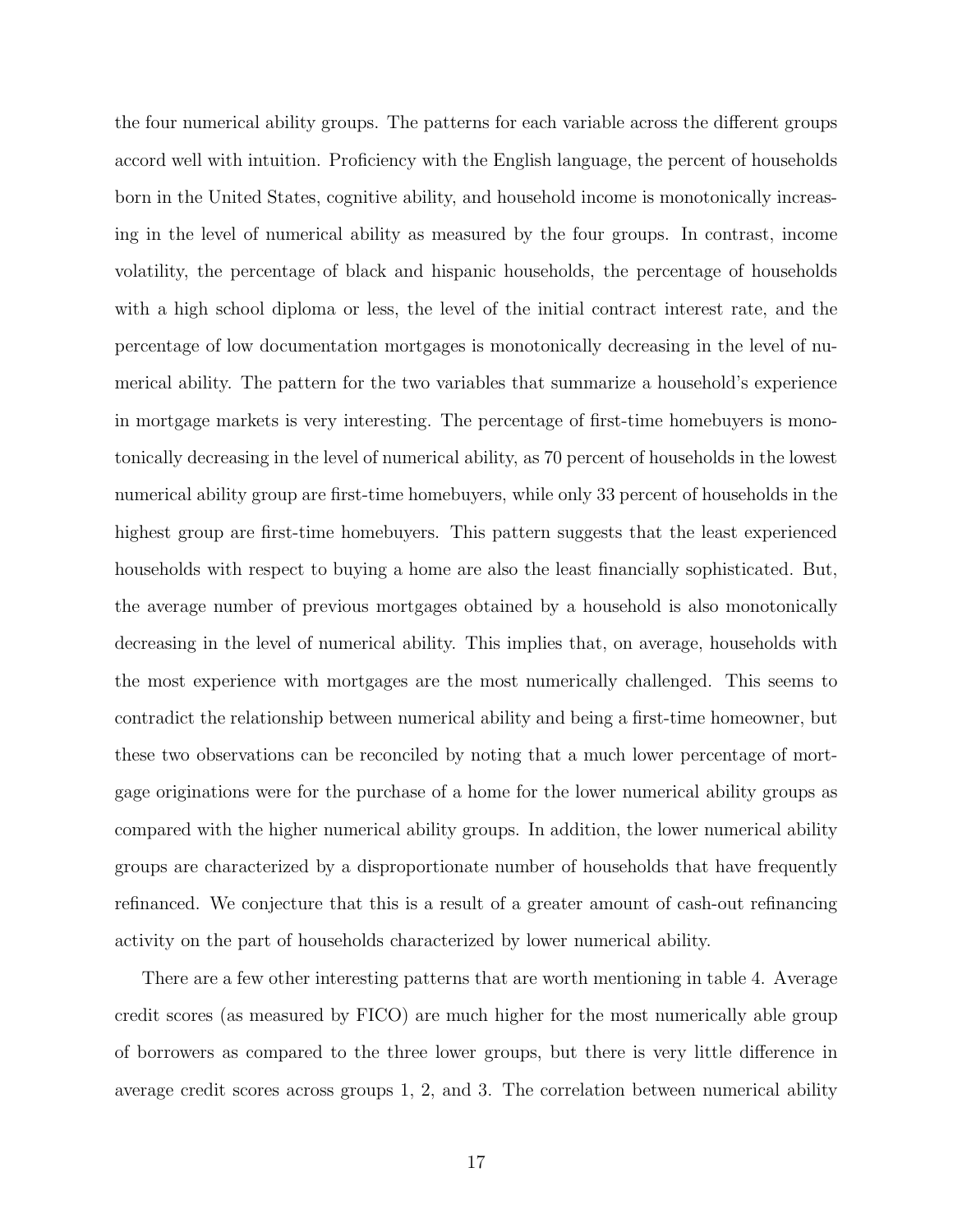and higher education appears puzzling in the table, but that reflects the manner in which we constructed the education groups. We constructed the groups to be mutually exclusive, so for example a household that obtained an undergraduate college degree as well as a professional degree would be given a value of 1 in the "Higher degree" group, but a value of 0 in the "College" group (even though that household also obtained an undergraduate college degree). This is the reason for the significant decrease in the "College" variable percentage when moving from the second most numerically able group of households to the most numerically able group. The highest group is characterized by a large percentage of households that obtained a graduate degree (about 40 percent), and by only a small percentage of households that obtained an undergraduate college degree without a graduate degree (25 percent).

[Table 4 about here.]

## C. Measures of Mortgage Delinquency

We use three different measures of mortgage delinquency in the empirical analysis. First, we construct a variable that measures the fraction of time a borrower is behind on at least one of his mortgage payments. This measures the time during which a household is unable or unwilling to meet the promised mortgage payments. Imagine a household misses only one payment, and makes all the future payments in time. This first measure counts him as behind in each period until he makes that payment.

The second measure of mortgage delinquency is the fraction of mortgage payments missed. This variable is an explicit measure of the extent of delinquency. For example, a borrower who has had a mortgage for 12 months and who has missed 6 payments would be assigned a value of 50 percent for this measure, while a borrower who has had the mortgage for the same amount of time, but who has only missed 3 payments, would be assigned a value of 25 percent.

Our third measure is a dichotomous variable that takes a value of one if foreclosure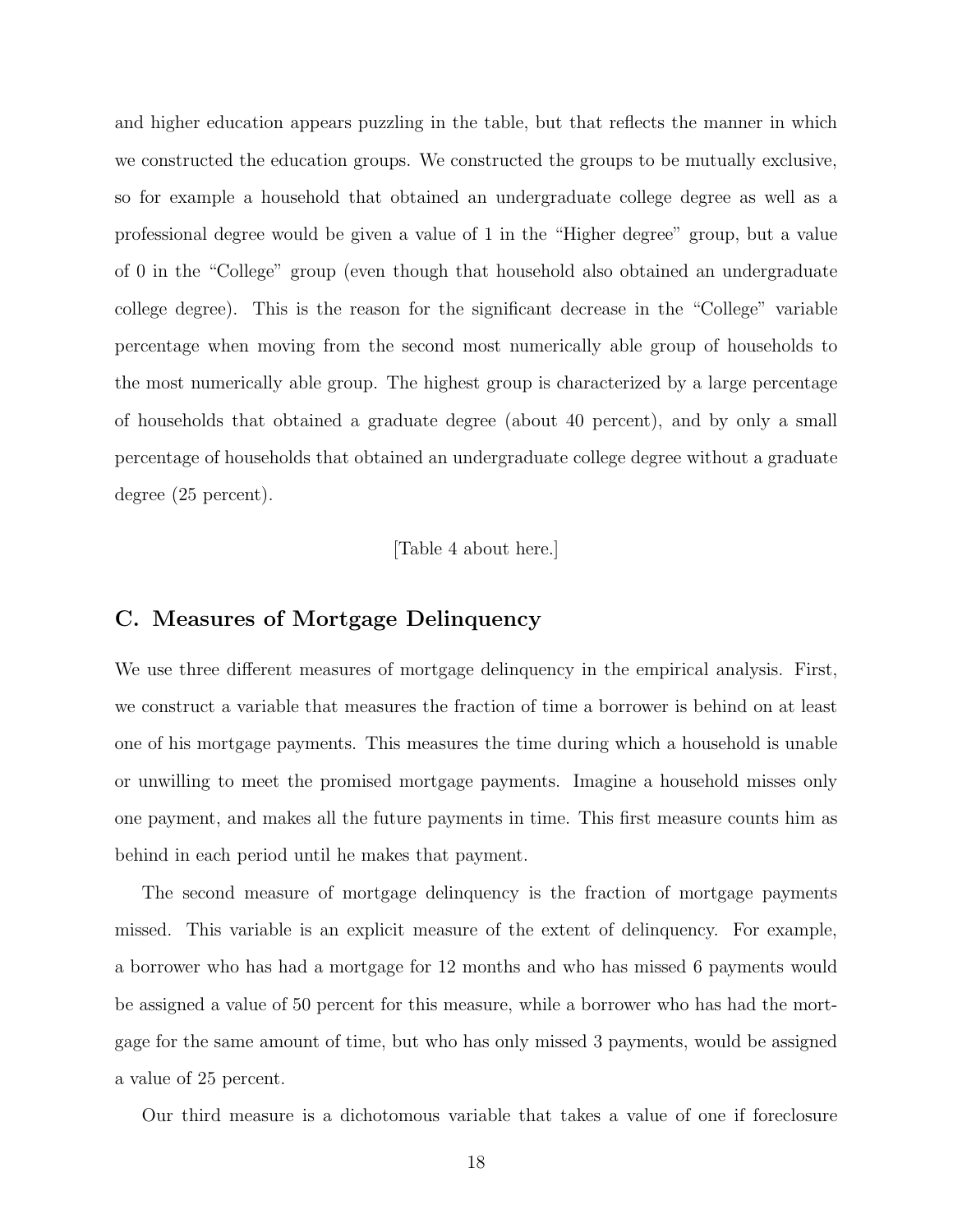proceedings have been initiated by the lender. Normally, foreclosure proceedings are initiated when a borrower is 120 days delinquent on his or her mortgage (or equivalently is 4 payments behind).<sup>11</sup>

#### [Table 6 about here.]

Table 6 contains information on the distributions of the three delinquency measures in our sample. The average borrower in our sample is behind on this payments 20 percent of the time, and has missed 11 percent of his or her mortgage payments. Half of the borrowers in our sample are delinquent more than 7 percent of the time and have missed more than 5 percent of their mortgage payments, while 10 percent of the borrowers are delinquent more than 60 percent of the time and have missed more than 30 percent of their payments. Almost 20 percent of the borrowers in our sample have been in the state of foreclosure at some point in their mortgage experience.

## III. Empirical Specification

Our main empirical specification takes the following form:

$$
D_i = \gamma N A_i + \mathbf{x_i}' \beta + \epsilon_i \tag{2}
$$

where  $D_i$  corresponds to the first two measures of delinquency discussed above, the percent of time spent in delinquency and the percent of mortgage payments missed, for household i. The term  $NA_i$  represents the numerical ability group of household i,  $\mathbf{x}_i$  represents a vector of control variables, and  $\epsilon_i$  is the residual. We estimate the equation by ordinary least squares  $(OLS)^{12}$ , accounting for possible heteroskedasticity in the standard errors. For

 $11$ One of the participation criteria was not being in foreclosure at the time of the survey. But, there are a few instances in which a borrower had been in foreclosure in the period before the survey was administered, but then had recovered by the time of the survey. These borrowers were included in the survey sample.

 $12$ The results are robust to using tobit regressions instead of OLS (see Table A1 in the appendix).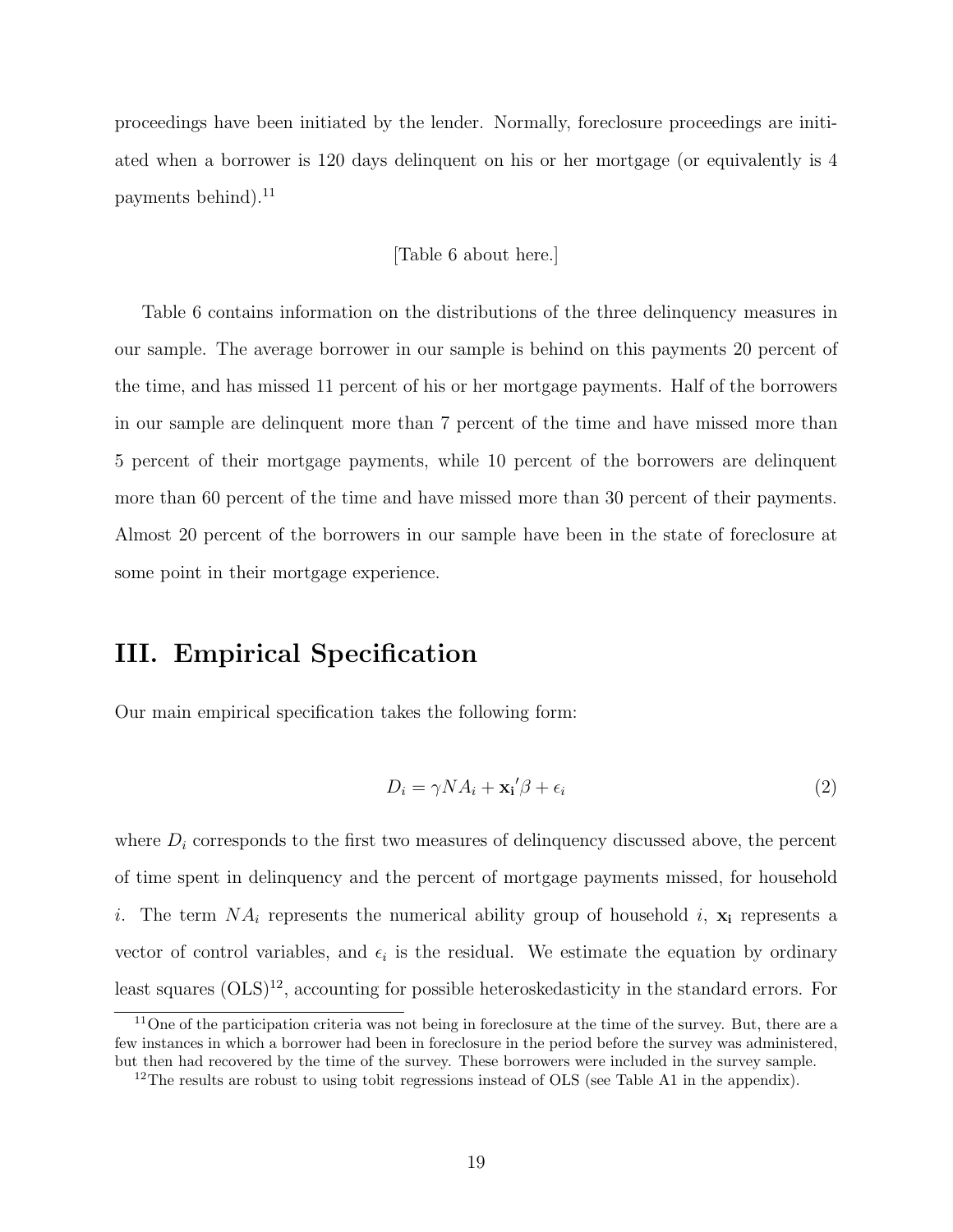our third measure of delinquency, the initiation of foreclosure proceedings, we estimate a probit model,

$$
Pr[F_i = 1|NA_i, \mathbf{x_i}] = \Phi(\gamma NA_i + \mathbf{x_i}'\beta)
$$
\n(3)

where  $F_i$  takes the value of one if foreclosure proceedings have been initiated on the borrower and zero otherwise, and  $\Phi()$  is the cumulative distribution function of the standard normal distribution.

We focus on numerical ability as the independent variable of interest in an initial step, because the strongest evidence from the previous literature comes from studies linking numerical ability to savings (Banks and Oldfield, 2007). In a later step, we then include other measures of financial literacy that are not directly related to the ability to perform mathematical calculations, but more to the ability to understand financial concepts, as well as controls for general cognitive ability (Dohmen et al., 2009; Lusardi and Mitchell, 2009).

We include control variables  $x_i$  to avoid two types of omitted variable biases: there may be some other variable x that has a causal impact on defaults and on numerical ability, but due to the omission of x, that effect is captured by numerical ability. Secondly, it is also possible that numerical ability does not have a direct effect on delinquency, but rather causes x, which in turn affects delinquency and default propensities. In this case, omitting x would lead to the improper conclusion that numerical ability affects delinquency directly, while it really is a determinant of some other variable that in turn affects delinquency. We will not be able to distinguish between these two types of biases, but including controls helps us narrow down the admissible set of interpretations of our result.

In choosing the appropriate set of controls, we use guidance from the literature on models of mortgage default. Economic models of mortgage default emphasize the role of liquidity shocks and differences in household financial situations that make borrowers differentially vulnerable to those shocks (Gerardi et al., 2009; Pennington-Cross and Ho, 2010; Sherlund, 2008; Demyanyk and Van Hemert, 2010). If the shocks or exposure to the shocks are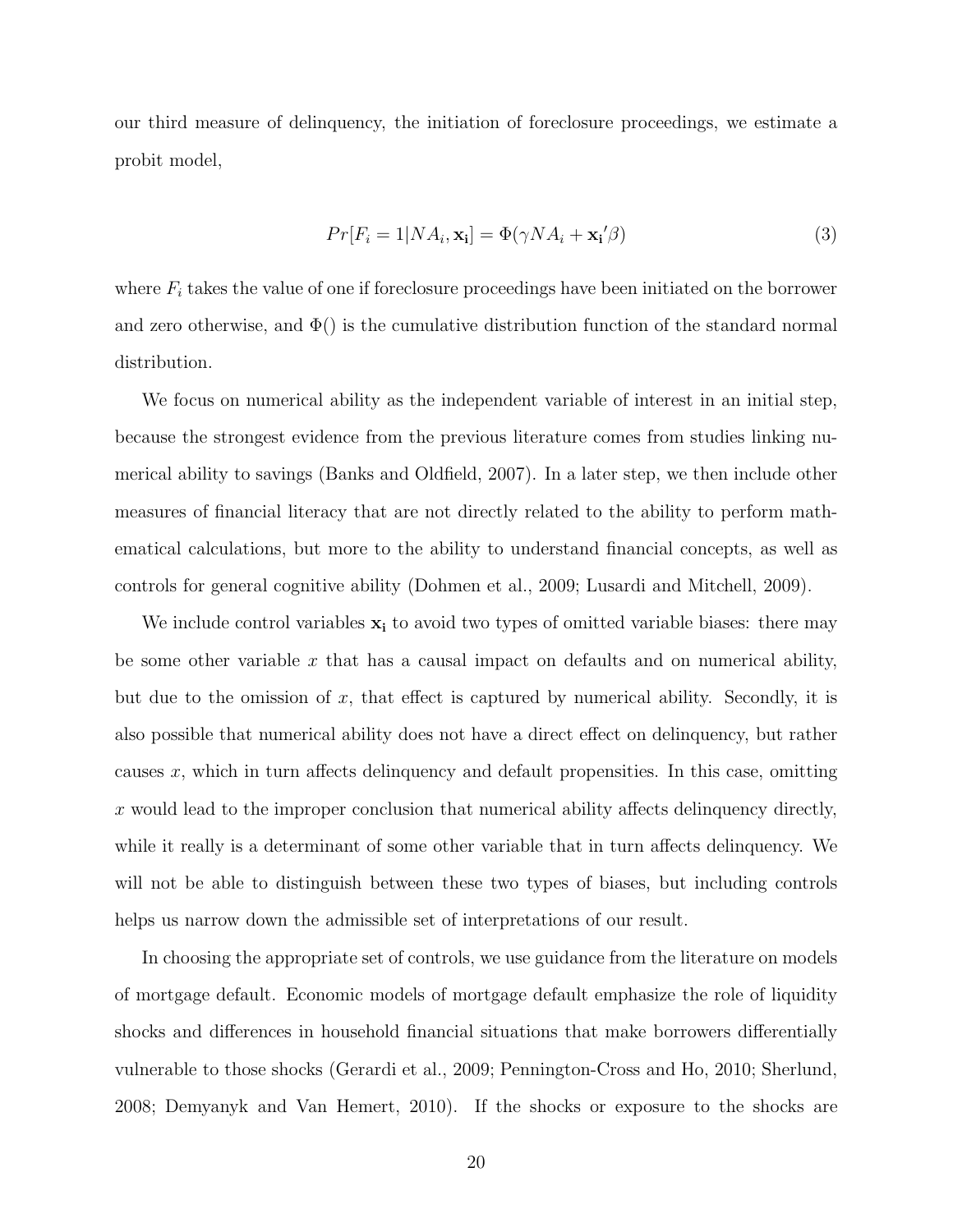correlated with, or caused by, numerical ability, then they may act as omitted variables and thus, would need to be taken into account. For example, numerical ability may affect the financial situation of the household in general, thus putting them at a disadvantage from the beginning of the mortgage. But in order to understand the contribution of numerical ability on the decisions made during the mortgage tenure, we need to control for initial differences in financial situations.

Models of mortgage default also predict that preference parameters, such as time preferences and risk preferences should be related to default (Foote et al., 2009). For example, more impatient individuals may be more likely to default on a mortgage, all else being equal. Furthermore, a recent literature suggests that these preference parameters may be correlated with certain aspects of cognitive abilities (Burks et al., 2009b; Benjamin et al., 2006; Dohmen et al., 2009). Thus, including measures of time preference and risk preference parameters allows us to examine the impact of numerical ability on delinquency separate from a potential correlation with those preference parameters.

The empirical mortgage literature also documents large differences across borrowers in the extent of delinquency and default that are due to differences in mortgage characteristics and house price movements. Gerardi et al. (2009), Foote et al. (2008b), Mayer et al. (2009) and Foote et al. (2009) show that there are large differences in default rates between fixedrate and adjustable-rate mortgages, and that local house price movements are strongly correlated with default rates. However, from a theoretical view, the type of mortgage, or the location of a house are among the most important choices of any home purchase. Therefore, these differences should be regarded as differences in choices of the individuals. To the extent that these are correlated with numerical ability, differences in these choices may plausibly be a consequence of limitations in numerical ability. It is therefore not clear that differences in these choices should be treated as an omitted variable. We return to this issue below.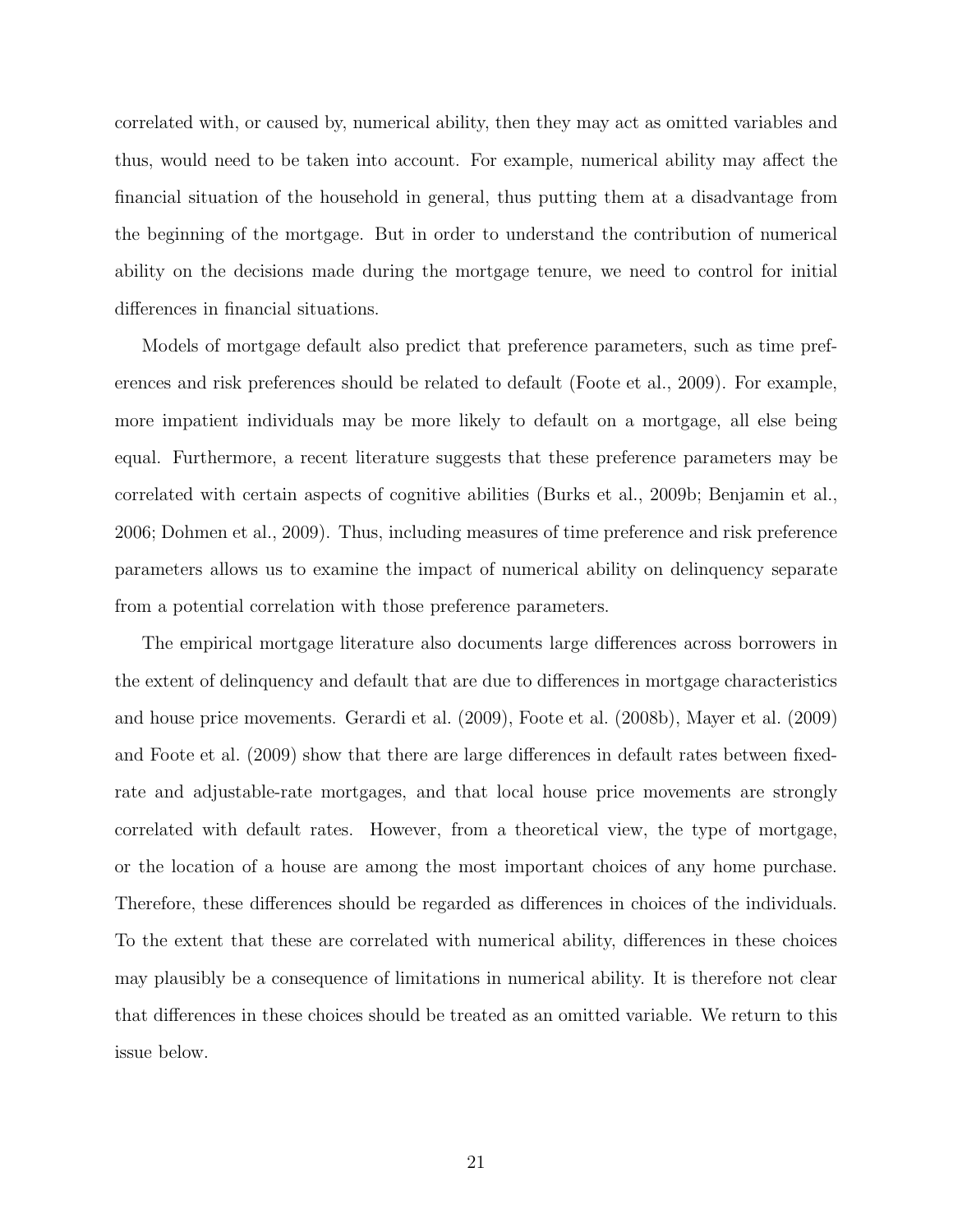## IV. Results

## A. Baseline Findings

Figure 2 displays the relationship between the numerical ability index and our three measures of delinquency. There are three bar graphs corresponding to each of the three delinquency measures. There is a monotonically decreasing relationship between the percent of time delinquent and numerical ability (Panel A). Borrowers in the lowest numerical ability group on average spend almost 25 percent of the time in delinquency, while those in the highest group spend on average only 12 percent of the time in delinquency. In Panel B we also see a similar relationship between the percent of missed mortgage payments and numerical ability. The lowest group has missed almost 15 percent of mortgage payments on average, while the highest group has missed only 6 percent of payments on average. Foreclosure also appears to be negatively related to numerical ability (Panel C). While there is a small difference in the percentage of foreclosure between the first and second numerical ability group, the third group is characterized by a significantly lower percentage of foreclosures than the first two groups (15 percent versus more than 20 percent), while the fourth and highest group is characterized by a significantly lower percentage of foreclosures than the third group (7 percent versus 15 percent).

Table 7 displays the coefficient estimates from the linear regressions (columns (1) and (4)) and the estimated marginal effects from the probit model of foreclosure starts (column (7)). They indicate that, as suggested by the figure, the correlations between numerical ability and the delinquency measures are positive and statistically significant. As the figure already suggested, magnitudes are also quantitatively important: A borrower in the lowest category of the numerical ability index spends, on average, approximately 15 percent more time in delinquency than a borrower in the highest category. The differences in foreclosure rates across numerical ability groups are also very large. According to the estimates, the difference in foreclosure rates between the bottom quartile and top quartile is approximately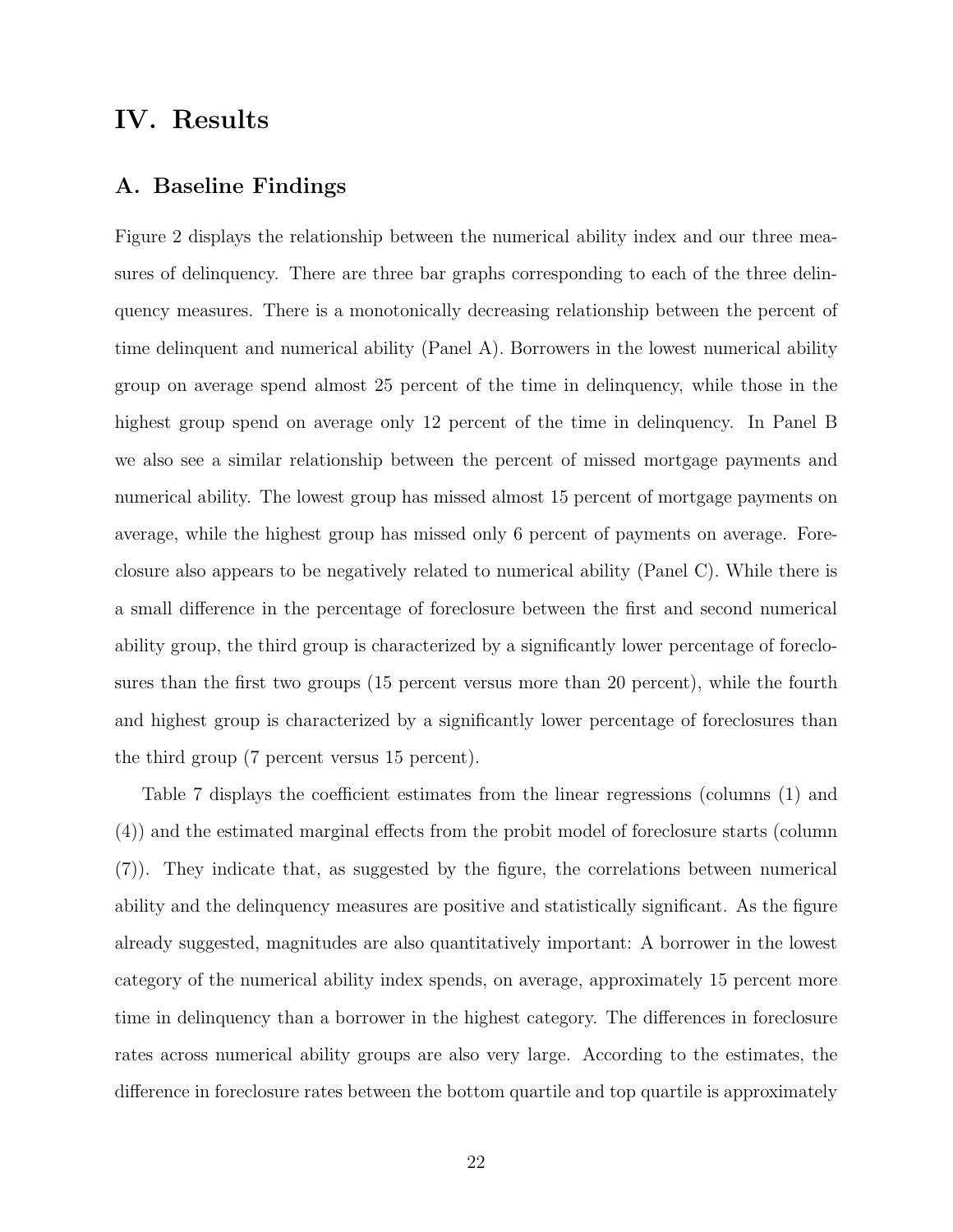18 percentage points. To put this number in perspective, it is similar to the difference in foreclosure rates in the subprime mortgage sector when house prices were rapidly rising in 2005 (roughly 5 percent) compared to when they were rapidly falling in 2007 (roughly 20 percent, see Foote et al.  $(2009)$ .<sup>13</sup>

#### [Figure 2 and Table 7 about here.]

While quantitatively important, there are many possible interpretations of the estimated correlation between numerical ability and mortgage delinquency. There could be a causal effect of numerical ability on mortgage repayment behavior. The inability to perform simple mathematical calculations is likely to negatively impact a borrower's ability to manage a household budget. In addition, such an inability may adversely affect the borrower's ability to choose the appropriate type of mortgage given his or her current financial status and expected future financial situation. Both of these scenarios would likely put a borrower at risk of falling behind on his or her mortgage.

Alternatively, the correlation could be the result of omitted variables that are related to certain socio-economic characteristics of the borrowers. For example, poor numerical ability in the form of poor numerical ability could lead to less success in the labor market, which in turn could adversely impact income levels that could result in a higher incidence of mortgage delinquency and default. Lower numerical ability may also simply be correlated with lower levels of education, with other aspects of education other than numerical ability contributing to the higher delinquency levels.<sup>14</sup> An emerging literature also documents that preferences are correlated with cognitive ability (Burks et al., 2009a; Dohmen et al., 2009; Benjamin et al., 2006), so it is possible that differences in preferences could account for the correlation between numerical ability and mortgage delinquency. Finally, there could be

<sup>&</sup>lt;sup>13</sup>The extent of delinquency and foreclosure is also estimated to be monotonically increasing in numerical ability when we employ a specification that includes a separate dichotomous variable for each numerical ability group (see Table A2 in the Appendix).

 $14$ For example, in Burks et al. (2009a), smoking and cognitive abilities are highly correlated in a univariate regression. But once one controls for education, cognitive abilities are no longer significant.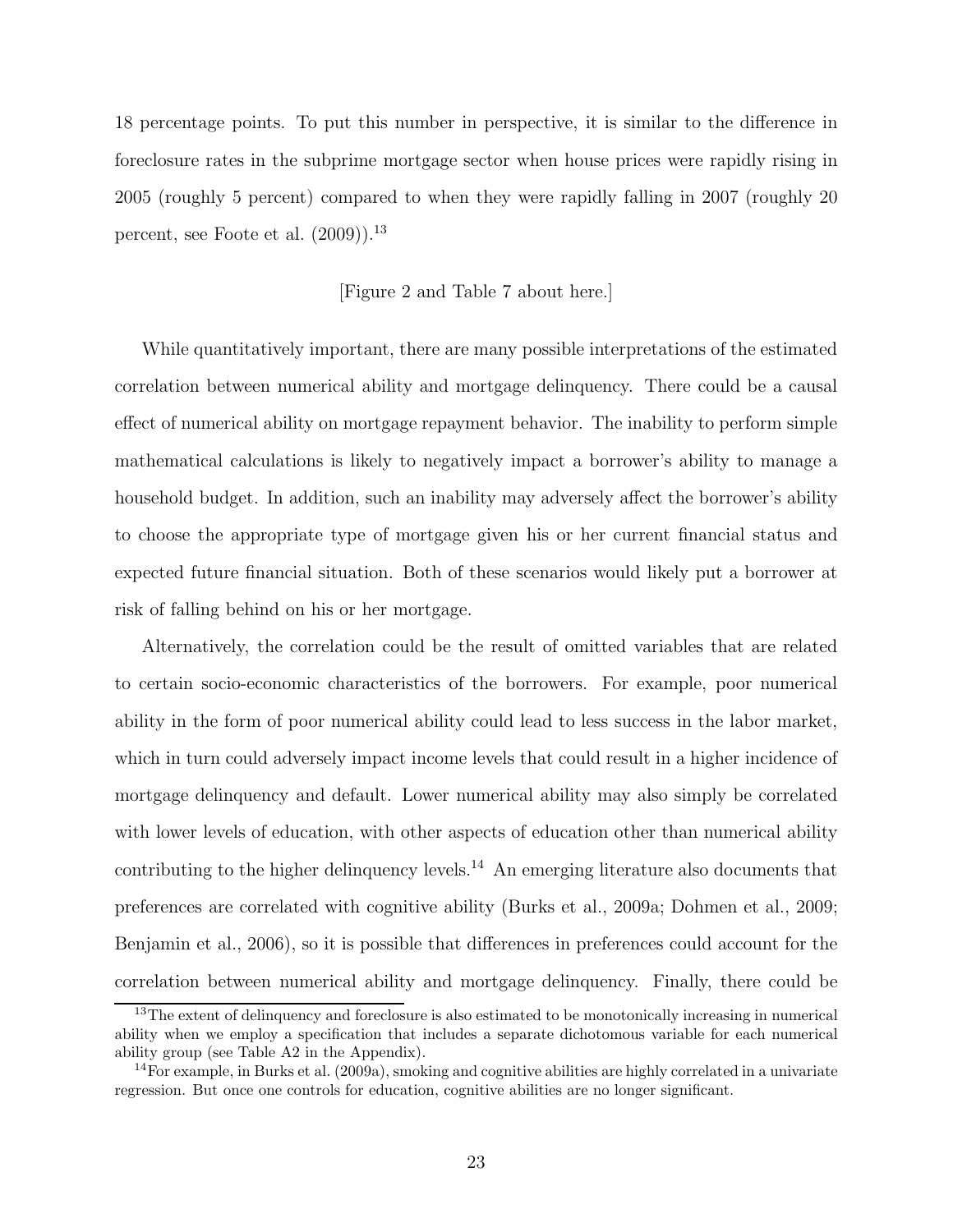omitted variables related to the borrower's financial situation at the time of mortgage origination that might lead to delinquency at some later date and happen to be also correlated with our measure of numerical ability. For example, individuals with poor numerical ability may be more burdened with debt before they obtain their mortgage.

In the remainder of the paper, we use the richness of our survey dataset and mortgage datasets to try to distinguish between these alternative explanations in order to determine the channel through which numerical ability affects mortgage repayment behavior.

# B. Socio-economic Characteristics, Preferences, and Household Financial Status

In columns (2), (5) and (8) of Table 7, we include the socio-economic variables and preference parameters that we collected in the survey to the regressions as control variables. They include variables for age, gender, ethnicity, education, the size of the household, time and risk preference parameters, labor market status over the previous five years, the household's income, and the subjective measure of income volatility. As can be seen in the first row of Table 7, the inclusion of these control variables does not significantly alter the point estimates or the standard errors associated with our numerical ability index. Numerical ability remains significantly correlated with mortgage delinquency, and the point estimates remain large and virtually unchanged. The control set, however, does contain important predictors of delinquency, as can be seen in the increase in the  $R<sup>2</sup>$  from roughly 2 to 14 percent. In particular, variables related to labor market success, such as income and income stability, as well as the number of times out of work over the previous five years, have a significant impact on delinquency.

In columns (3), (6) and (9), we also include controls for certain aspects of the household's financial situation at the time of origination. We include the FICO score, and dummy variables for whether the borrower is an investor (owner occupant as the reference group), as well as whether the mortgage is for a "purchase" ("refinance" as the reference group).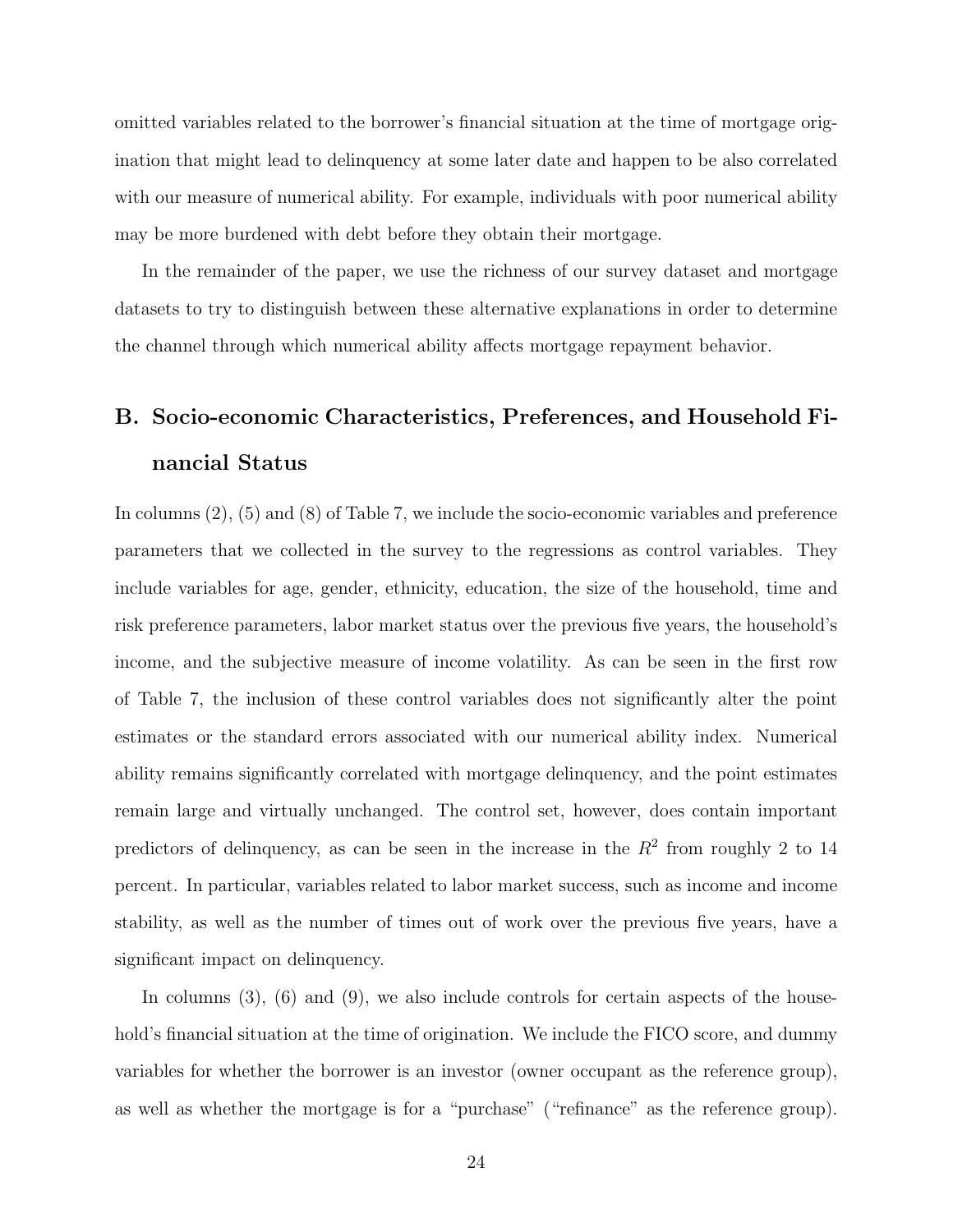Again, the coefficient estimates are unaffected, and remain statistically significant in all specifications. The inclusion of these controls also significantly increases the  $R<sup>2</sup>$  of the regression from around 15 percent to approximately 25 percent. The FICO score, in particular, is an important determinant of delinquency and default. The fact that the correlation between numerical ability and delinquency does not change when we include the FICO score at origination is an important finding.<sup>15</sup> It implies that our measure of numerical ability is not just capturing the fact that borrowers who have defaulted on previous debts are more likely to default on their mortgage compared to borrowers with good credit histories.<sup>16</sup>

## C. Different Measures of Financial Literacy and Cognitive Ability

The next step in our analysis is to pin down the particular aspect of financial literacy that affects mortgage repayment behavior. In addition to the education variable, we include as control variables an additional aspect of financial literacy and a measure of cognitive ability that is unrelated to financial literacy. Our measure of cognitive ability is a verbal IQ measure that is related to information processing, while our second measure of financial literacy includes two questions taken from Lusardi and Mitchell (2009) that are meant to measure basic economic literacy. We also include the response times to the numerical ability questions as an explanatory variable. Table 8 displays the results. In columns (1), (3) and (5), we include only the verbal IQ measure. The inclusion of the verbal IQ measure does not affect the magnitude or statistical significance of the estimated coefficient associated with financial literacy. The verbal IQ measure, conditional on our numerical ability measure, is not correlated with the first two measures of delinquency (percent of time behind, and percent of payments behind). However, it does enter significantly into the probit model for foreclosure. An increase of one standard deviation in the verbal IQ measure (8 points),

<sup>&</sup>lt;sup>15</sup>Notice also that the inclusion of the FICO score renders most labor market controls that were significant in columns (2), (5), and (8), insignificant, with the exception of the volatility of income. Since the FICO score is constructed to be a catch-all predictor for delinquency, this is not entirely surprising.

<sup>&</sup>lt;sup>16</sup>The estimated correlation between numerical ability and delinquency is not affected by the inclusion of debt-to-income ratios at origination, which capture other types of debt in addition to mortgage debt (see the discussion below and Table 9).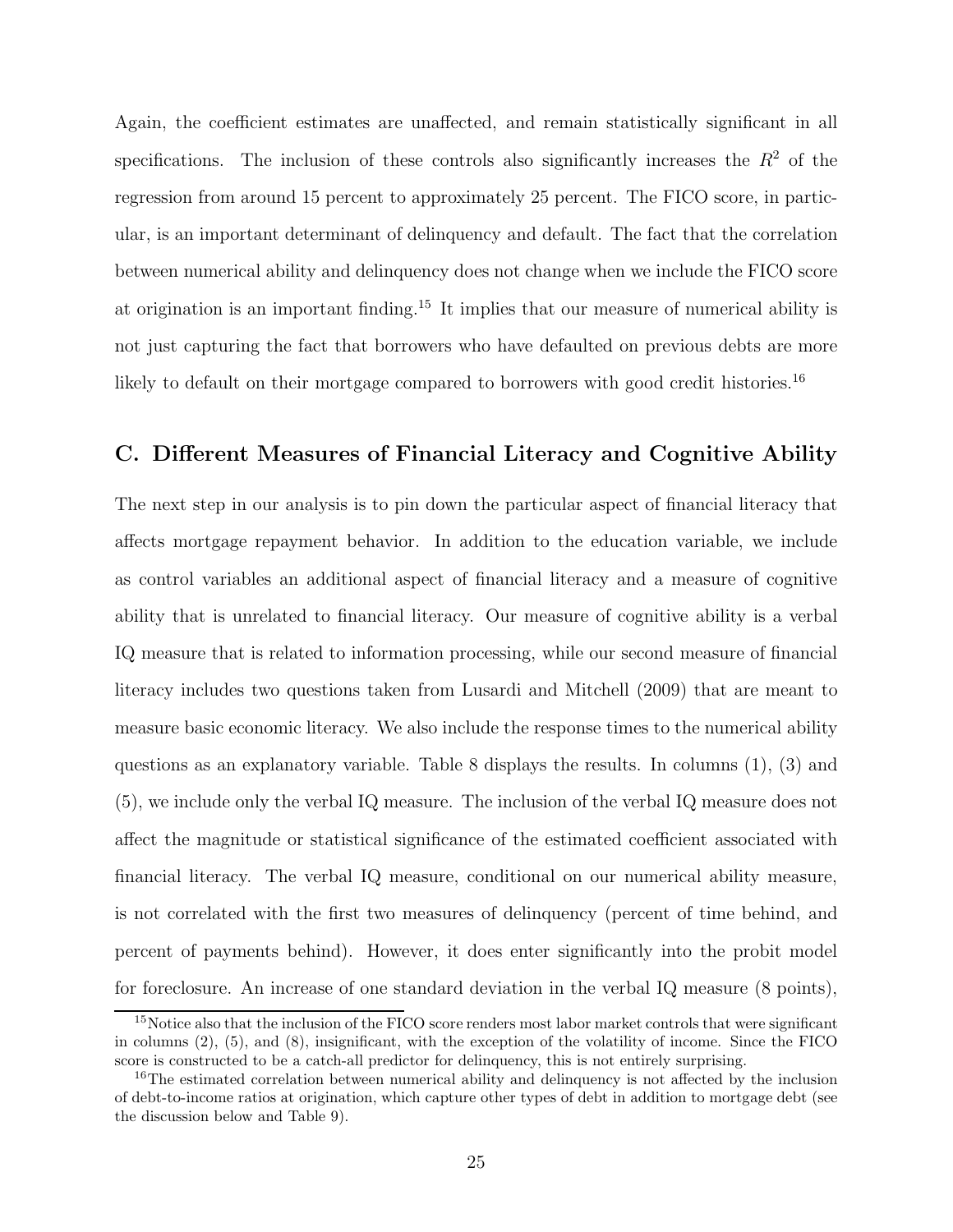is associated with a 4.8 percentage point decrease in the foreclosure rate. An important difference between foreclosure and the other two delinquency measures is that foreclosure is initiated by the lender. One possible interpretation of this finding is that lenders may be less likely to foreclose on an intelligent person who is behind, and that this is picked up by our measure of IQ.

Columns  $(2)$ ,  $(4)$  and  $(6)$  display the results when we also include the measures of economic literacy and the response times in the set of control variables. They are not correlated with any of the three measures of delinquency, and do not affect the point estimate of our numerical ability measure. These findings lead us to conclude that the correlation between financial literacy and mortgage repayment behavior is specific to borrowers' numerical ability. The addition of both a verbal IQ measure, the response time and a different aspect of financial literacy, economic proficiency, does not explain differences in mortgage delinquency and default, and does not affect the the correlation between our numerical ability index and mortgage delinquency.

[Table 8 about here.]

## D. Mortgage Terms and Prior Experience in Mortgage Markets

An important potential channel through which financial literacy could affect mortgage delinquency is in leading individuals to obtain mortgages with unfavorable terms, because they may be more likely to make mistakes in assessing the financial consequences of a particular contract. To examine this possibility, we add two sets of control variables to our basic specification. The first set controls for the contract terms of the mortgage, such as whether the mortgage has a fixed interest rate, and the initial interest rate of the mortgage. In a second step we also include choice variables with respect to the size of the mortgage. We include the loan-to-value ratio (LTV), and the debt-to-income ratio (DTI) to examine whether individuals with poor numerical ability take out loans that are significantly larger than those with higher literacy levels, and whether this causes their repayment problems.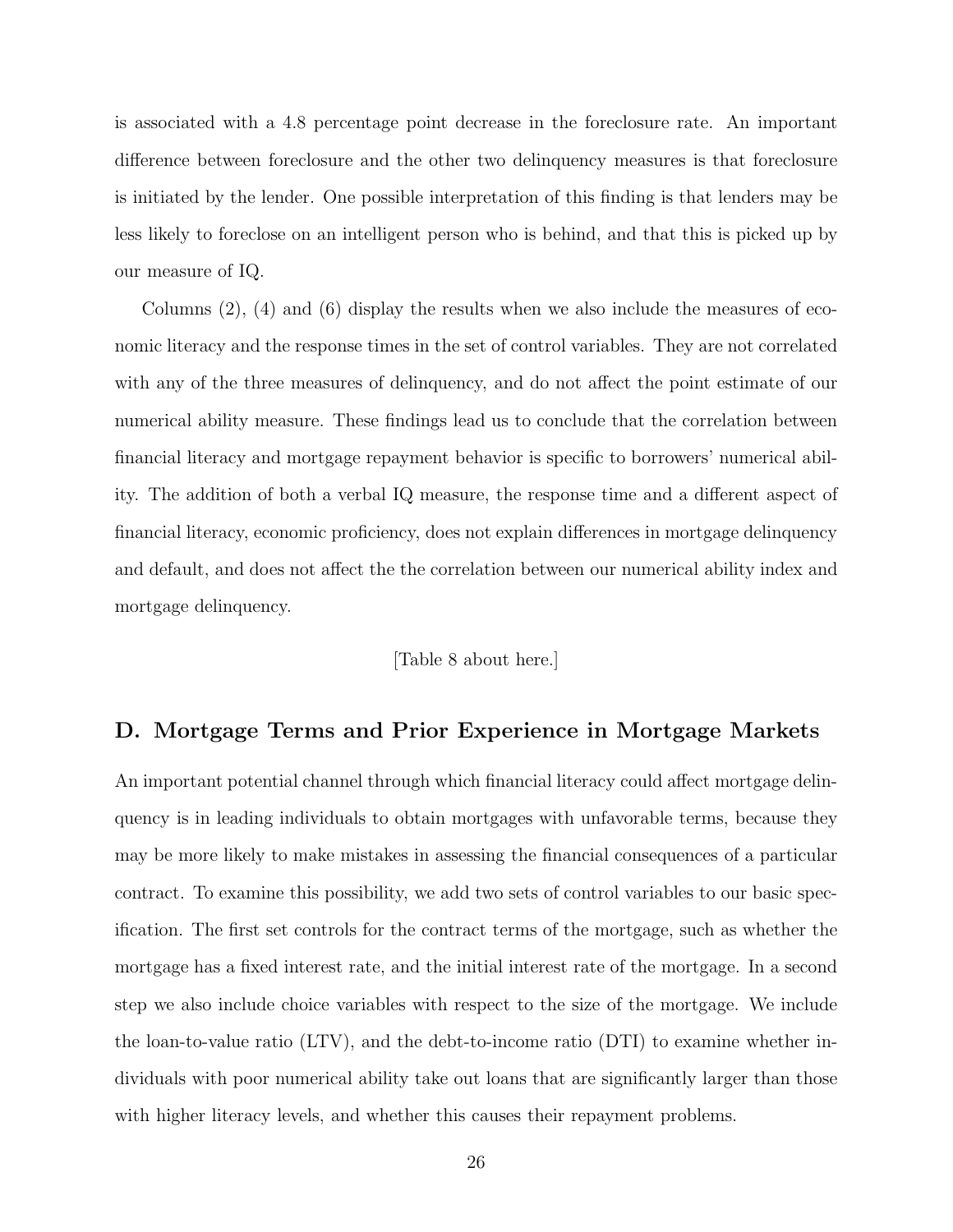Table 9 displays the results. Columns (1), (3) and (5) display the results when we control for differences in contract terms. The control variables do not add to the explanatory power of our baseline specification and, consequently, leave the point estimate of the impact of numerical ability and its standard error, essentially unchanged. In columns (2), (4) and (6), we also include LTV and DTI as control variables. The two variables have no impact on delinquency or foreclosure. Again, the inclusion of the variables does not affect the magnitude or statistical significance of the correlation between numerical ability and delinquency. LTV is statistically significant in the probit model of foreclosures. According to the estimates, a 10 percentage point increase in LTV at origination is associated with a 5.3 percentage point increase in the probability of foreclosure. There are likely two explanations for this finding. First, all else equal, a higher LTV at origination, implies a worse equity position at each future date, and thus a higher probability of foreclosure (see for example (Foote et al., 2008a)). Second, there is likely a selection effect, whereby borrowers that are more likely to default, perhaps because they have less wealth, choose to produce lower down payments at the time of purchase.

#### [Table 9 about here.]

As a next step, we ask whether borrowers with poor numerical ability are less experienced with mortgages, which may have an independent effect on delinquency.<sup>17</sup> We add as a control variable the number of previous mortgages obtained by the borrower (from the Warren dataset). In addition we include an indicator for first-time homebuyers, as well as a number of variables collected in the survey pertaining to the amount of information the individual collected before signing the mortgage contract. Table 10 displays the results. The correlation between numerical ability and delinquency is not affected. Experience *per se* does not seem to have a strong effect on delinquency. There is, however, some evidence that individuals who purchased a house for the first time are more likely to experience

<sup>&</sup>lt;sup>17</sup>Agarwal et al. (2008) show that people are learning to avoid making mistakes in the credit card market.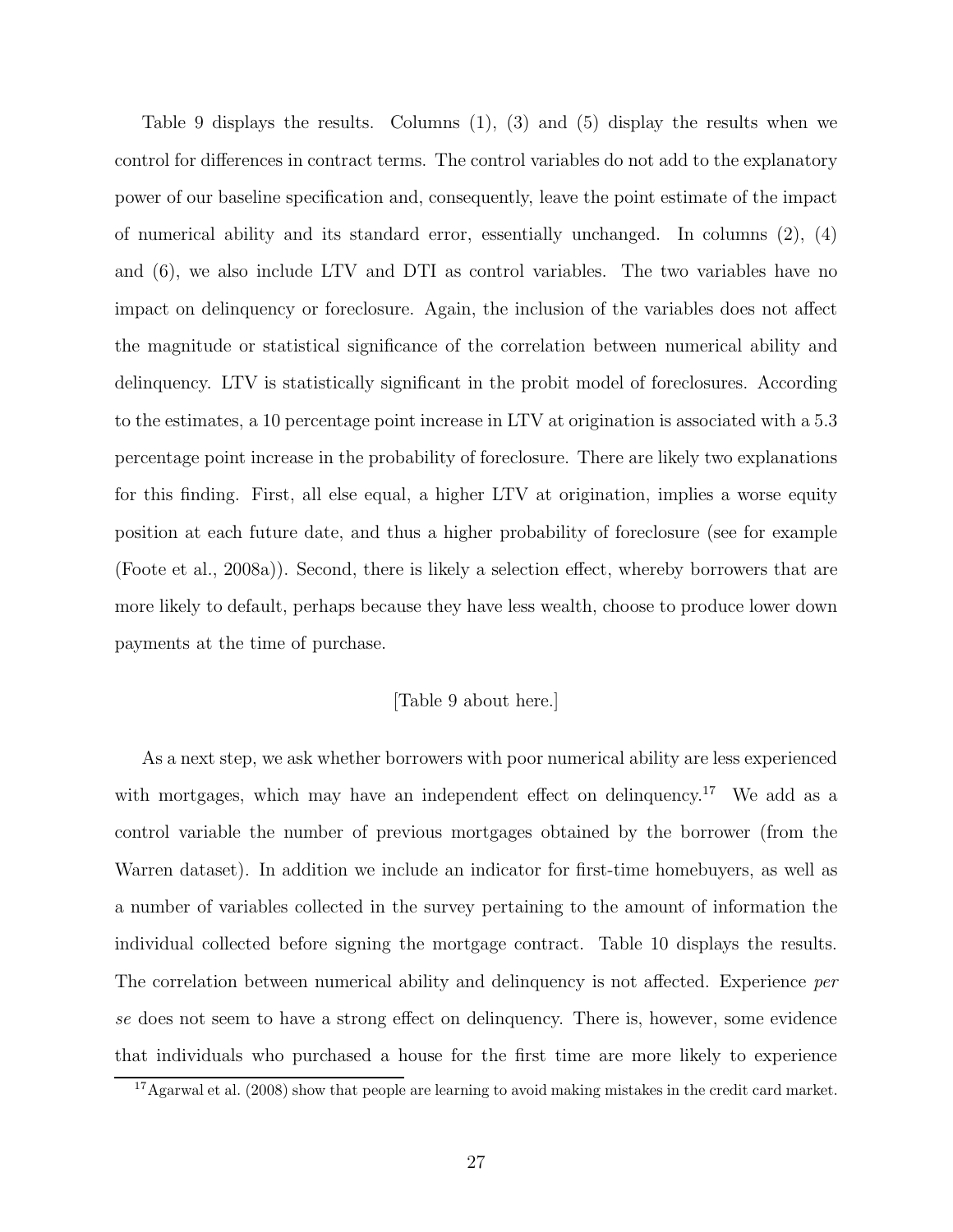foreclosure, though this effect is difficult to interpret.<sup>18</sup>

[Table 10 about here.]

## E. Geographic Area and Mortgage Lenders

We explore two additional channels through which numerical ability could indirectly affect mortgage repayment behavior. The first is related to the decline in house prices. Declining house prices play an important role in explaining the rise in foreclosures during the recent housing crisis (e.g., Foote et al., 2008b,a; Gerardi et al., 2007). Individuals with poor numerical ability may have been less prudent in choosing the location of their property because they may not have fully understood the financial ramifications of declining house prices for refinancing. Thus, the correlation between numerical ability and delinquency may be modulated by a poor choice of location. We address this issue by including a full set of town/city fixed effects into our specifications. The results are displayed in columns (1), (4) and (7) of Table 11 for each of our measures of delinquency, respectively. The inclusion leads to a large increase in the  $R^2$ , confirming that regional variation is important in explaining variation in mortgage delinquency, as found in many other studies (Foote et al., 2008b,a; Gerardi et al., 2007). However, with 175 town fixed effects, the large increase reflects the fact that in many towns, we observe few borrowers. Yet, most importantly, the correlation between numerical ability and delinquency remains significant, and for all three measures, the point estimate increases. Thus, numerical ability does not appear to operate on delinquency through poor choice of location.<sup>19</sup>

### [Table 11 about here.]

<sup>&</sup>lt;sup>18</sup>It may also be that individuals who have purchased a house before have more assets, as they benefitted from increasing house prices. Since this is not the focus of the paper, we do not explore this topic in further detail.

<sup>&</sup>lt;sup>19</sup>We also estimated a specification in which we included the cumulative amount of house price appreciation experienced between the time the mortgage was originated and the time the survey was conducted. This controls for some of the cross-sectional dispersion in house prices that had developed over the course of the financial crisis. The results are robust to such a specification.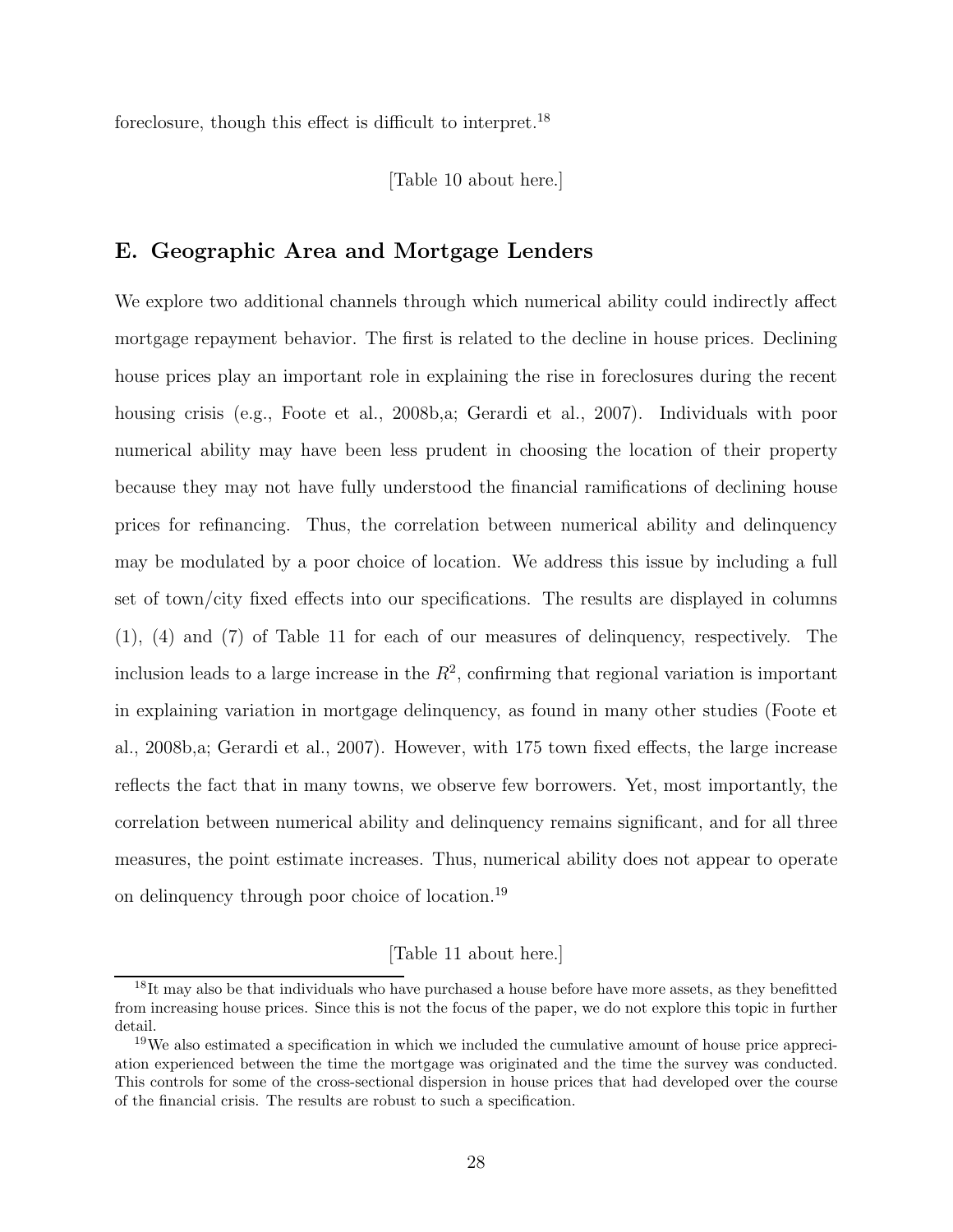We also explore the possibility that individuals with poor numerical ability may choose mortgage companies that provide poor support for mortgage borrowers. For example, lenders and (and servicers to the extent that they differ from the lender) may differ in how diligent they are about reminding borrowers when payments are due. Such differences may explain variation in delinquency. Thus, in the remaining columns of Table 11, we add originator (42) and servicer (27) fixed effects to our baseline specification. The additional controls increase the  $R^2$ , but again leave the coefficient estimate associated with numerical ability unchanged.

## V. Interpretation and Conclusion

This paper investigates whether subprime borrowers with limited financial literacy are more likely to be delinquent on their mortgage and more likely to default. We conducted an extensive survey to measure subprime borrowers' financial literacy and cognitive ability in the summer of 2008 and matched the individual-level measures to micro-level datasets that contain extensive information on mortgage characteristics and payment histories. Our estimation results show a significant and quantitatively large association between one aspect of financial literacy, numerical ability, and mortgage delinquency. In addition, we find that foreclosure starts are two-thirds lower in the highest numerical ability group compared to the lowest group. The correlation is robust to several measures of delinquency and to the inclusion of a wide set of socio-economic and demographic control variables. The correlation appears to be specific to numerical ability and is not driven by general cognitive skills or economic literacy. Our results therefore show that limitations in numerical ability are common and that there is a strong and quantitatively important link to subprime mortgage defaults.

The results suggest that the correlation between mortgage delinquency and financial literacy is not due to financially illiterate borrowers taking on too much debt, or choosing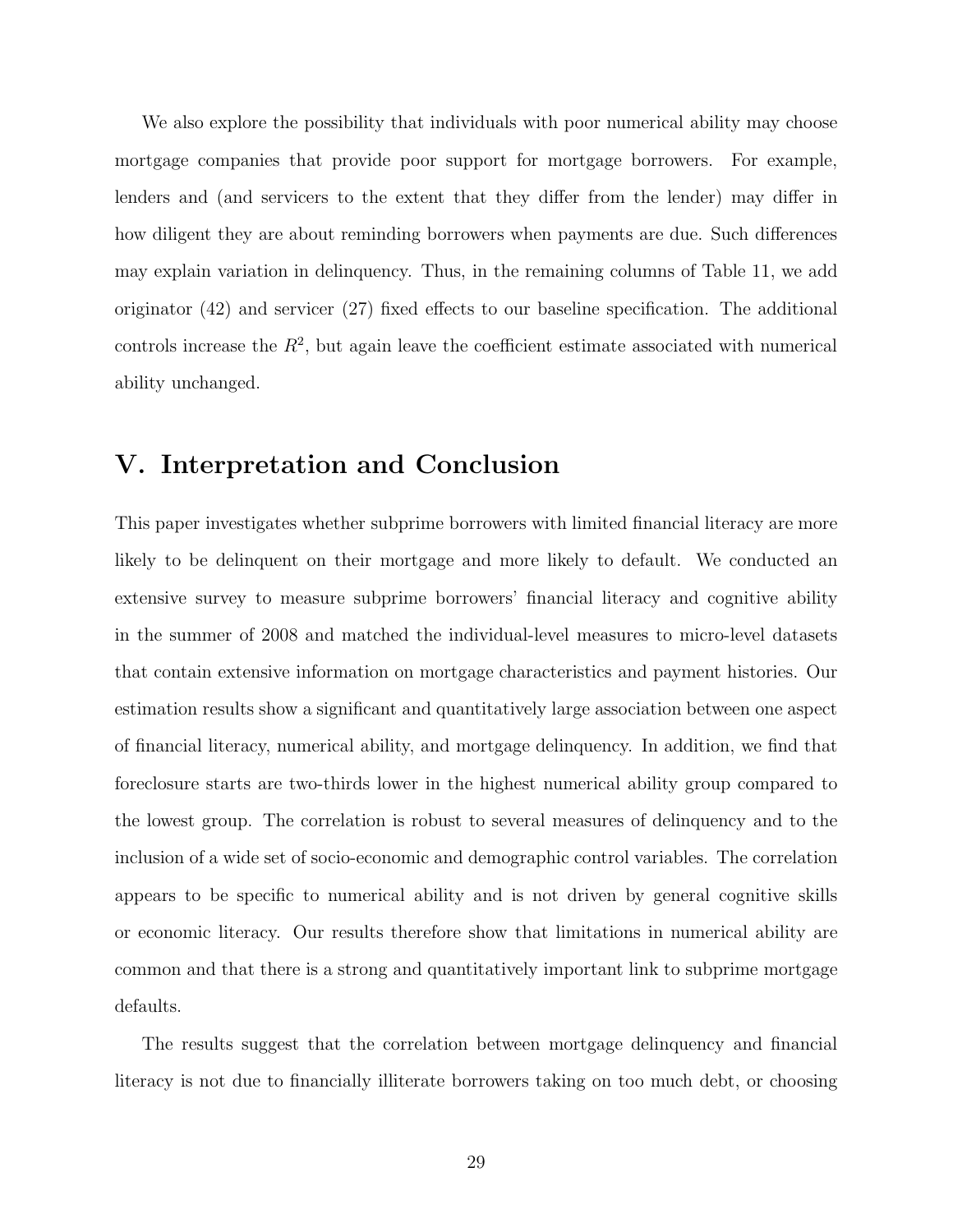excessively risky mortgages. We are able to control for many details of the mortgage contracts, but find that the correlation is not sensitive to their inclusion in the econometric models. This suggests that limited numerical ability might lead to other mistakes over the course of time, like too much spending, too little savings, or inappropriate reaction to income and/or consumption shocks. Such an interpretation is consistent with results using the same measure of numerical ability for savings (Banks and Oldfield, 2007), and related measures (Stango and Zinman, 2008; Lusardi and Mitchell, 2009; Lusardi and Tufano, 2008). This result also suggests that subprime mortgage borrowers with limited numerical ability were no more likely than others to have been steered into unfavorable contract terms, although there is an important caveat: We surveyed individuals between 1 and 2 years after their mortgages had been originated, and many subprime mortgage defaults (about 60 percent, see, e.g. Foote et al., 2009) happen within two years of origination. Thus, our results do not completely rule out the possibility that limitations in financial literacy led to unfavorable mortgage terms or contracts that contribute to unfavorable mortgage outcomes.

We believe that our results also have several implications for future research and applications. First, the results show that a normally unobservable characteristic/ability can explain part of the heterogeneity in default behavior. This finding provides insights to lending firms on designing contract terms and default reduction strategies. Individuals who have difficulties dealing with numbers seem to be riskier, controlling for usual indicators like FICO scores. In order to better assess the risk of its customers, financial institutions may therefore have an interest in applying tests of numerical ability to screen loan applicants.

Second, one could ask whether the role of financial literacy was particularly important in this environment of rapidly falling house prices. Even among academic economists, the views sharply diverged. Many economists thought that the rise in house prices reflected fundamentals (e.g., Himmelberg et al., 2005), while others saw it as a giant bubble (e.g., Shiller, 2005). Thus, many individuals may have assumed that house prices would keep rising at the previous high rates into the foreseeable future, and thus, may have relied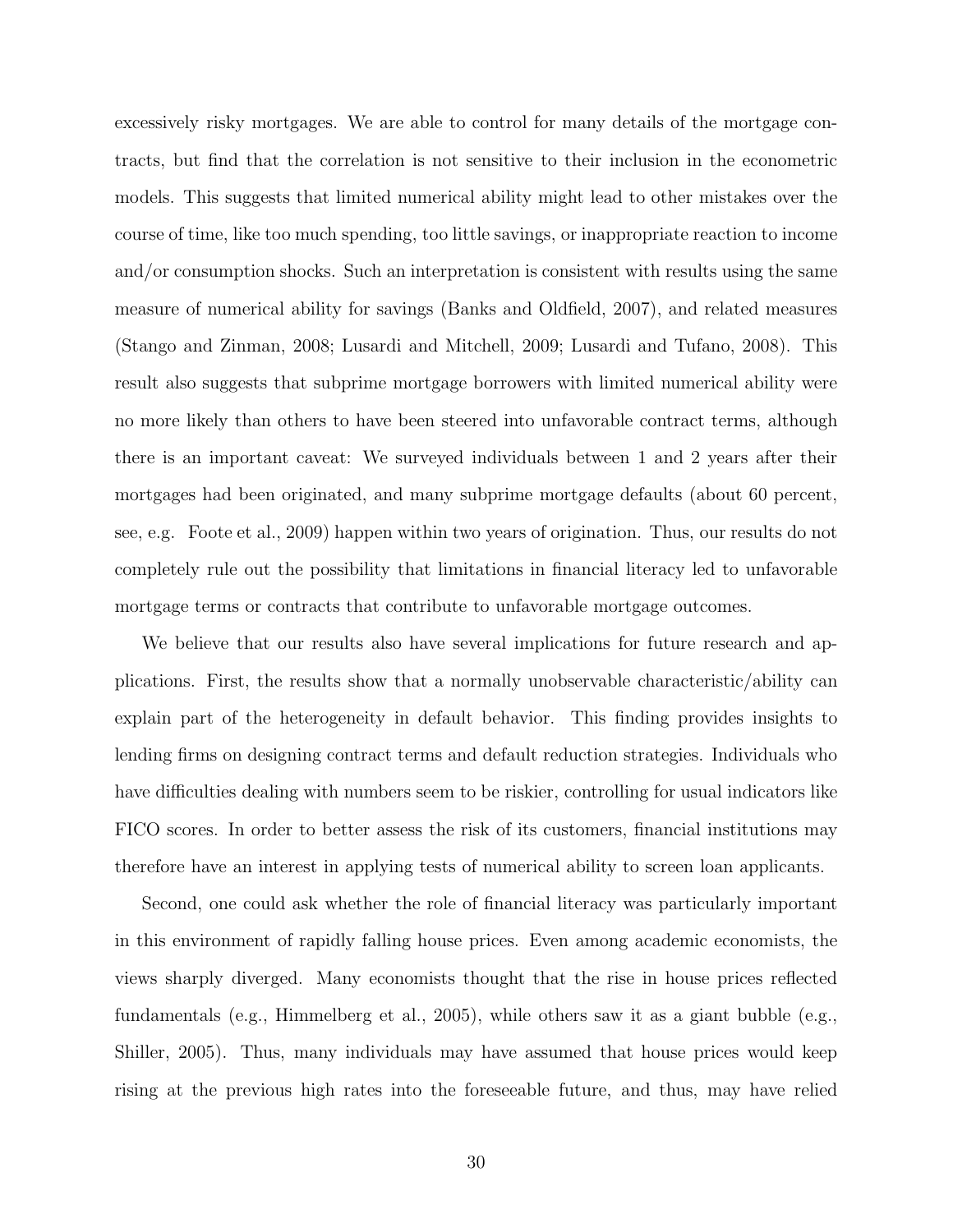more heavily on the accumulation of future equity in their homes to refinance into a larger mortgage, or to add a second lien to extract the equity. As the prospects for refinancing darkened, individuals with high financial literacy may have found it easier to adjust their consumption and savings decisions in order to continue making their mortgage payments. Exploring this hypothesis more fully requires data from an episode in which house prices were rising, and our data does not allow us to examine this in more detail.

Finally, our results suggest as a policy implication that more intensive financial education could substantially improve financial decisions later in life, and, in fact, have a profound impact on financial markets as suggested by the evidence in Agarwal et al. (2010a) and Bernheim and Garrett (2003). But it is important to remember that while our data show a strong and robust correlation that is highly specific and robust to a wide set of controls, it is not a setting in which financial literacy has been explicitly randomized in some way. The next logical, but ambitious step, is to randomize financial education and then track the financial decisions of these individuals over time.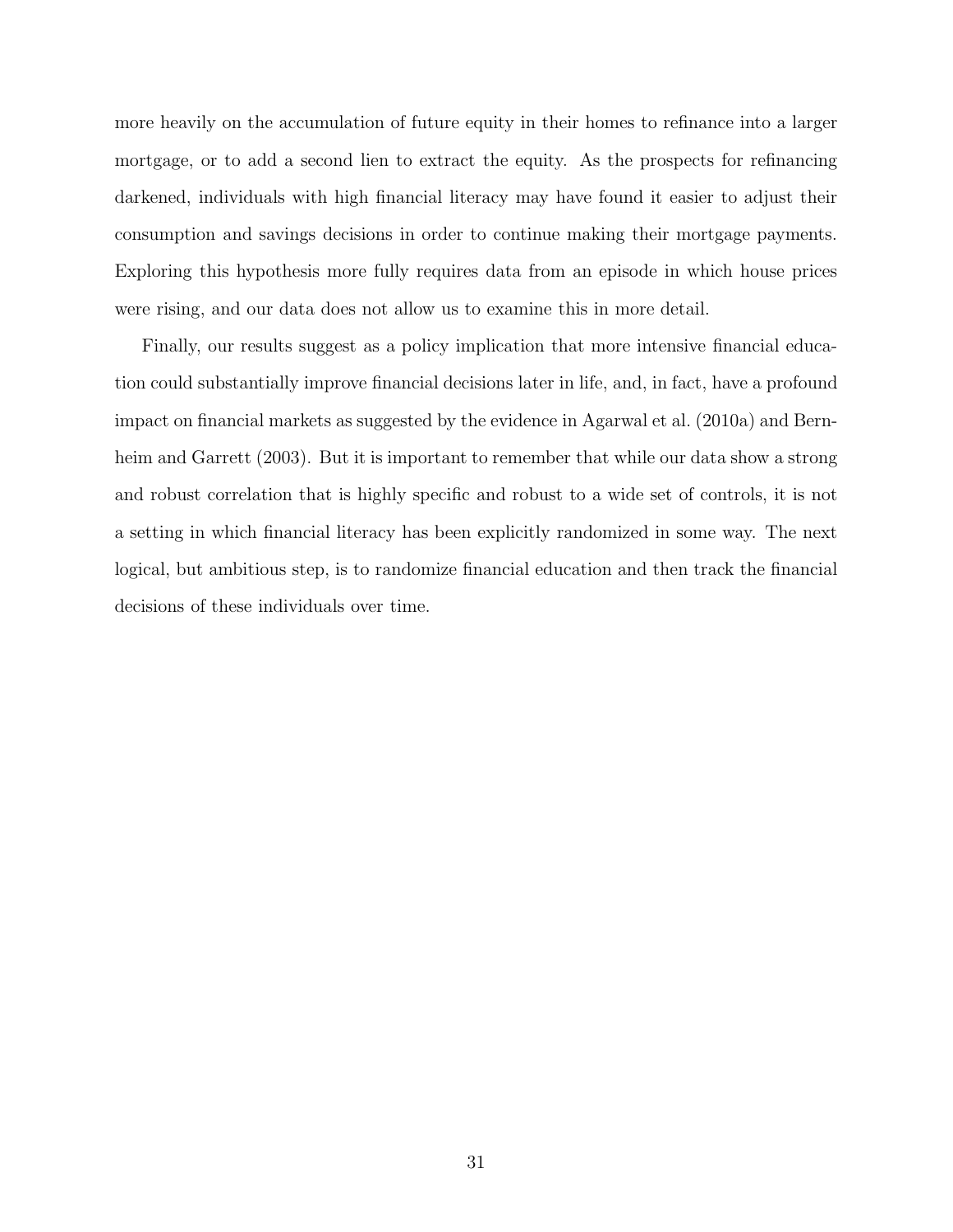## References

- Agarwal, Sumit, Gene Amromin, Itzhak Ben-David, Souphala Chomsisengphet, and Douglas Evanoff, "Learning to Cope: Voluntary Financial Education Programs and the Housing Crisis," *American Economic Review, Papers and Proceedings*, 2010, *100* (2), Forthcoming.
- $\ldots$ ,  $\ldots$ ,  $\ldots$ , and  $\ldots$ , "The Effects of Financial Education on Household Financial Decision Making: Evidence from a Natural Experiment of Mortgage Advice," *Working Paper*, 2010.
- , John Driscoll, Xavier Gabaix, and David Laibson, "Learning in the credit card market," *NBER Working paper*, 2008.
- Akerlof, George and Robert Shiller, *Animal spirits: how human psychology drives the economy, and why it matters for global capitalism*, Princeton University Press, 2009.
- Banks, J. and Z. Oldfield, "Understanding Pensions: Cognitive Function, Numerical Ability and Retirement Saving," *Fiscal Studies*, 2007, *28* (2).
- Barsky, Robert B., F. Thomas Juster, Miles S. Kimball, and Matthew D. Shapiro, "Preference Parameters and Behavioral Heterogeneity: An Experimental Approach in the Health and Retirement Study," *The Quarterly Journal of Economics*, 1997, *112* (2), 537–579.
- Benjamin, Daniel, Sebastian Brown, and Jesse Shapiro, "Who is 'Behavioral'? Cognitive Ability and Anomalous Preferences," *Working Paper*, 2006.
- Bergstresser, Daniel and John Beshears, "Who selected Adjustable-Rate Mortgages? Evidence from Surveys of Consumer Finances," Working Paper, Harvard Business School 2009.
- Bernheim, B. Douglas and Daniel M. Garrett, "The effects of financial education in the workplace: evidence from a survey of households," *Journal of Public Economics*, 2003, *87* (7-8), 1487–1519.
- Bernheim, Douglas B., Daniel M. Garrett, and Dean M. Maki, "Education and saving: The long-term effect of high school financial curriculum mandates," *Journal of Public Economics*, 2001, *80* (3), 435–465.
- Boeri, T. and L. Guiso, "Subprime crisis: Greenspan's Legacy," *VoxEU.org* 2007.
- Bucks, Brian and Karen Pence, "Do borrowers know their mortgage terms?," *Journal of Urban Economics*, 2008, *64*, 218 – 233.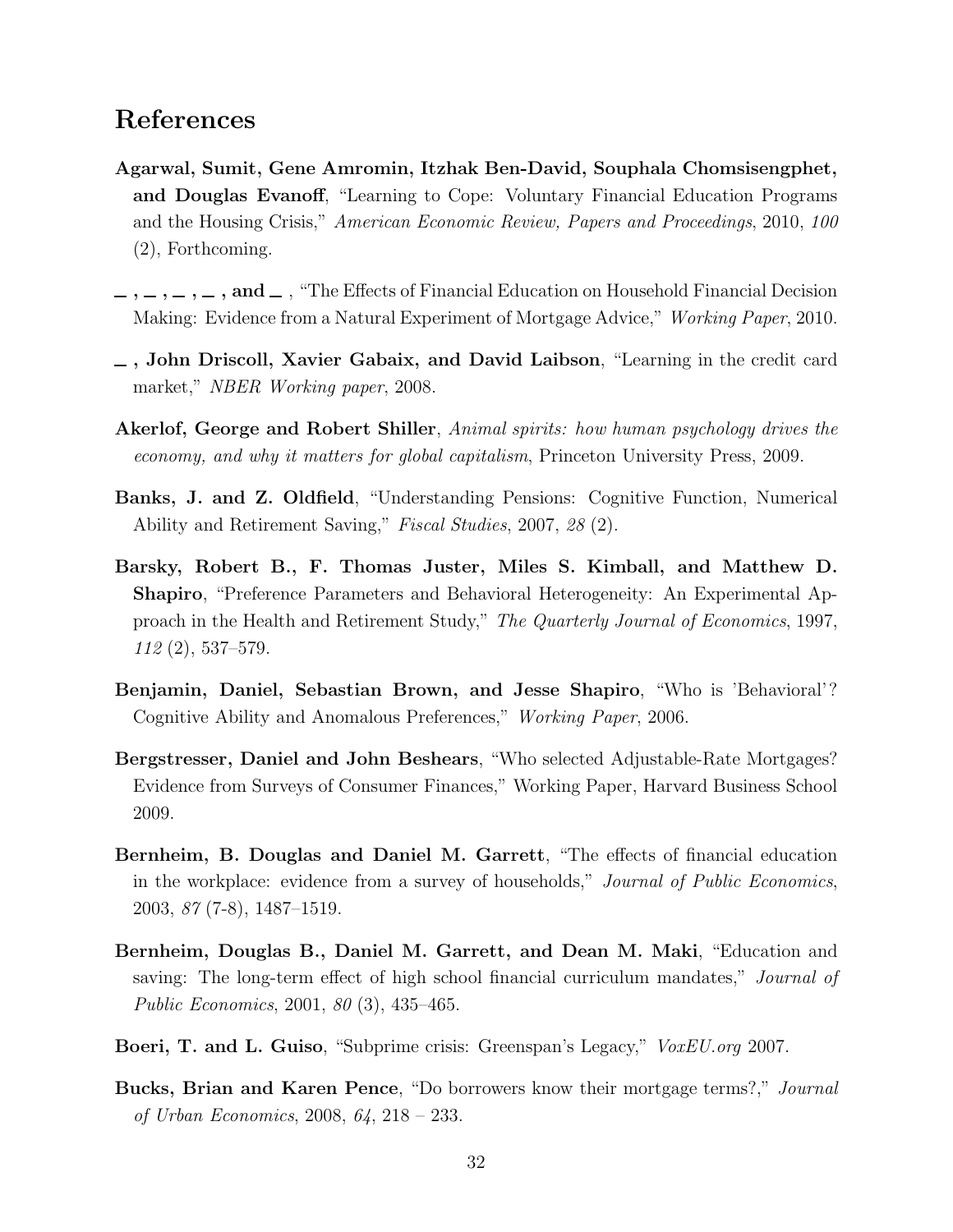- Burks, Stephen, Jeffrey Carpenter, Lorenz Goette, and Aldo Rustichini, "Cognitive skills affect economic preferences, strategic behavior, and job attachment," *Proceedings of the National Academy of Science*, 2009, *106* (19), 7745–7750.
- Burks, Stephen V., Jeffrey P. Carpenter, Lorenz Goette, and Aldo Rustichini, "Cognitive skills affect economic preferences, strategic behavior, and job attachment," *Proceedings of the National Academy of Sciences*, 2009, *106* (19), 7745–7751.
- Cole, Shawn and Gauri Kartini Shastry, "Smart Money: The Effects of Education, Financial Literacy and Cognitive Ability on Financial Market Participation," *Working Paper*, 2007.
- Demyanyk, Y. and O. Van Hemert, "Understanding the Subprime Mortgage Crisis," *The Review of Financial Studies*, 2010, p. Forthcoming.
- Dohmen, Thomas, Armin Falk, David Huffman, and Uwe Sunde, "Are Risk Aversion and Impatience Related to Cognitive Ability?," *American Economic Review*, 2009, p. forthcoming.
- $-$ ,  $-$ ,  $-$ ,  $-$ ,  $-$ , Juergen Schupp, and Gert G. Wagner, "Individual risk attitudes: New evidence from a large, representative, experimentally-validated survey," *Journal of the European Economic Association*, 2005, p. Forthcoming.
- Flynn, James R., *What Is Intelligence?: Beyond the Flynn Effect*, Cambridge and New York: Cambridge University Press, 2007.
- Foote, Christopher, Kristopher Gerardi, Lorenz Goette, and Paul S. Willen, "Reducing Foreclosures: No Easy Answers," *NBER Macroeconomics Annual*, 2009, p. Forthcoming.
- Foote, Christopher L., Kristopher Gerardi, and Paul S. Willen, "Negative Equity and Foreclosure: Theory and Evidence," *Journal of Urban Economics*, 2008, *64* (2), 234– 245.
- $\Box$ ,  $\Box$ , Lorenz Goette, and Paul S. Willen, "Just the Facts: An Initital Analysis of the Subprime Crisis," *Journal of Housing Economics*, 2008, *17* (4), 1–24.
- Gerardi, Kristopher, Adam Hale Shapiro, and Paul S. Willen, "Subprime Outcomes: Risky Mortgages, Homeownership Experiences, and Foreclosures," *Federal Reserve Bank of Boston Working Paper 07-15*, 2007.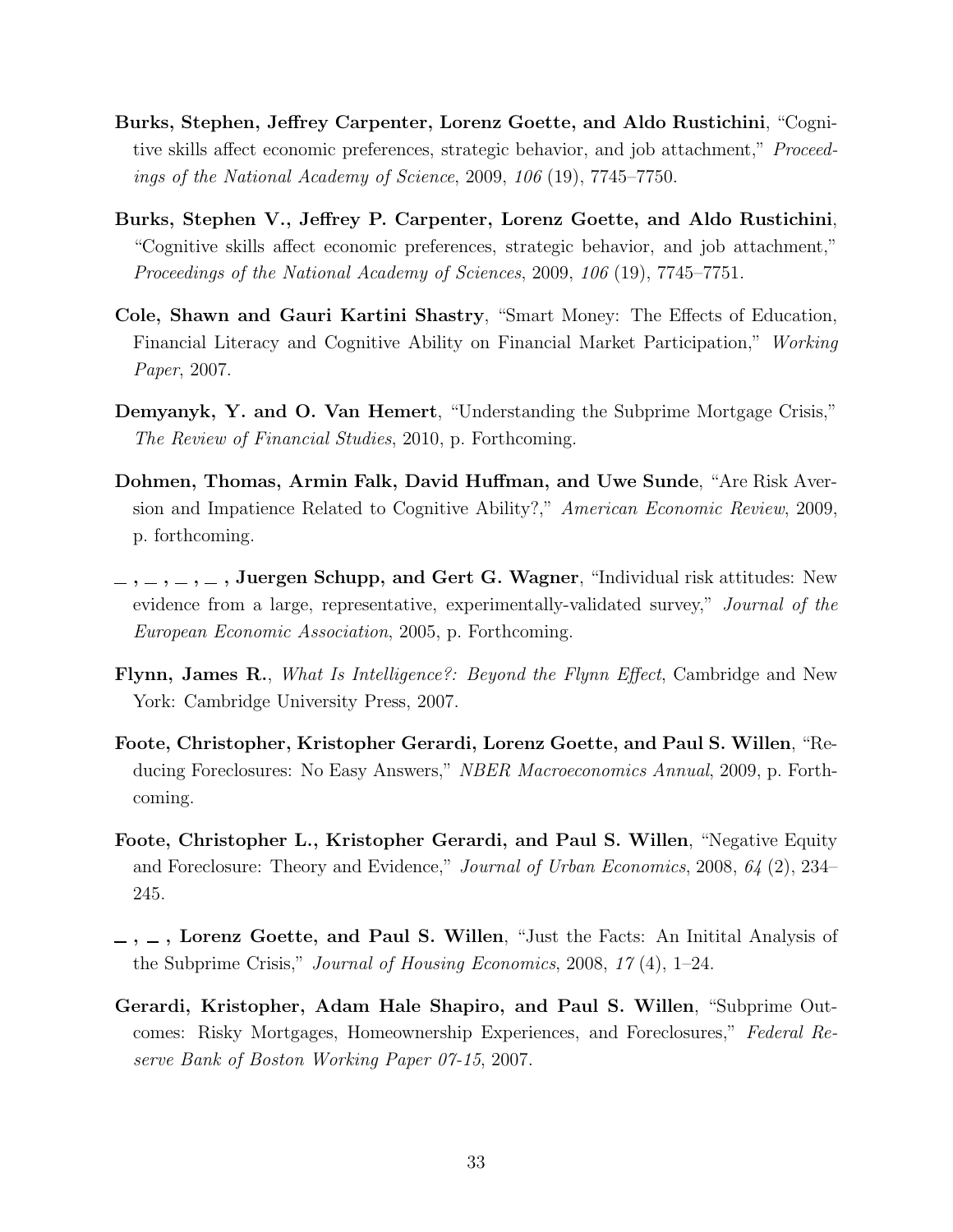- $\equiv$  , Adam Shapiro, and Paul Willen, "Decomposing the Foreclosure Crisis: House Price Depreciation versus Bad Underwriting," *Federal Reserve Bank of Atlanta Working Paper 2009-25*, 2009.
- Himmelberg, Charles, Christopher Mayer, and Todd Sinai, "Assessing high house prices: bubbles, fundamentals and misperceptions," *The Journal of Economic Perspectives*, 2005, *19* (4), 67–92.
- Laibson, David, "Golden Eggs and Hyperbolic Discounting," *Quarterly Journal of Economics*, 1997, *112* (2), 443–477.
- Lang, Frieder R., Dorothee Hahne, Stefanie Gymbel, Stefan Schroepper, and Katharina Lutsch, "Erfassung des kognitiven Leisungspotenzials und der "Big Five" mit Computer-Assisted-Personal-Interviewing (CAPI): Zur Reliabilitaet und Validitaet zweier ultrakurzer Tests und des BFI-S," *DIW Research Notes, Berlin* 2005.
- Lochner, Lance and Enrico Moretti, "The effect of education on crime: Evidence from prison inmates, arrests, and self-reports," *The American Economic Review*, 2004, *94* (1), 155–189.
- Lusardi, Annamaria and Oivia Mitchell, "How Ordinary Consumers Make Complex Economic Decisions: Financial Literacy and Retirement Readiness," *NBER Working Paper No. 15350*, 2009.
- and Peter Tufano, "Debt Literacy, Financial Experience, and Overindebteness," Working Paper, Harvard University 2008.
- Mayer, Christopher, Karen Pence, and S.M. Sherlund, "The rise in mortgage defaults," *Journal of Economic Perspectives*, 2009, *23* (1), 27–50.
- McArdle, John J., James P. Smith, and Robert Willis, "Cognition and Economic Outcomes in the Health and Retirement Survey," Technical Report 15266, NBER Working Paper 2010.
- Meier, Stephan and Charles Sprenger, "Stability of Time Preferences," *Working Paper*, 2009.
- and , "Present-Biased Preferences and Credit Card Borrowing," *American Economic Journal: Applied Economics*, 2010, *2* (1), 193–210.
- Mian, Atif and Amir Sufi, "The Consequences of Mortgage Credit Expansion: Evidence from the U.S. Mortgage Default Crisis," *Quarterly Journal of Economics*, 2009, (124), Forthcoming.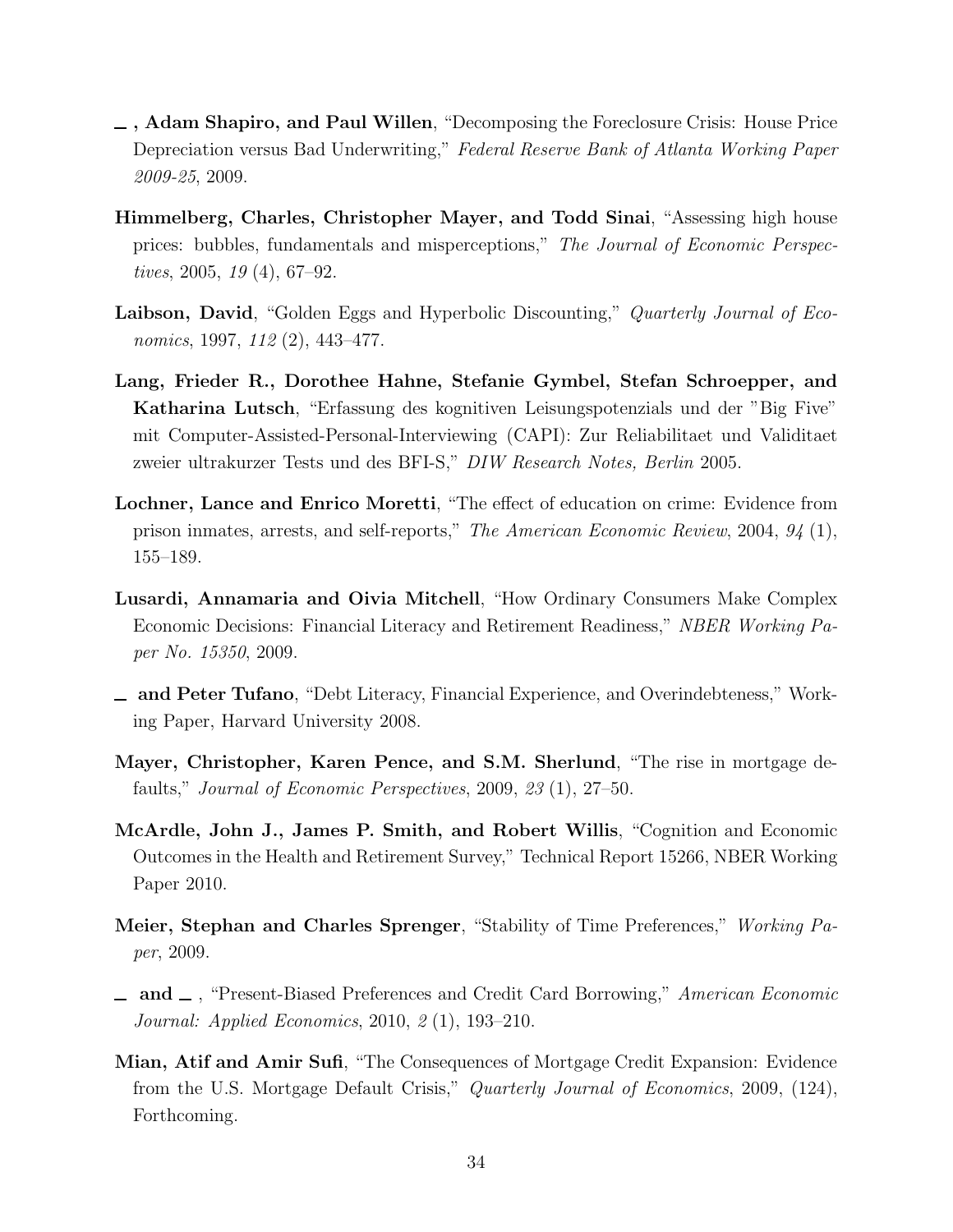- $\Box$  and  $\Box$ , "House Prices, Home Equity-Based Borrowing, and the U.S. Household Leverage Crisis," Working Paper, University of Chicago 2009.
- Nadauld, Taylor D. and Shane M. Sherlund, "The Impact of Secondary Mortgage Market Activity on the Expansion of Subprime Credit," Working Paper, Brigham Young University 2009.
- Pennington-Cross, Anthony and Giang Ho, "The Termination of Subprime Hybrid and Fixed Rate Mortgages ," *Real Estate Economics*, 2010, p. Forthcoming.
- Sherlund, Shane, "The Past, Present, and Future of Subprime Mortgages," *Finance and Economics Discussion Series Federal Reserve Board 2008-63*, 2008.
- Shiller, Robert, *Irrational Exuberance*, Princeton University Press, 2005.
- Stango, Victor and Jonathan Zinman, "Exponential Growth Bias and Household Finance," *Journal of Finance, Forthcoming*, 2008.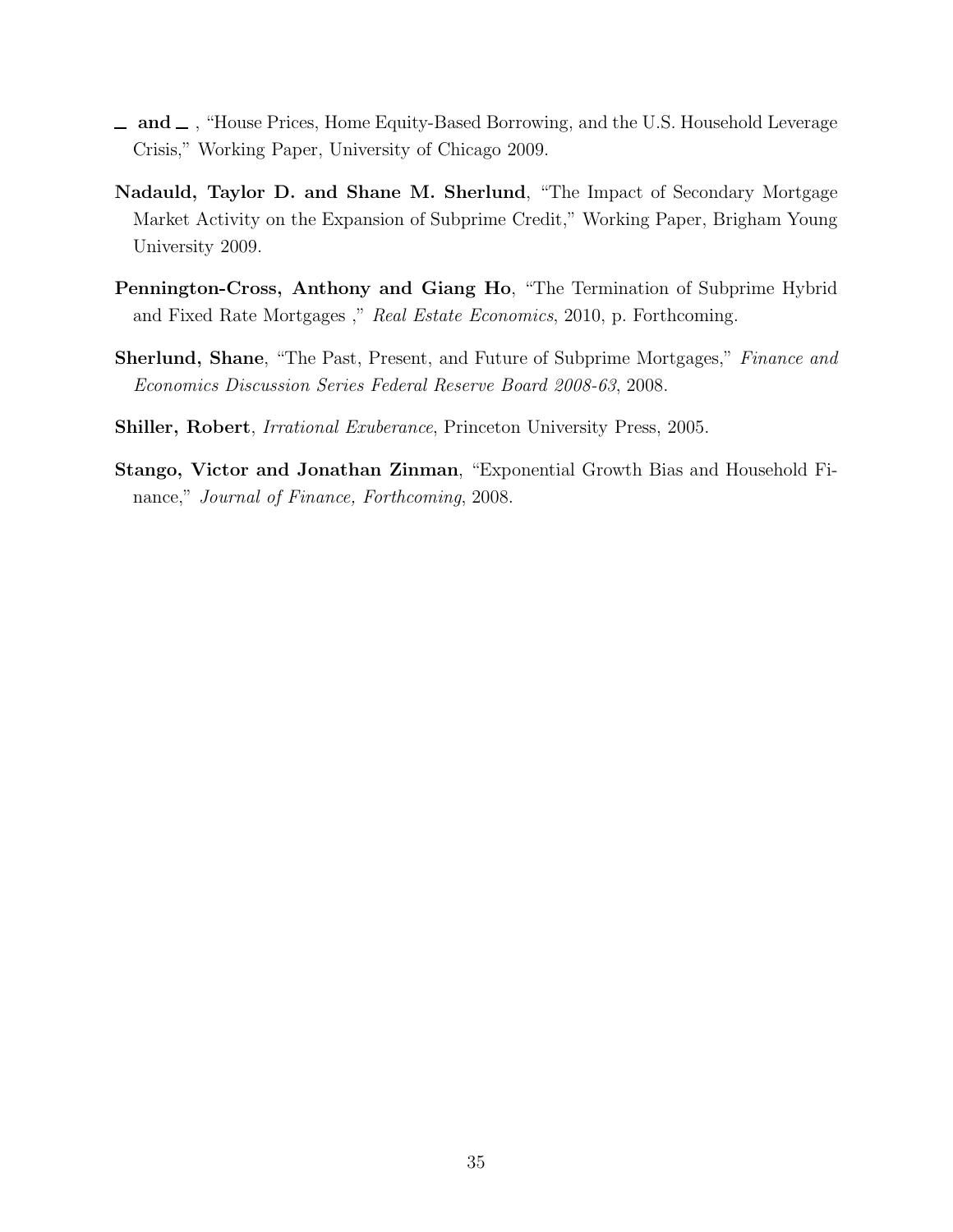



Panel A: Distribution in this study

Panel B: Distribution in Dohmen et al. (2009)

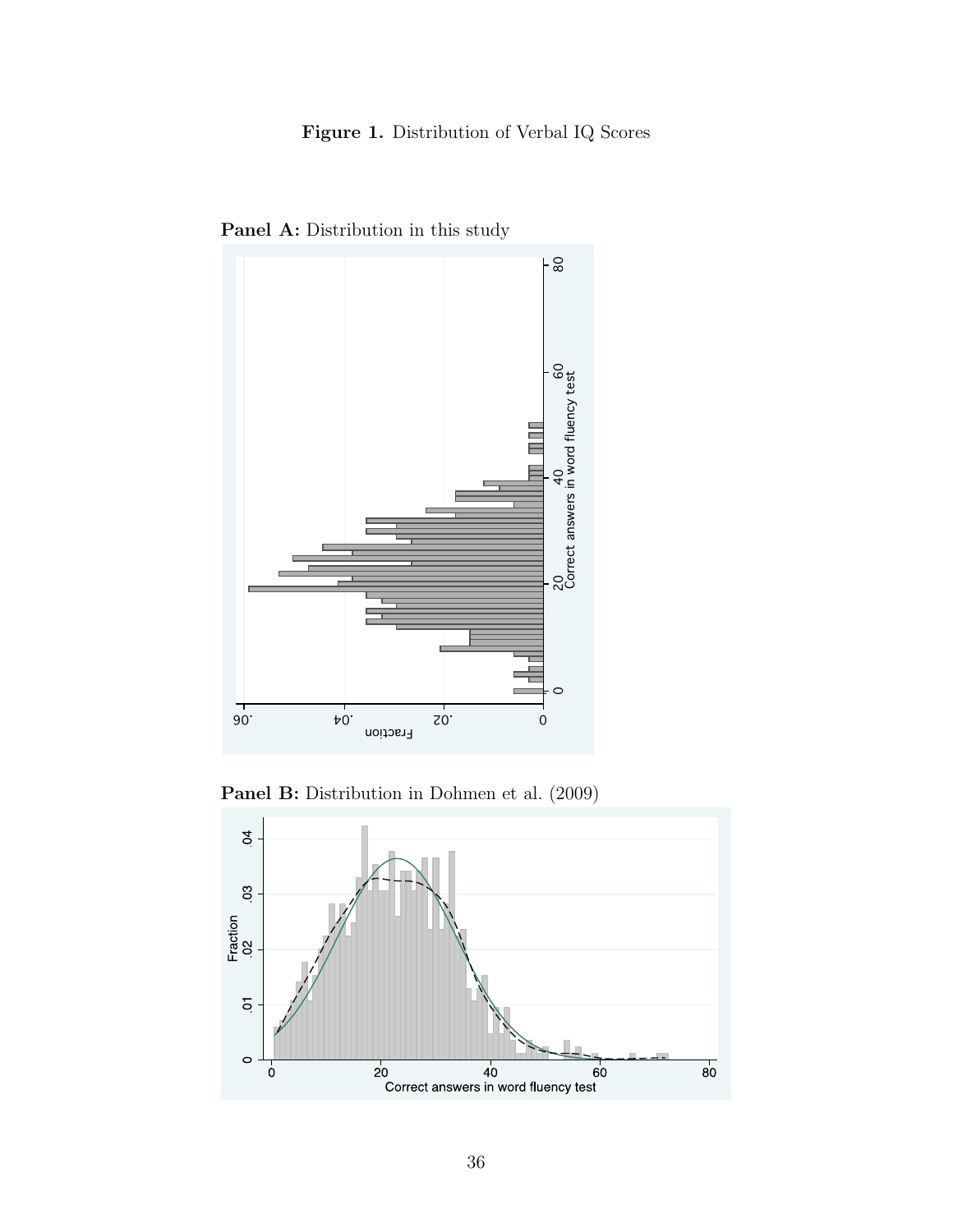

Figure 2. Delinquency and Numerical Ability Histograms



Financial Literacy Group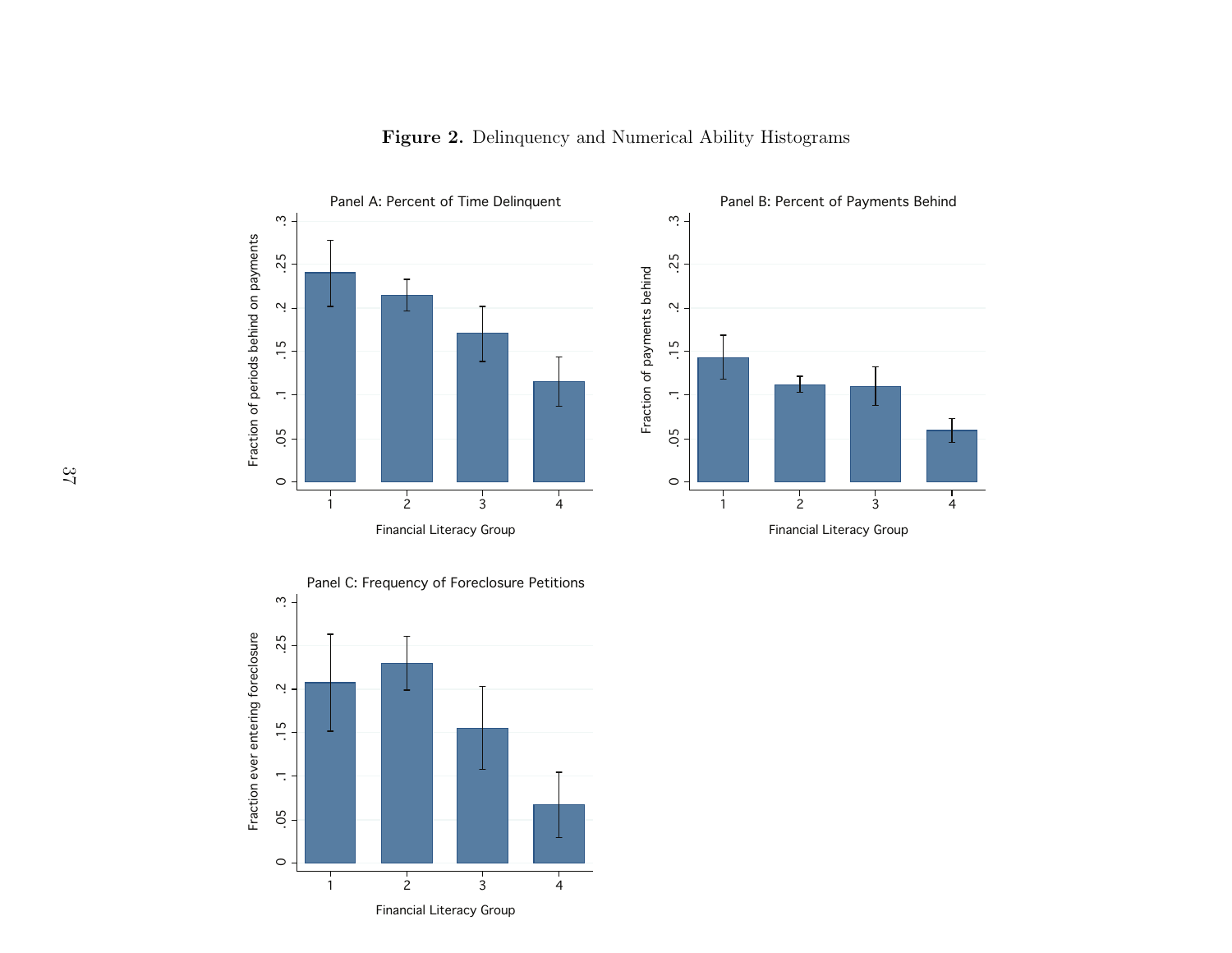|                                | Cold-calls Mail-Ins |          |
|--------------------------------|---------------------|----------|
| Dead phone $\#$ or address     | 1,043               | 3        |
| Unknown identity (not reached) | 1,366               | 4,871    |
| Known identity (not reached)   | 559                 | 29       |
| Refused to response            | 296                 | 3        |
| Responded                      | 259                 | 90       |
| Total                          | 3,523               | 4,996    |
| Response Rate                  |                     |          |
| of working phone $\#s$         | $10.4\%$            |          |
| of individuals answering phone | $46.6\%$            | $96.7\%$ |

Table 1 Response Rate for Different Contact Strategies

Notes: Dead means that none of the phone numbers were working or mail got "returned to sender". Unknown means that a phone was ringing, but the subject could not be identified (or no response to the mailing). Known means that the phone number did belong to the target subject, but could never be reached in person. Refused means that the subject was reached, but refused to participate. Responded means that the subject was reached and participated in the survey.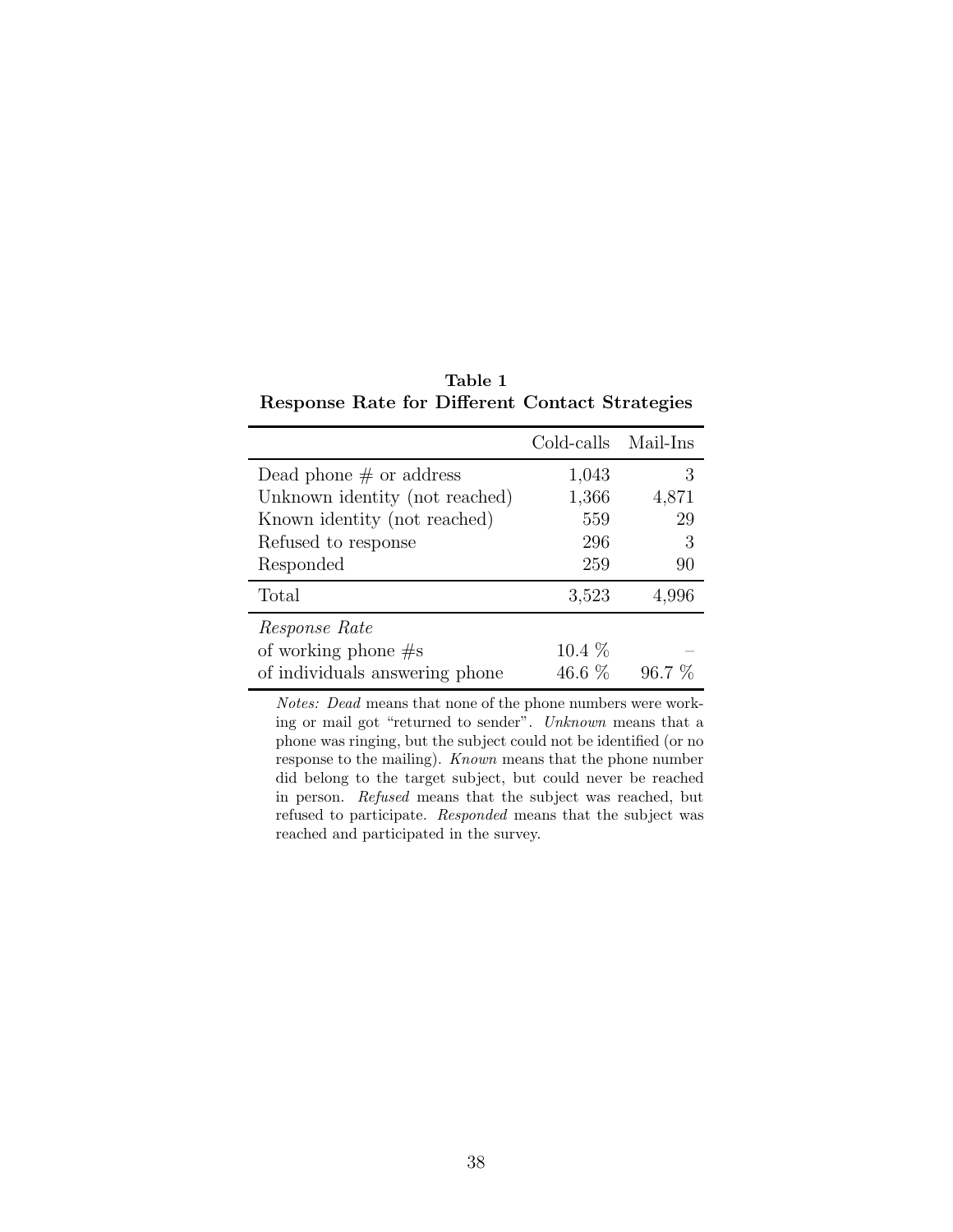|                           | $#$ of Obs<br>Means |                  |                 |                | t-test of Differences |            |
|---------------------------|---------------------|------------------|-----------------|----------------|-----------------------|------------|
|                           | $\overline{NR}$     | $\boldsymbol{R}$ | $\overline{NR}$ | $\overline{R}$ | $NR-R$                | $p$ -value |
| Panel A: Cold-Calls       |                     |                  |                 |                |                       |            |
| FICO Score                | 2,346               | 242              | 632.3           | 638.7          | $-6.4$                | 0.116      |
| Fixed-Rate Mortage $(=1)$ | 2,346               | 242              | 0.410           | 0.397          | 0.014                 | 0.678      |
| Interest-Only $(=1)$      | 2,346               | 242              | 0.082           | 0.095          | $-0.013$              | 0.479      |
| Balloon Payment $(=1)$    | 2,346               | 242              | 0.203           | 0.227          | $-0.024$              | 0.372      |
| Refinance $(=1)$          | 2,346               | 242              | 0.529           | 0.492          | 0.037                 | 0.275      |
| Loan-to-Value Ratio       | 2,346               | 242              | 78.264          | 77.706         | 0.559                 | 0.520      |
| Amount of Mortgage        | 2,346               | 242              | 237,215         | 250,294        | $-13,079$             | 0.124      |
| Initial interest rate     | 2,346               | 242              | 8.003           | 7.938          | 0.065                 | 0.408      |
| Debt-to-Income Ratio      | 2,153               | $227\,$          | 41.666          | 41.348         | 0.318                 | 0.619      |
| Full-Doc Status $(=1)$    | 2,346               | 242              | 0.725           | 0.723          | 0.002                 | 0.949      |
| Foreclosure after         | 2,017               | 217              | 0.105           | 0.092          | 0.013                 | 0.553      |
| mailing went out $(=1)$   |                     |                  |                 |                |                       |            |
| Panel B: Mail-Ins         |                     |                  |                 |                |                       |            |
| FICO Score                | 4,902               | 90               | 621.3           | 612.9          | 8.4                   | 0.173      |
| Fixed-Rate Mortage $(=1)$ | 4,902               | 90               | 0.161           | 0.178          | $-0.017$              | 0.659      |
| Interest-Only $(=1)$      | 4,902               | 90               | 0.079           | 0.056          | 0.023                 | 0.421      |
| Balloon Payment $(=1)$    | 4,902               | 90               | 0.303           | 0.344          | $-0.042$              | 0.394      |
| Refinance $(=1)$          | 4,902               | 90               | 0.781           | 0.778          | 0.003                 | 0.943      |
| Loan-to-Value Ratio       | 4,902               | 90               | 81.200          | 80.530         | 0.670                 | 0.556      |
| Amount of Mortgage        | 4,902               | 90               | 257,982         | 235,381        | 22,601                | 0.080      |
| Initial interest rate     | 4,902               | 90               | 8.201           | 8.000          | 0.200                 | 0.103      |
| Debt-to-Income Ratio      | 4,537               | 86               | 42.226          | 43.756         | $-1.530$              | 0.116      |
| Full-Doc Status $(=1)$    | 4,902               | 90               | 0.653           | 0.600          | 0.053                 | 0.294      |
| Foreclosure after         | 3,779               | 76               | 0.160           | 0.145          | 0.015                 | 0.718      |
| mailing went out $(=1)$   |                     |                  |                 |                |                       |            |

Table 2 Comparing Characteristics of Responders and Non-Responders

Notes: Table shows number of observations, mean of various mortgage and borrower characteristics of responders (R) and non-responders (NR). To test whether the difference of the various means is statistically significant between R and NR (NR-R), the table shows  $p$ -values of t-tests. The information about Debt-to-Income Ratio is missing for a few observations in the Warren data set. To compare Foreclosure after mailing went out we focus on individuals who were never in foreclosure between the origination and the date we contacted them. For some of the borrowers who were "current" on their mortgage when we contacted them (one criteria for being in the sample), a foreclosure petition had been filed before and they may have already been in the process of moving out.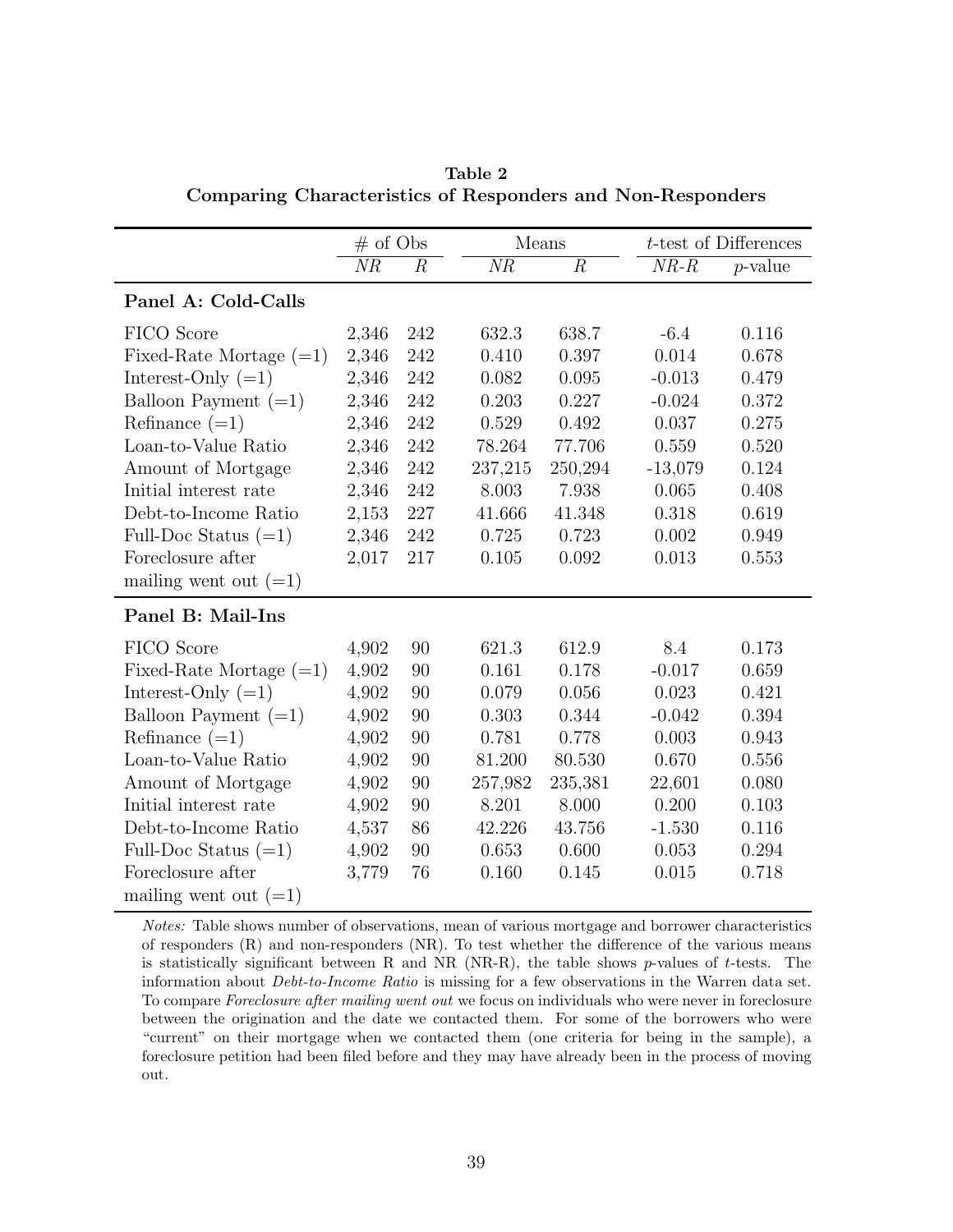Table 3 Distribution of Numerical Ability Index

|                                                                      | Numerical Ability Group         |  |                             |  |  |  |  |
|----------------------------------------------------------------------|---------------------------------|--|-----------------------------|--|--|--|--|
|                                                                      | $\overline{2}$<br>$\mathcal{R}$ |  |                             |  |  |  |  |
| This study:<br>Banks and Oldfield (2007): $16.2\%$ 46.6% 26.8% 11.1% |                                 |  | 15.6\% 53.9\% 17.1\% 13.3\% |  |  |  |  |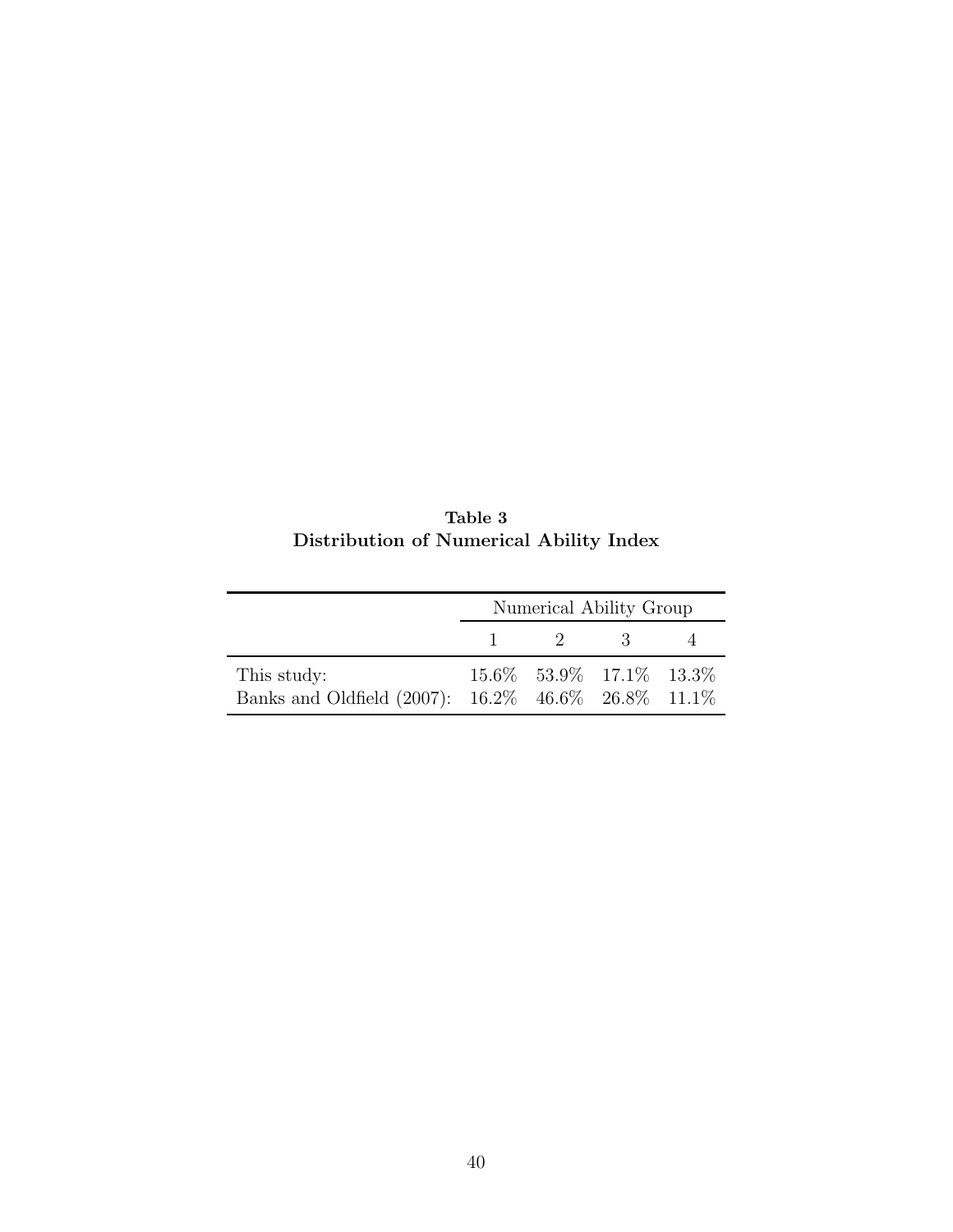|                            |         | Numerical Ability Group |          |            |                           | Numerical Ability Group |                |          |          |
|----------------------------|---------|-------------------------|----------|------------|---------------------------|-------------------------|----------------|----------|----------|
|                            | 1       | $\overline{2}$          | 3        | 4          |                           | 1                       | $\overline{2}$ | 3        | 4        |
| English Fluency            | 9.30    | 9.78                    | 9.81     | 9.98       | Risk tolerance            | 1157                    | 1171           | 1202     | 1256     |
|                            | (1.87)  | (0.92)                  | (0.66)   | (0.15)     |                           | (119)                   | (146)          | (168)    | (208)    |
| Income Volatility          | 1.98    | 1.87                    | 1.84     | 1.80       | Discount Factor           | 0.97                    | 0.96           | 0.96     | 0.97     |
|                            | (0.77)  | (0.81)                  | (0.77)   | (0.79)     |                           | (0.03)                  | (0.03)         | (0.03)   | (0.03)   |
| Born in U.S. (dv)          | 0.74    | 0.84                    | 0.86     | $\rm 0.91$ | Present Bias (dv)         | 0.19                    | $\rm 0.21$     | 0.14     | 0.24     |
| $#$ Years spent in U.S.    | 43.5    | 43.1                    | 41.1     | 45.2       | Duration of mortgage      | $28.4\,$                | 28.6           | 29.4     | $28.3\,$ |
|                            | (15.8)  | (14.0)                  | (11.8)   | (12.6)     |                           | (4.2)                   | (4.9)          | (5.0)    | (4.7)    |
| Asian $(dv)$               | 0.02    | 0.02                    | 0.00     | 0.00       | # Months already in home  | $50.7\,$                | $52.6\,$       | 38.1     | 35.8     |
|                            |         |                         |          |            |                           | (57.9)                  | (61.3)         | (58.6)   | (55.4)   |
| Black $(dv)$               | 0.32    | 0.20                    | 0.14     | 0.07       | $2007$ cohort $(dv)$      | 0.19                    | 0.19           | 0.16     | 0.20     |
| Hispanic (dv)              | 0.17    | 0.06                    | 0.05     | $0.04\,$   | Owner non-occupant $(dv)$ | 0.04                    | 0.04           | $0.02\,$ | $0.04\,$ |
| Native American (dv)       | 0.04    | 0.02                    | 0.00     | 0.07       | Cognitive ability score   | 17.5                    | 21.5           | 26.9     | 27.1     |
|                            |         |                         |          |            |                           | (7.9)                   | (8.2)          | (8.6)    | (7.6)    |
| Other race (dv)            | 0.00    | 0.04                    | 0.00     | $0.04\,$   | Fixed-rate loan (dv)      | $0.36\,$                | 0.31           | 0.38     | $0.38\,$ |
| High school or less $(dv)$ | 0.49    | 0.29                    | 0.10     | 0.04       | Initial interest rate     | 8.2                     | 8.0            | 7.9      | 7.8      |
|                            |         |                         |          |            |                           | (1.1)                   | (1.1)          | (1.1)    | (1.2)    |
| Some college (dv)          | 0.34    | 0.36                    | $0.28\,$ | $\rm 0.31$ | Low documentation $(dv)$  | 1.40                    | 1.33           | $1.22\,$ | 1.22     |
| College $(dv)$             | 0.11    | 0.25                    | 0.52     | 0.24       | Cumulative LTV            | 0.86                    | 0.83           | 0.85     | 0.85     |
|                            |         |                         |          |            |                           | (0.17)                  | (0.16)         | (0.15)   | (0.17)   |
| Higher degree $(dv)$       | 0.06    | 0.11                    | 0.10     | 0.40       | Back-end DTI ratio        | 43.1                    | 42.5           | 39.9     | 41.3     |
|                            |         |                         |          |            |                           | (6.8)                   | (8.1)          | (9.3)    | (8.6)    |
| Employment status (dv)     | 0.75    | 0.86                    | 0.84     | 0.87       | $#$ Previous mortgages    | 2.1                     | 1.9            | 1.5      | 1.3      |
|                            |         |                         |          |            |                           | (2.6)                   | (2.2)          | (2.2)    | (2.0)    |
| Age of borrower            | 50      | 46                      | 44       | 47         | First-time Homebuyer (dv) | 0.70                    | 0.58           | 0.50     | 0.33     |
|                            | (10)    | (11)                    | (8)      | (10)       |                           |                         |                |          |          |
| $#$ Children               | $2.5\,$ | 2.1                     | 1.8      | 1.8        | Home counseling (dv)      | 0.06                    | 0.11           | 0.05     | 0.09     |
|                            | (1.5)   | (1.5)                   | (1.3)    | (1.4)      |                           |                         |                |          |          |
| Credit score (FICO)        | 625     | 632                     | 624      | 650        | Shop around (dv)          | 0.47                    | 0.56           | 0.76     | 0.71     |
|                            | (49)    | (62)                    | (59)     | (72)       |                           |                         |                |          |          |
| Purchase mortgage (dv)     | 0.40    | 0.39                    | 0.53     | 0.62       | Income $($$ thousands)    | 51.6                    | 69.4           | 100.6    | 127.1    |
|                            |         |                         |          |            |                           | (29.9)                  | (33.3)         | (63.3)   | (98.9)   |

Table 4 Summary Statistics by Numerical Ability Group

*Notes:* Table shows means of variables for the four numerical ability groups. Standard deviations in parentheses.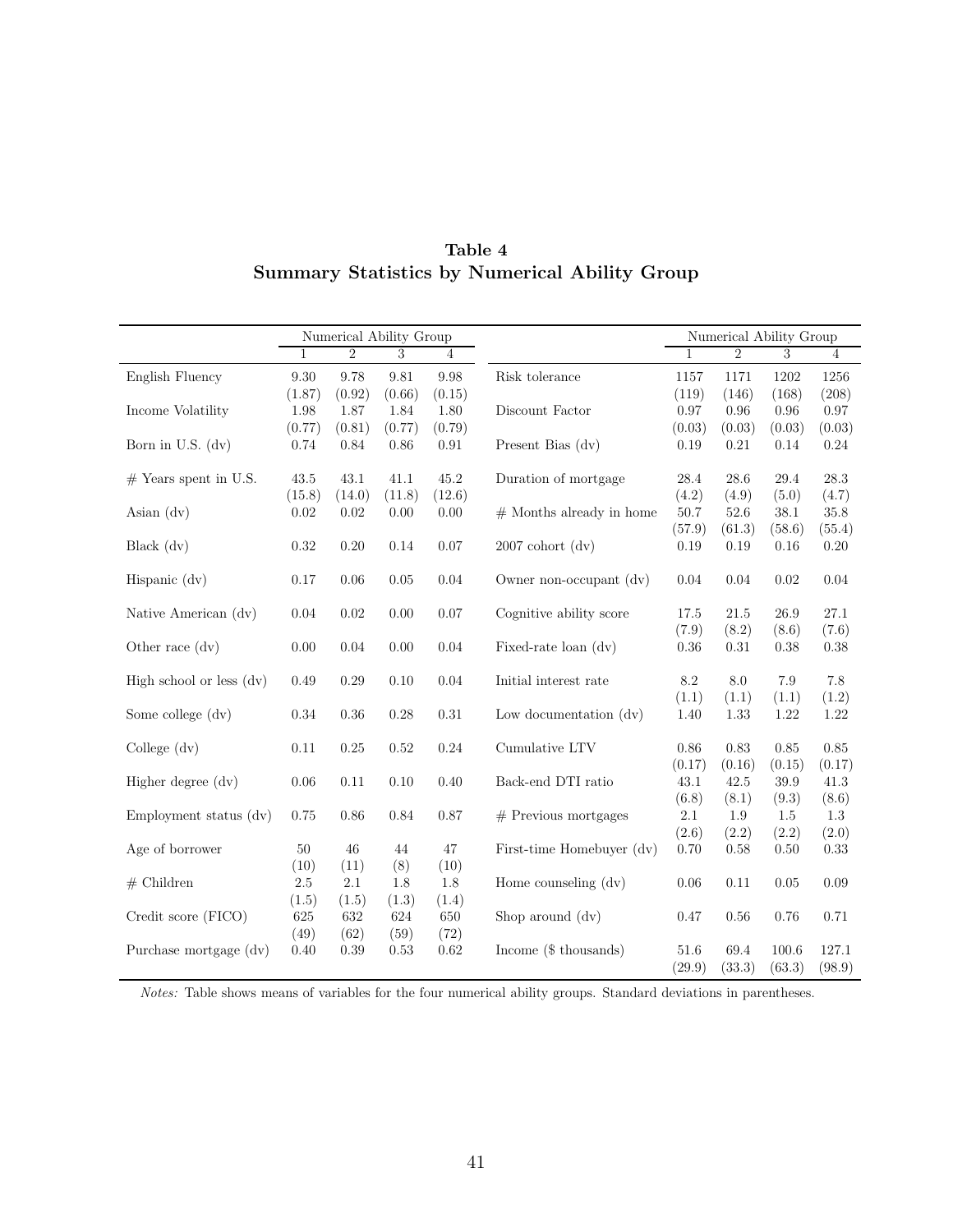|                                                    | Numerical<br>ability group | Verbal IQ<br>measure | Savings<br>scenario | Inflation<br>scenario |
|----------------------------------------------------|----------------------------|----------------------|---------------------|-----------------------|
| Verbal IQ<br>measure                               | 0.356<br>(0.000)           | 1                    |                     |                       |
| Savings scenario<br>correct(DV)                    | 0.236<br>(0.000)           | 0.153<br>(0.005)     |                     |                       |
| Inflation scenario<br>correct(DV)                  | 0.273<br>(0.000)           | 0.251<br>(0.000)     | 0.093<br>(0.087)    | 1                     |
| Reaction time in<br>numerical ability<br>questions | $-0.279$<br>(0.000)        | $-0.303$<br>(0.000)  | $-0.157$<br>(0.004) | $-0.207$<br>(0.000)   |

Table 5 Correlation Between Measures of Cognitive Ability

*Notes:*  $N = 339$ . *p*-values in parentheses. A factor analysis performed on these correlations reveals one common factor ( $\lambda =$ 1.17), while all other eigenvalues are less than 0.005.

| Table 6                              |  |
|--------------------------------------|--|
| Distribution of Delinquency Measures |  |

|                                                                                    |       |                 | Percentiles      |                |       |       |       |
|------------------------------------------------------------------------------------|-------|-----------------|------------------|----------------|-------|-------|-------|
|                                                                                    | Mean  | Std. Dev. 10 25 |                  |                | 50    | 75    | 90    |
| Fraction of periods during<br>which household is behind on<br>at least one payment | 0.198 | 0.247           | $\left( \right)$ | $\overline{0}$ | 0.077 | 0.367 | 0.621 |
| Fraction of missed payments                                                        | 0.110 | 0.143           | $\bigcup$        | $\overline{0}$ | 0.056 | 0.167 | 0.304 |
| Foreclosure                                                                        | 0.192 | ٠               |                  |                |       |       |       |

*Notes:*  $N = 339$  observations.

J.

j.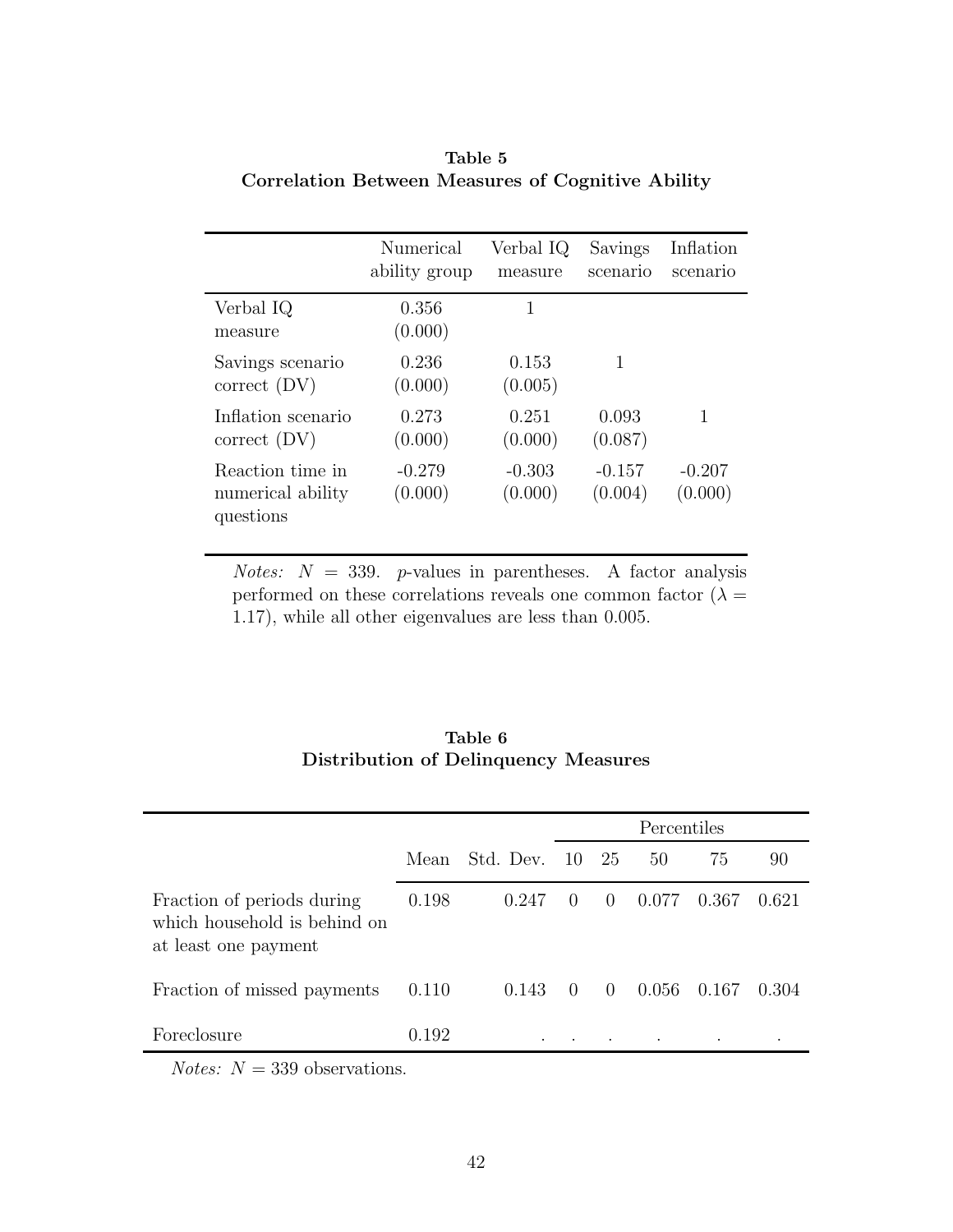|                          |             | Fraction of Time in Delinquency |             | Fraction of Payments Missed |            |             | Foreclosure Initiated $(=1)$ |            |             |
|--------------------------|-------------|---------------------------------|-------------|-----------------------------|------------|-------------|------------------------------|------------|-------------|
|                          | (1)         | (2)                             | (3)         | (4)                         | (5)        | (6)         | (7)                          | (8)        | (9)         |
| Numerical Ability Index  | $-0.043***$ | $-0.039**$                      | $-0.052***$ | $-0.024***$                 | $-0.024**$ | $-0.031***$ | $-0.059**$                   | $-0.065**$ | $-0.082***$ |
|                          | (0.014)     | (0.020)                         | (0.019)     | (0.009)                     | (0.011)    | (0.010)     | (0.026)                      | (0.030)    | (0.028)     |
| Fluency in English       |             | 0.001                           | 0.005       |                             | 0.005      | 0.007       |                              | 0.013      | 0.014       |
|                          |             | (0.016)                         | (0.014)     |                             | (0.008)    | (0.008)     |                              | (0.028)    | (0.026)     |
| Born in USA (DV)         |             | $-0.034$                        | $-0.053$    |                             | $-0.020$   | $-0.027$    |                              | $-0.115$   | $-0.108$    |
|                          |             | (0.070)                         | (0.076)     |                             | (0.042)    | (0.043)     |                              | (0.162)    | (0.155)     |
| Years lived in US        |             | 0.004                           | 0.005       |                             | 0.002      | 0.002       |                              | 0.003      | 0.002       |
|                          |             | (0.003)                         | (0.003)     |                             | (0.002)    | (0.002)     |                              | (0.005)    | (0.005)     |
| Asian $(DV)$             |             | $-0.158**$                      | $-0.275***$ |                             | $-0.103**$ | $-0.163***$ |                              |            |             |
|                          |             | (0.075)                         | (0.082)     |                             | (0.047)    | (0.048)     |                              |            |             |
| African American (DV)    |             | $0.109**$                       | $0.095**$   |                             | $0.070**$  | $0.062**$   |                              | $0.153**$  | $0.120*$    |
|                          |             | (0.043)                         | (0.039)     |                             | (0.029)    | (0.026)     |                              | (0.071)    | (0.067)     |
| Hispanic (DV)            |             | 0.013                           | 0.025       |                             | 0.017      | 0.021       |                              | 0.018      | 0.006       |
|                          |             | (0.057)                         | (0.055)     |                             | (0.029)    | (0.027)     |                              | (0.101)    | (0.089)     |
| Native American (DV)     |             | $-0.054$                        | $-0.032$    |                             | $-0.032$   | $-0.024$    |                              | 0.026      | $0.010\,$   |
|                          |             | (0.110)                         | (0.102)     |                             | (0.053)    | (0.040)     |                              | (0.179)    | (0.181)     |
| Other Ethnicity (DV)     |             | 0.111                           | 0.101       |                             | 0.084      | 0.079       |                              | 0.166      | 0.172       |
|                          |             | (0.131)                         | (0.099)     |                             | (0.089)    | (0.076)     |                              | (0.232)    | (0.235)     |
| Age                      |             | $-0.003$                        | $-0.003$    |                             | $-0.001$   | $-0.001$    |                              | 0.001      | 0.002       |
|                          |             | (0.003)                         | (0.003)     |                             | (0.001)    | (0.002)     |                              | (0.005)    | (0.005)     |
| Some High School (DV)    |             | $-0.112$                        | $-0.078$    |                             | $-0.047$   | $-0.029$    |                              | $-0.029$   | 0.012       |
|                          |             | (0.096)                         | (0.100)     |                             | (0.055)    | (0.055)     |                              | (0.155)    | (0.167)     |
| High School Degree (DV)  |             | $-0.081$                        | $-0.069$    |                             | $-0.028$   | $-0.021$    |                              | 0.069      | 0.101       |
|                          |             | (0.071)                         | (0.073)     |                             | (0.046)    | (0.047)     |                              | (0.175)    | (0.176)     |
| Some College (DV)        |             | $-0.032$                        | $-0.007$    |                             | $-0.002$   | 0.012       |                              | 0.204      | 0.243       |
|                          |             | (0.070)                         | (0.073)     |                             | (0.045)    | (0.046)     |                              | (0.177)    | (0.175)     |
| College Degree (DV)      |             | 0.019                           | 0.039       |                             | 0.017      | 0.029       |                              | 0.211      | 0.249       |
|                          |             | (0.073)                         | (0.075)     |                             | (0.046)    | (0.046)     |                              | (0.192)    | (0.193)     |
| Professional Degree (DV) |             | 0.014                           | 0.047       |                             | 0.009      | 0.029       |                              | 0.292      | 0.384       |
|                          |             | (0.075)                         | (0.076)     |                             | (0.047)    | (0.047)     |                              | (0.231)    | (0.244)     |
| Number of Children       |             | $\,0.009\,$                     | 0.003       |                             | 0.003      | $-0.000$    |                              | 0.024      | $\,0.021\,$ |
|                          |             | (0.010)                         | (0.010)     |                             | (0.005)    | (0.005)     |                              | (0.015)    | (0.014)     |
| Male $(DV)$              |             | 0.017                           | 0.050       |                             | 0.016      | $0.033*$    |                              | $0.116**$  | $0.147***$  |
|                          |             | (0.032)                         | (0.031)     |                             | (0.018)    | (0.017)     |                              | (0.048)    | (0.045)     |
| Estimated $\delta$       |             | $-0.665$                        | $-0.261$    |                             | $-0.455$   | $-0.257$    |                              | $-1.116$   | $-0.556$    |

Table 7: The Baseline Result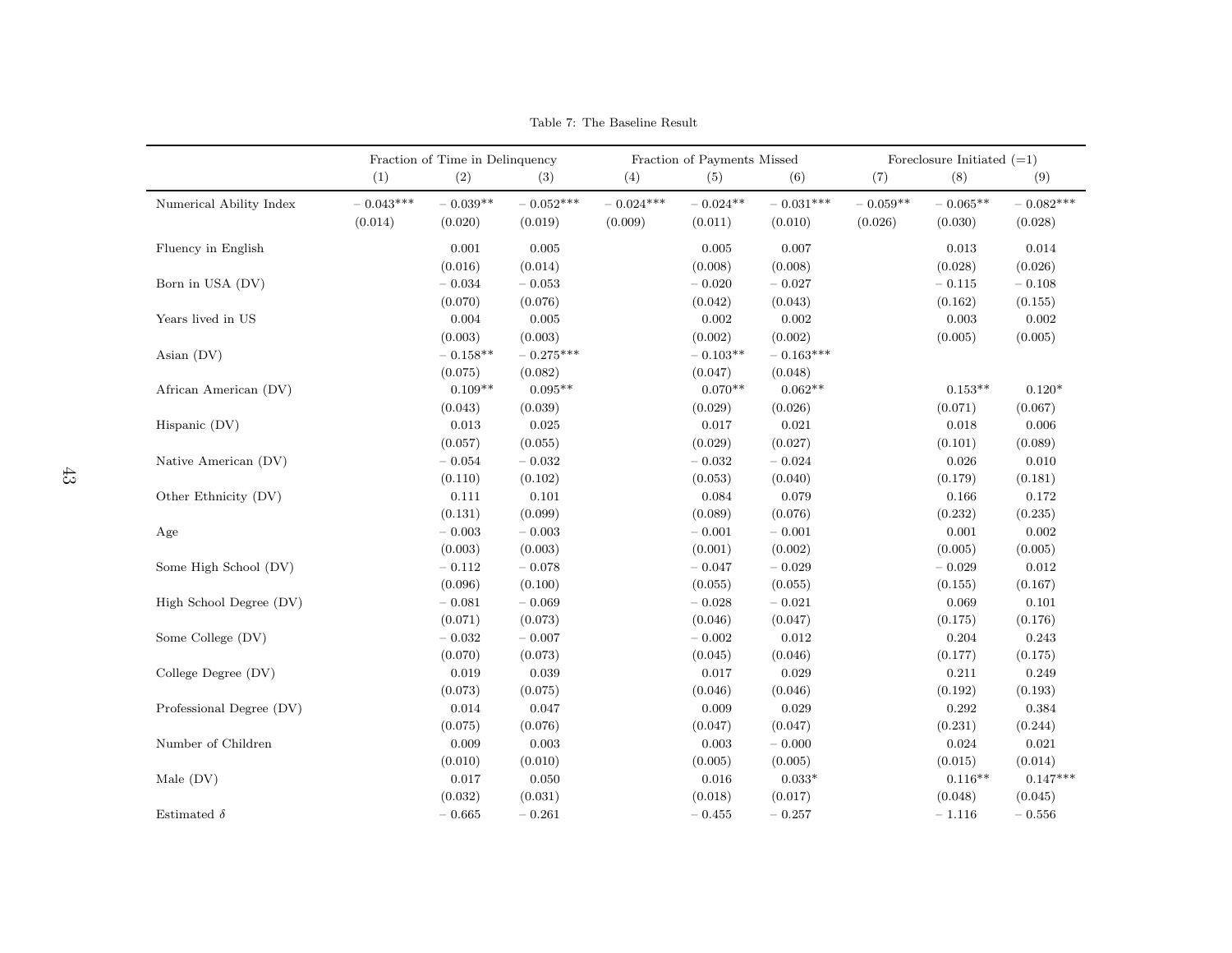|                                    |            | Fraction of Time in Delinquency |             |            | Fraction of Payments Missed | Foreclosure Initiated $(=1)$ |          |          |             |  |
|------------------------------------|------------|---------------------------------|-------------|------------|-----------------------------|------------------------------|----------|----------|-------------|--|
|                                    | (1)        | (2)                             | (3)         | (4)        | (5)                         | (6)                          | (7)      | (8)      | (9)         |  |
|                                    |            | (0.732)                         | (0.701)     |            | (0.424)                     | (0.403)                      |          | (1.117)  | (1.003)     |  |
| Present-Biased (DV)                |            | 0.023                           | 0.010       |            | 0.015                       | 0.010                        |          | $-0.033$ | $-0.051$    |  |
|                                    |            | (0.037)                         | (0.036)     |            | (0.020)                     | (0.019)                      |          | (0.061)  | (0.060)     |  |
| Risk preference                    |            | 0.000                           | 0.000       |            | 0.000                       | 0.000                        |          | 0.000    | 0.000       |  |
|                                    |            | (0.000)                         | (0.000)     |            | (0.000)                     | (0.000)                      |          | (0.000)  | (0.000)     |  |
| Log household income               |            | $-0.054**$                      | $-0.026$    |            | $-0.023$                    | $-0.008$                     |          | $-0.071$ | $-0.044$    |  |
|                                    |            | (0.025)                         | (0.025)     |            | (0.015)                     | (0.015)                      |          | (0.043)  | (0.040)     |  |
| Volatility of HH Income            |            | $0.040**$                       | $0.042**$   |            | $0.025**$                   | $0.026***$                   |          | $0.056*$ | $0.052**$   |  |
|                                    |            | (0.018)                         | (0.016)     |            | (0.010)                     | (0.009)                      |          | (0.029)  | (0.026)     |  |
| Number of times out of             |            | $0.017**$                       | 0.009       |            | 0.006                       | 0.002                        |          | $-0.020$ | $-0.026*$   |  |
| work in last five years            |            | (0.008)                         | (0.008)     |            | (0.004)                     | (0.004)                      |          | (0.016)  | (0.014)     |  |
| Employed (DV)                      |            | $-0.006$                        | $-0.006$    |            | 0.001                       | 0.002                        |          | 0.034    | 0.044       |  |
|                                    |            | (0.046)                         | (0.044)     |            | (0.026)                     | (0.025)                      |          | (0.056)  | (0.045)     |  |
| FICO Score $/ 10$                  |            |                                 | $-0.015***$ |            |                             | $-0.008***$                  |          |          | $-0.020***$ |  |
|                                    |            |                                 | (0.002)     |            |                             | (0.001)                      |          |          | (0.004)     |  |
| Home Purchase (DV)                 |            |                                 | $-0.030$    |            |                             | $-0.006$                     |          |          | 0.058       |  |
|                                    |            |                                 | (0.035)     |            |                             | (0.019)                      |          |          | (0.061)     |  |
| Months since home purchased        |            |                                 | $-0.000$    |            |                             | $-0.000*$                    |          |          | $-0.000$    |  |
|                                    |            |                                 | (0.000)     |            |                             | (0.000)                      |          |          | (0.000)     |  |
| Originated in 2007 (DV)            |            |                                 | $-0.050$    |            |                             | $-0.021$                     |          |          | $-0.044$    |  |
|                                    |            |                                 | (0.034)     |            |                             | (0.019)                      |          |          | (0.043)     |  |
| Investor (DV)                      |            |                                 | $-0.012$    |            |                             | $-0.004$                     |          |          | $-0.007$    |  |
|                                    |            |                                 | (0.060)     |            |                             | (0.034)                      |          |          | (0.099)     |  |
| Constant                           | $0.296***$ | 0.838                           | $1.351*$    | $0.164***$ | 0.467                       | $0.782*$                     |          |          |             |  |
|                                    | (0.037)    | (0.762)                         | (0.703)     | (0.023)    | (0.428)                     | (0.402)                      |          |          |             |  |
| $R^2$                              | 0.023      | 0.148                           | 0.260       | 0.022      | 0.138                       | 0.245                        |          |          |             |  |
| F-test of $H_0$ : All coefficients | p < 0.01   | p < 0.01                        | p < 0.01    | p < 0.01   | p < 0.01                    | p < 0.01                     | p < 0.01 | p < 0.01 | p < 0.01    |  |
| are equal to zero                  |            |                                 |             |            |                             |                              |          |          |             |  |
| $\boldsymbol{N}$                   | 339        | 322                             | 322         | 339        | 322                         | $322\,$                      | 339      | 318      | 318         |  |

Table 7: (continued)

*Notes:* Robust standard errors in columns (1) - (6). \*\*\*, \*\*, \* indicate significance at the 1, 5, 10 percent level, respectively. Regression coefficients are reported in columns (1) - (6). Marginal effects from probit model are reported in columns (7) - (9).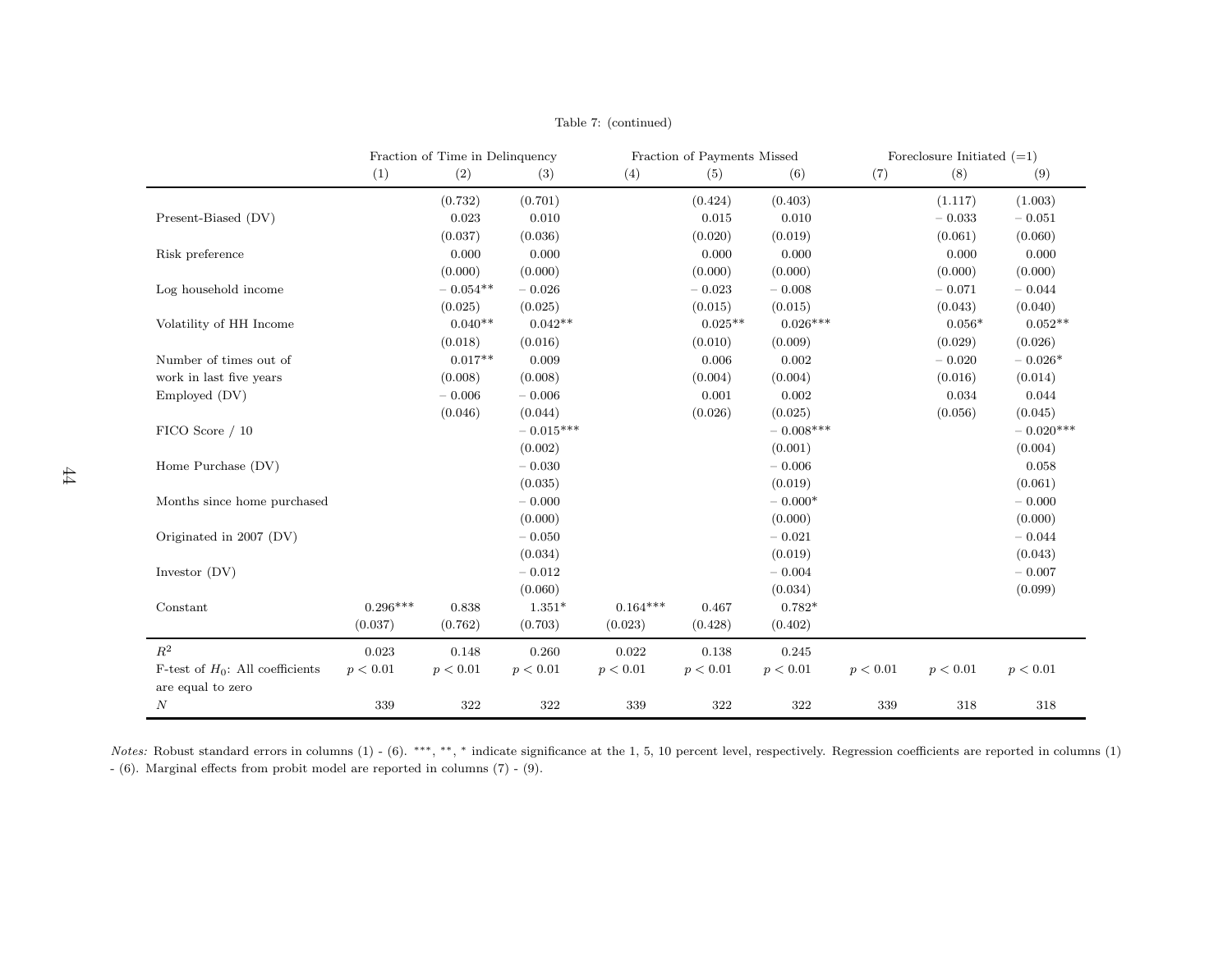|                                                                   | Fraction of Time<br>in Delinquency |                        |                        | Fraction of Payments<br>Missed | Foreclosure Initiated $(=1)$ |                       |
|-------------------------------------------------------------------|------------------------------------|------------------------|------------------------|--------------------------------|------------------------------|-----------------------|
|                                                                   | (1)                                | (2)                    | (3)                    | (4)                            | (5)                          | (6)                   |
| Numerical Ability Index                                           | $-0.047**$<br>(0.019)              | $-0.051***$<br>(0.019) | $-0.031***$<br>(0.011) | $-0.033***$<br>(0.011)         | $-0.065**$<br>(0.027)        | $-0.061**$<br>(0.028) |
| Verbal IQ measure                                                 | $-0.001$<br>(0.002)                | $-0.002$<br>(0.002)    | 0.000<br>(0.001)       | 0.000<br>(0.001)               | $-0.006**$<br>(0.003)        | $-0.006**$<br>(0.003) |
| Savings Scenario<br>correct(DV)                                   |                                    | 0.002<br>(0.036)       |                        | $-0.000$<br>(0.021)            |                              | $-0.051$<br>(0.058)   |
| Inflation scenario<br>correct(DV)                                 |                                    | 0.006<br>(0.033)       |                        | 0.011<br>(0.018)               |                              | $-0.016$<br>(0.047)   |
| Reaction time<br>in NA questions                                  |                                    | $-0.003$<br>(0.002)    |                        | $-0.000$<br>(0.001)            |                              | $-0.001$<br>(0.003)   |
| Control variables?                                                | Yes                                | Yes                    | Yes                    | Yes                            | Yes                          | Yes                   |
| $R^2$<br>F-test of $H_0$ : All coefficients<br>are equal to zero. | 0.262<br>p < 0.01                  | 0.268<br>p < 0.01      | 0.242<br>p < 0.01      | 0.244<br>p < 0.01              | p < 0.01                     | p < 0.01              |
| N                                                                 | 322                                | 322                    | 322                    | 322                            | 318                          | 318                   |

Table <sup>8</sup>Controlling for General Cognitive Skills and Economic Literacy

*Notes:* Regression coefficients are reported in columns (1) - (4). Marginal effects from probit models are reported in columns (5) - (6). Robust standard errors in parentheses in columns (1) - (4). All specifications contain thefull set of control variables as in Table 7.

*Level* of significance:  $^*p < 0.1$ ,  $^{**}p < 0.05$ ,  $^{***}p < 0.01$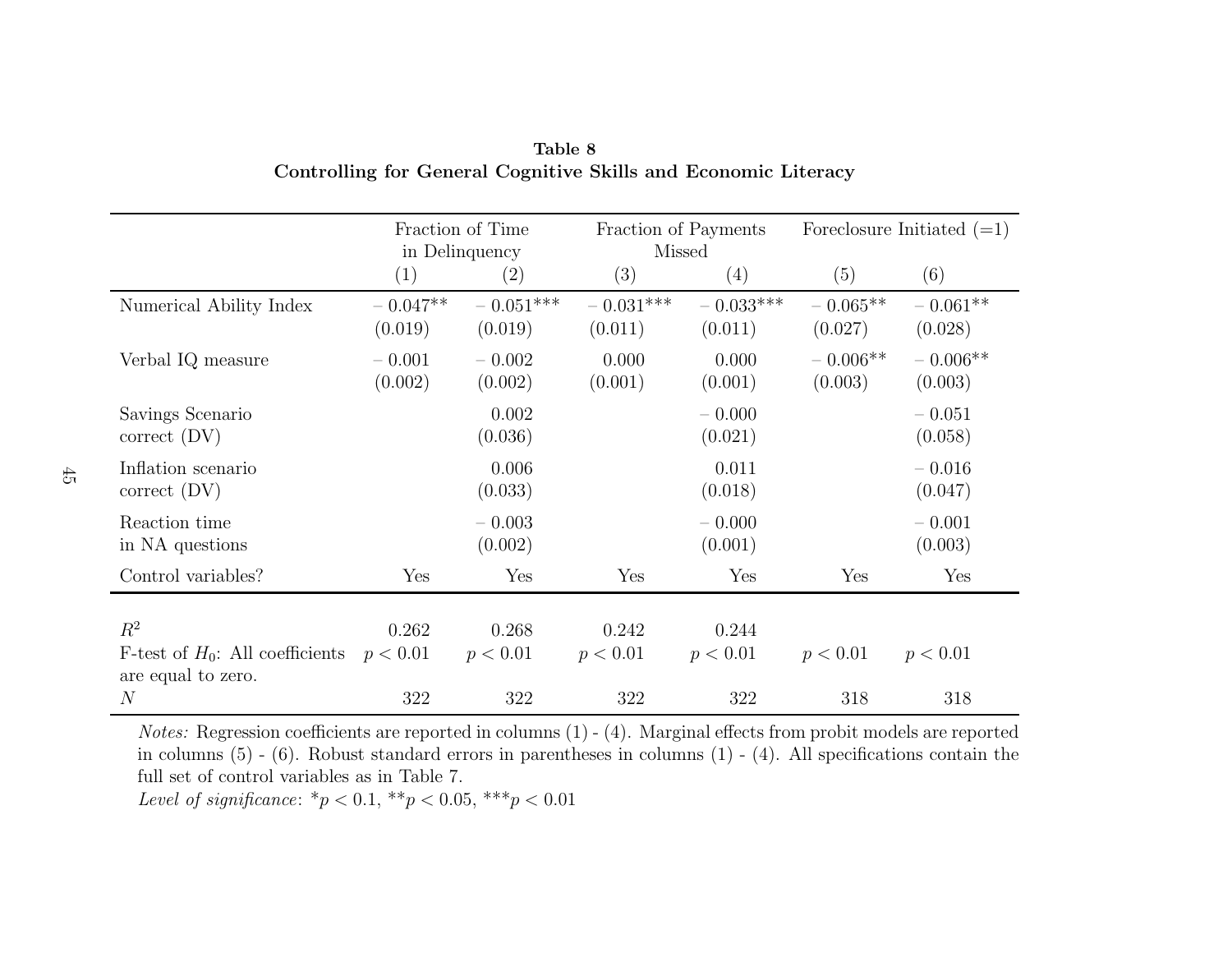|                                                        | Fraction of Time<br>in Delinquency |                      | Fraction of Payments<br>Missed |                       |                        | Foreclosure Initiated $(=1)$ |
|--------------------------------------------------------|------------------------------------|----------------------|--------------------------------|-----------------------|------------------------|------------------------------|
|                                                        | (1)                                | (2)                  | (3)                            | (4)                   | (5)                    | (6)                          |
| Numerical Ability Index                                | $-0.048**$<br>(0.019)              | $-0.039*$<br>(0.020) | $-0.030***$<br>(0.011)         | $-0.029**$<br>(0.012) | $-0.078***$<br>(0.027) | $-0.064**$<br>(0.026)        |
| Fixed-Rate Mortgage                                    | 0.027<br>(0.028)                   | 0.035<br>(0.029)     | 0.010<br>(0.016)               | 0.014<br>(0.017)      | 0.023<br>(0.043)       | 0.038<br>(0.043)             |
| Initial Interest Rate                                  | 0.022<br>(0.016)                   | 0.025<br>(0.017)     | 0.007<br>(0.009)               | 0.008<br>(0.009)      | 0.021<br>(0.021)       | 0.009<br>(0.020)             |
| Low-Doc Loan $(DV)$                                    | 0.027<br>(0.032)                   | 0.011<br>(0.034)     | 0.009<br>(0.018)               | $-0.001$<br>(0.019)   | 0.014<br>(0.045)       | 0.003<br>(0.044)             |
| Loan-to-Value Ratio                                    |                                    | 0.095<br>(0.096)     |                                | 0.084<br>(0.054)      |                        | $0.537***$<br>(0.162)        |
| Debt-to-Income Ratio                                   |                                    | 0.002<br>(0.002)     |                                | 0.001<br>(0.001)      |                        | 0.003<br>(0.002)             |
| Control variables?                                     | Yes                                | Yes                  | Yes                            | Yes                   | Yes                    | Yes                          |
| $R^2$<br>F-test of $H_0$ : All coefficients $p < 0.01$ | 0.272                              | 0.278<br>p < 0.01    | 0.249<br>p < 0.01              | 0.259<br>p < 0.01     | p < 0.01               | p < 0.01                     |
| are equal to zero.<br>$\overline{N}$                   | 321                                | 293                  | 321                            | 293                   | 317                    | 291                          |

Table <sup>9</sup>Controlling for Mortgage Attributes

*Notes:* Regression coefficients are reported in columns (1) - (4). Marginal effects from probit models are reported in columns (5) - (6). Robust standard errors in parentheses in columns (1) - (4). All specificationscontain the full set of control variables as in Table 7.

*Level* of significance:  $^*p < 0.1$ ,  $^{**}p < 0.05$ ,  $^{***}p < 0.01$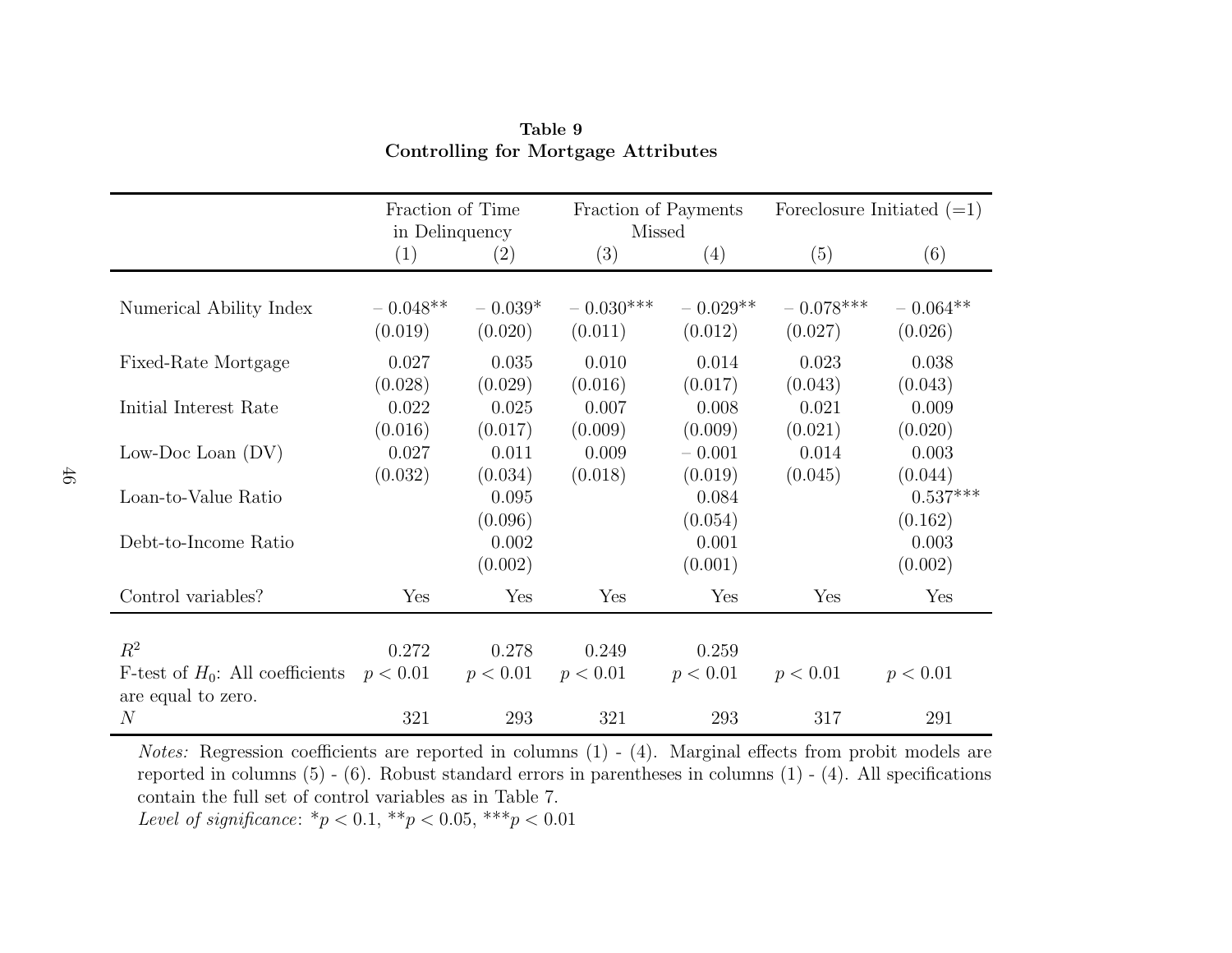|                                             | Fraction of<br>Time in<br>Delinquency | Fraction of<br>Payments<br>Missed | Foreclosure<br>Initiated $(=1)$ |
|---------------------------------------------|---------------------------------------|-----------------------------------|---------------------------------|
| Numerical Ability Index                     | $-0.049***$<br>(0.019)                | $-0.030***$<br>(0.010)            | $-0.075***$<br>(0.028)          |
| Number of prev. mortgages                   | 0.001                                 | 0.005                             | 0.019                           |
|                                             | (0.009)                               | (0.005)                           | (0.014)                         |
| First home purchase (DV)                    | 0.046                                 | 0.023                             | $0.089**$                       |
|                                             | (0.031)                               | (0.017)                           | (0.043)                         |
| Shopped around before getting mortgage (DV) | 0.029                                 | 0.017                             | 0.017                           |
|                                             | (0.029)                               | (0.016)                           | (0.040)                         |
| Sought counseling for home buyers (DV)      | $-0.026$                              | $-0.003$                          | $-0.068$                        |
|                                             | (0.050)                               | (0.029)                           | (0.053)                         |
| Attended home owner classes (DV)            | $-0.009$                              | $-0.010$                          | 0.127                           |
|                                             | (0.047)                               | (0.024)                           | (0.102)                         |
| Control variables?                          | Yes                                   | Yes                               | Yes                             |
| $R^2$                                       | 0.270                                 | 0.255                             |                                 |
| F-test of $H_0$ : All coefficients          | p < 0.01                              | p < 0.01                          | p < 0.01                        |
| are equal to zero.                          |                                       |                                   |                                 |
| $\mathcal N$                                | 322                                   | 322                               | 318                             |
|                                             |                                       |                                   |                                 |

Table 10 Controlling for Previous Homeownership Experience

*Notes:* Regression coefficients are reported in columns (1) and (2). Marginal effects from probit models are reported in column (3). Robust standard errors in parentheses in columns (1) and (2). All specifications contain the full set of control variables as in Table 7. *Level of significance*:  $*_{p} < 0.1, **_{p} < 0.05, **_{p} < 0.01$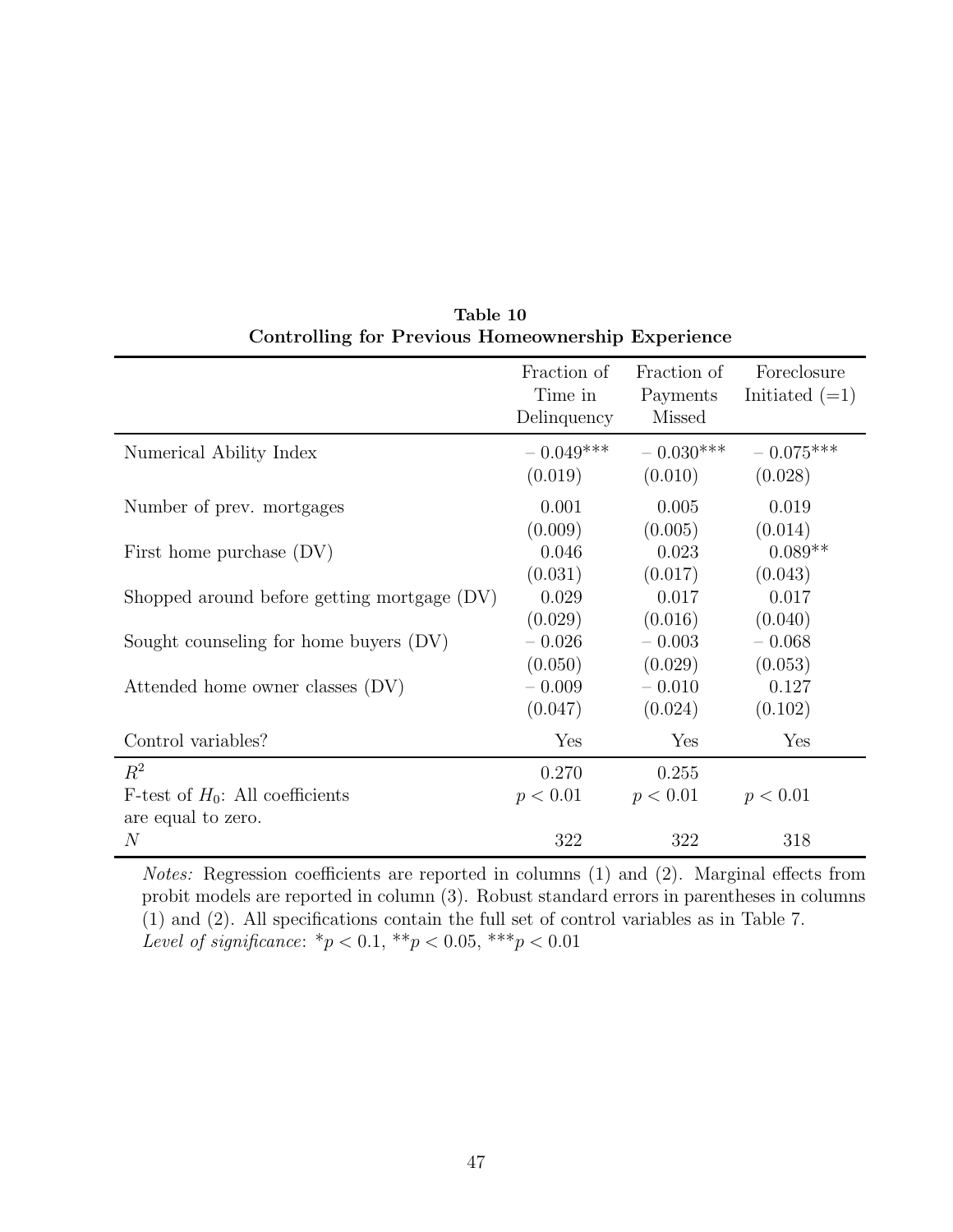|                                                                                       | Fraction of Time in Delinquency    |                                                |                          | Fraction of Payments Missed |                                                |                          | Foreclosure Initiated $(=1)$                   |                                                |                                     |
|---------------------------------------------------------------------------------------|------------------------------------|------------------------------------------------|--------------------------|-----------------------------|------------------------------------------------|--------------------------|------------------------------------------------|------------------------------------------------|-------------------------------------|
|                                                                                       | (1)                                | (2)                                            | $\left( 3\right)$        | (4)                         | (5)                                            | (6)                      | (7)                                            | (8)                                            | (9)                                 |
| Numerical Ability Index                                                               | $-0.081**$<br>(0.033)              | $-0.055***$<br>(0.020)                         | $-0.044***$<br>(0.015)   | $-0.045**$<br>(0.022)       | $-0.037***$<br>(0.011)                         | $-0.026***$<br>(0.009)   | $-0.105*$<br>(0.056)                           | $-0.106***$<br>(0.032)                         | $-0.065**$<br>(0.025)               |
| Town Fixed Effects?<br>Originator Effects?<br>Servicer Effects?<br>Control Variables? | Yes<br>N <sub>0</sub><br>No<br>Yes | N <sub>o</sub><br>Yes<br>N <sub>o</sub><br>Yes | No<br>Yes<br>Yes<br>Yes  | Yes<br>No<br>No<br>Yes      | N <sub>o</sub><br>Yes<br>N <sub>o</sub><br>Yes | No<br>Yes<br>Yes<br>Yes  | Yes<br>N <sub>0</sub><br>N <sub>o</sub><br>Yes | N <sub>o</sub><br>Yes<br>N <sub>0</sub><br>Yes | N <sub>o</sub><br>Yes<br>Yes<br>Yes |
| $R^2$<br>F-test of $H_0$ : All coefficients<br>are equal to zero<br>N                 | 0.735<br>p < 0.01<br>319           | 0.361<br>p < 0.01<br>307                       | 0.350<br>p < 0.01<br>293 | 0.690<br>p < 0.01<br>319    | 0.358<br>p < 0.01<br>307                       | 0.337<br>p < 0.01<br>293 | 0.668<br>p < 0.01<br>319                       | 0.318<br>p < 0.01<br>307                       | 0.298<br>p < 0.01<br>293            |

Table <sup>11</sup>Including Town, Servicer, and Originator Fixed Effects

*Notes:* Regression coefficients are reported in columns (1) - (6). Marginal effects from probit models are reported in columns (7) - (9). Robuststandard errors in parentheses in columns (1) - (6). All specifications contain the full set of control variables as in Table 7. *Level* of significance:  $^*p < 0.1$ ,  $^{**}p < 0.05$ ,  $^{***}p < 0.01$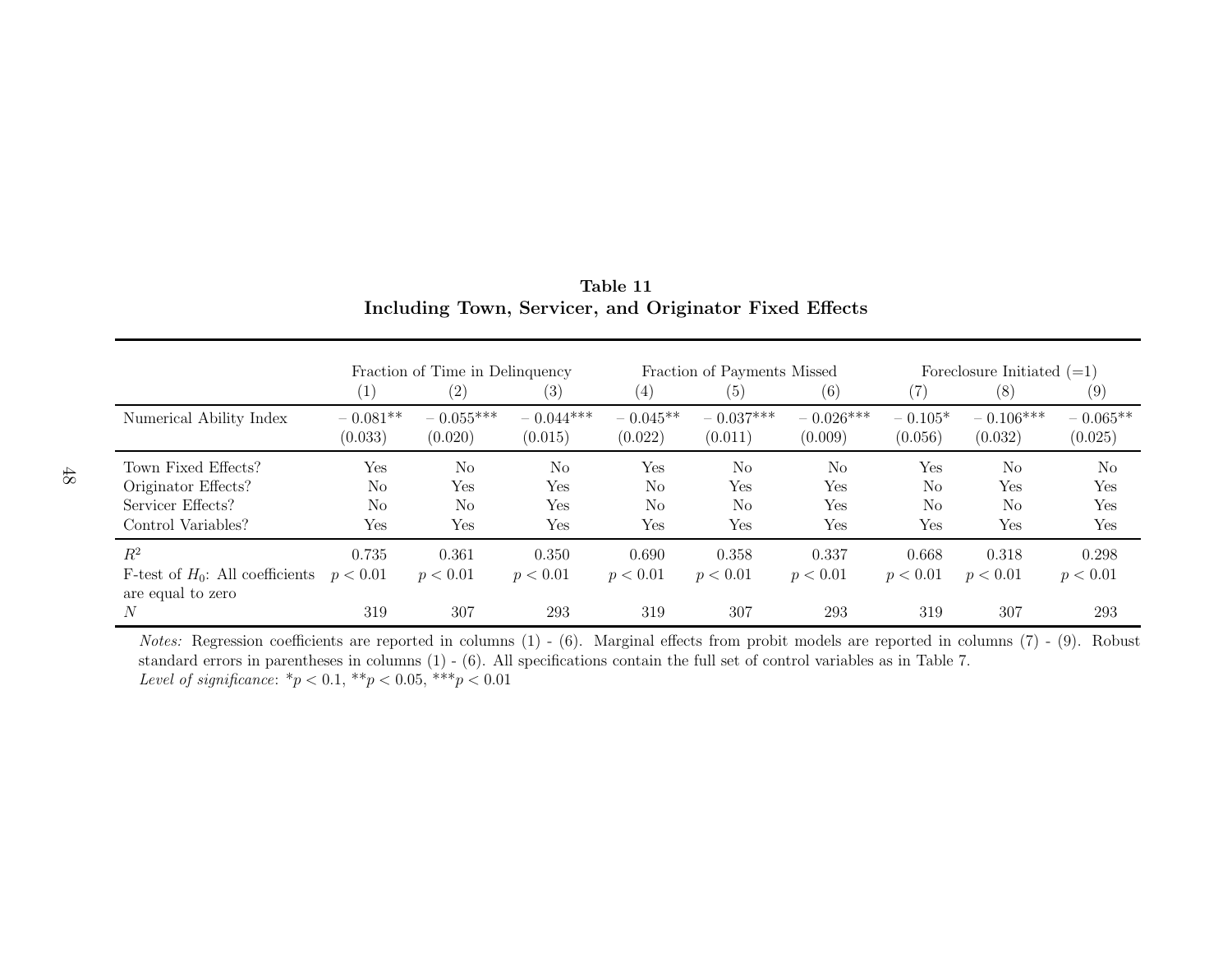# A. Appendix

# A. Appendix Tables and Figures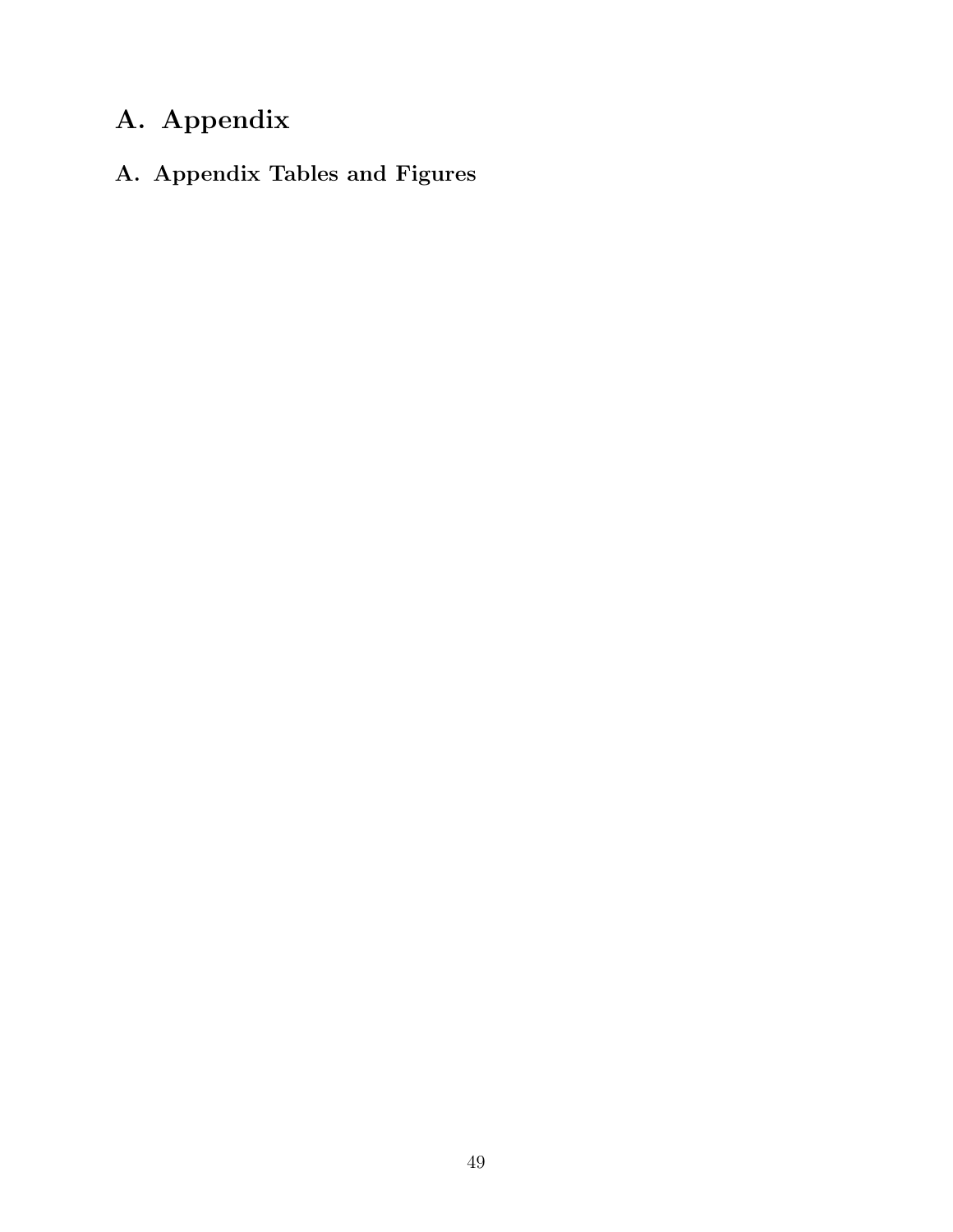|                          |             | Fraction of Time | Fraction of |                 |  |
|--------------------------|-------------|------------------|-------------|-----------------|--|
|                          |             | in Delinquency   |             | Payments Missed |  |
|                          | (1)         | (2)              | (3)         | (4)             |  |
| Numerical Ability Index  | $-0.063***$ | $-0.067***$      | $-0.035***$ | $-0.041***$     |  |
|                          | (0.023)     | (0.026)          | (0.013)     | (0.015)         |  |
| Fluency in English       |             | 0.004            |             | 0.007           |  |
|                          |             | (0.021)          |             | (0.012)         |  |
| Born in USA (DV)         |             | $-0.042$         |             | $-0.018$        |  |
|                          |             | (0.115)          |             | (0.067)         |  |
| Years lived in US        |             | 0.007            |             | 0.004           |  |
|                          |             | (0.005)          |             | (0.003)         |  |
| Asian $(DV)$             |             | $-0.556**$       |             | $-0.334**$      |  |
|                          |             | (0.227)          |             | (0.133)         |  |
| African American (DV)    |             | $0.140***$       |             | $0.090***$      |  |
|                          |             | (0.049)          |             | (0.028)         |  |
| Hispanic $(DV)$          |             | 0.050            |             | 0.036           |  |
|                          |             | (0.078)          |             | (0.045)         |  |
| Native American (DV)     |             | $-0.046$         |             | $-0.033$        |  |
|                          |             | (0.128)          |             | (0.074)         |  |
| Other Ethnicity (DV)     |             | 0.103            |             | 0.088           |  |
|                          |             | (0.141)          |             | (0.081)         |  |
| Age                      |             | $-0.006$         |             | $-0.003$        |  |
|                          |             | (0.005)          |             | (0.003)         |  |
| Some High School (DV)    |             | $-0.154$         |             | $-0.074$        |  |
|                          |             | (0.132)          |             | (0.076)         |  |
| High School Degree (DV)  |             | $-0.138$         |             | $-0.060$        |  |
|                          |             | (0.111)          |             | (0.065)         |  |
| Some College (DV)        |             | $-0.055$         |             | $-0.016$        |  |
|                          |             | (0.107)          |             | (0.062)         |  |
| College Degree (DV)      |             | 0.028            |             | 0.023           |  |
|                          |             | (0.110)          |             | (0.064)         |  |
| Professional Degree (DV) |             | 0.030            |             | 0.017           |  |
|                          |             | (0.116)          |             | (0.067)         |  |
| Number of Children       |             | 0.014            |             | 0.007           |  |
|                          |             | (0.014)          |             | (0.008)         |  |
| Male $(DV)$              |             | $0.070*$         |             | $0.046*$        |  |
|                          |             | (0.041)          |             | (0.024)         |  |

Table A1: The Baseline Result in Tobit Models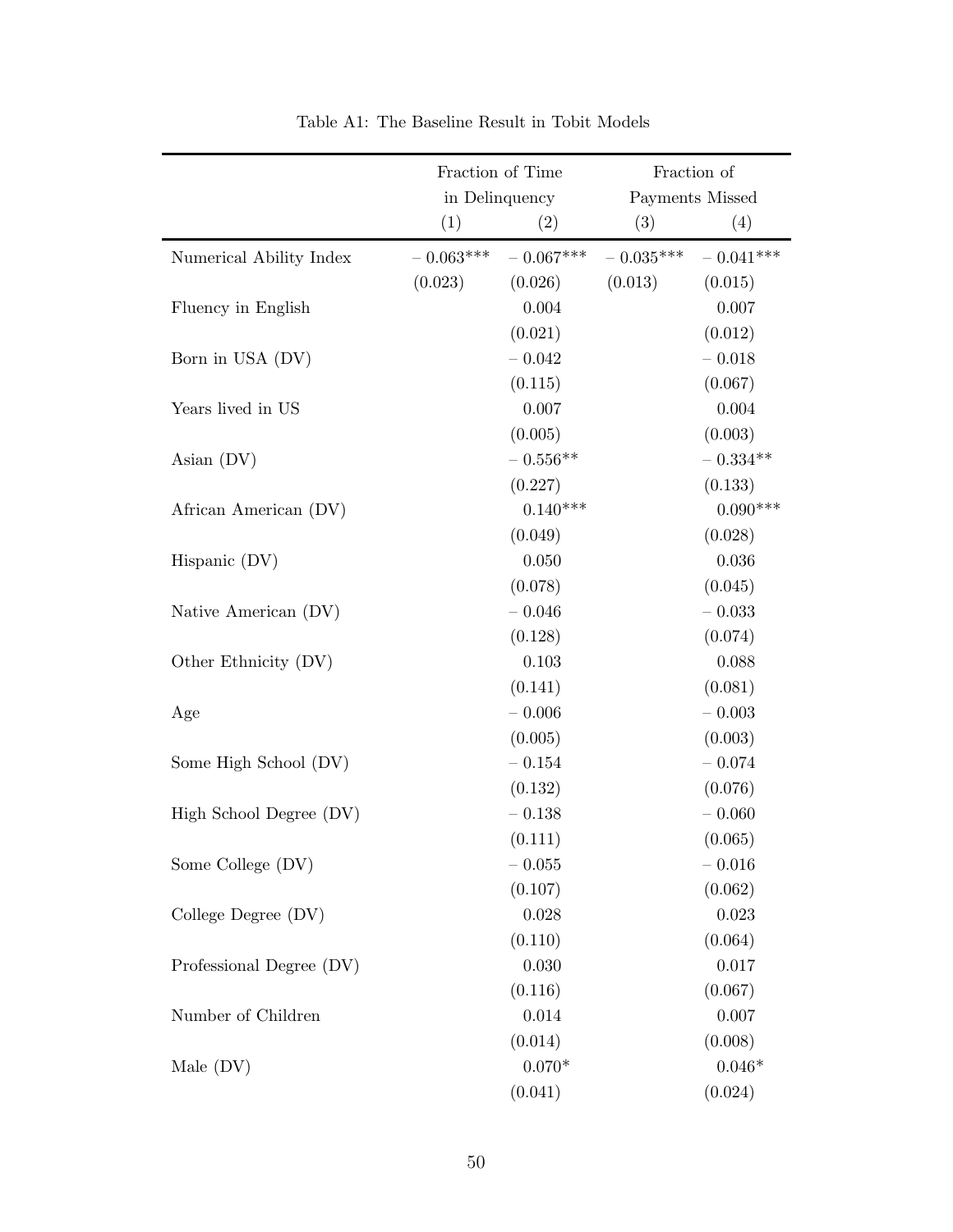|                             |            | Fraction of Time |            | Fraction of     |  |  |
|-----------------------------|------------|------------------|------------|-----------------|--|--|
|                             |            | in Delinquency   |            | Payments Missed |  |  |
|                             | (1)        | (2)              | (3)        | (4)             |  |  |
| Estimated $\delta$          |            | $-0.350$         |            | $-0.346$        |  |  |
|                             |            | (0.951)          |            | (0.551)         |  |  |
| Present-Biased (DV)         |            | 0.036            |            | 0.027           |  |  |
|                             |            | (0.050)          |            | (0.029)         |  |  |
| Risk preference             |            | 0.000            |            | 0.000           |  |  |
|                             |            | (0.000)          |            | (0.000)         |  |  |
| Log household income        |            | $-0.067*$        |            | $-0.030$        |  |  |
|                             |            | (0.038)          |            | (0.022)         |  |  |
| Volatility of HH Income     |            | $0.059**$        |            | $0.036**$       |  |  |
|                             |            | (0.024)          |            | (0.014)         |  |  |
| $\#$ of times out of work   |            | 0.016            |            | 0.007           |  |  |
| in last five years          |            | (0.012)          |            | (0.007)         |  |  |
| Employed (DV)               |            | 0.018            |            | 0.017           |  |  |
|                             |            | (0.054)          |            | (0.031)         |  |  |
| FICO Score $/ 10$           |            | $-0.023***$      |            | $-0.013***$     |  |  |
|                             |            | (0.003)          |            | (0.002)         |  |  |
| Home Purchase (DV)          |            | $-0.067$         |            | $-0.025$        |  |  |
|                             |            | (0.054)          |            | (0.031)         |  |  |
| Months since home purchased |            | $-0.001*$        |            | $-0.001**$      |  |  |
|                             |            | (0.000)          |            | (0.000)         |  |  |
| Originated in 2007 (DV)     |            | $-0.063$         |            | $-0.027$        |  |  |
|                             |            | (0.048)          |            | (0.028)         |  |  |
| Investor $(DV)$             |            | 0.014            |            | 0.012           |  |  |
|                             |            | (0.098)          |            | (0.056)         |  |  |
| Constant                    | $0.249***$ | $2.022**$        | $0.137***$ | $1.186**$       |  |  |
|                             | (0.056)    | (0.987)          | (0.032)    | (0.572)         |  |  |
| $\sigma$                    | $0.350***$ | $0.294***$       | $0.201***$ | $0.170***$      |  |  |
|                             | (0.018)    | (0.016)          | (0.011)    | (0.009)         |  |  |
| $\boldsymbol{N}$            | 339        | 322              | 339        | 322             |  |  |

Table A1: (continued)

*Notes:* Coefficients of tobit models. Robust standard errors in columns (1) - (4).  $\sigma$  is the estimated standard deviation of the residual.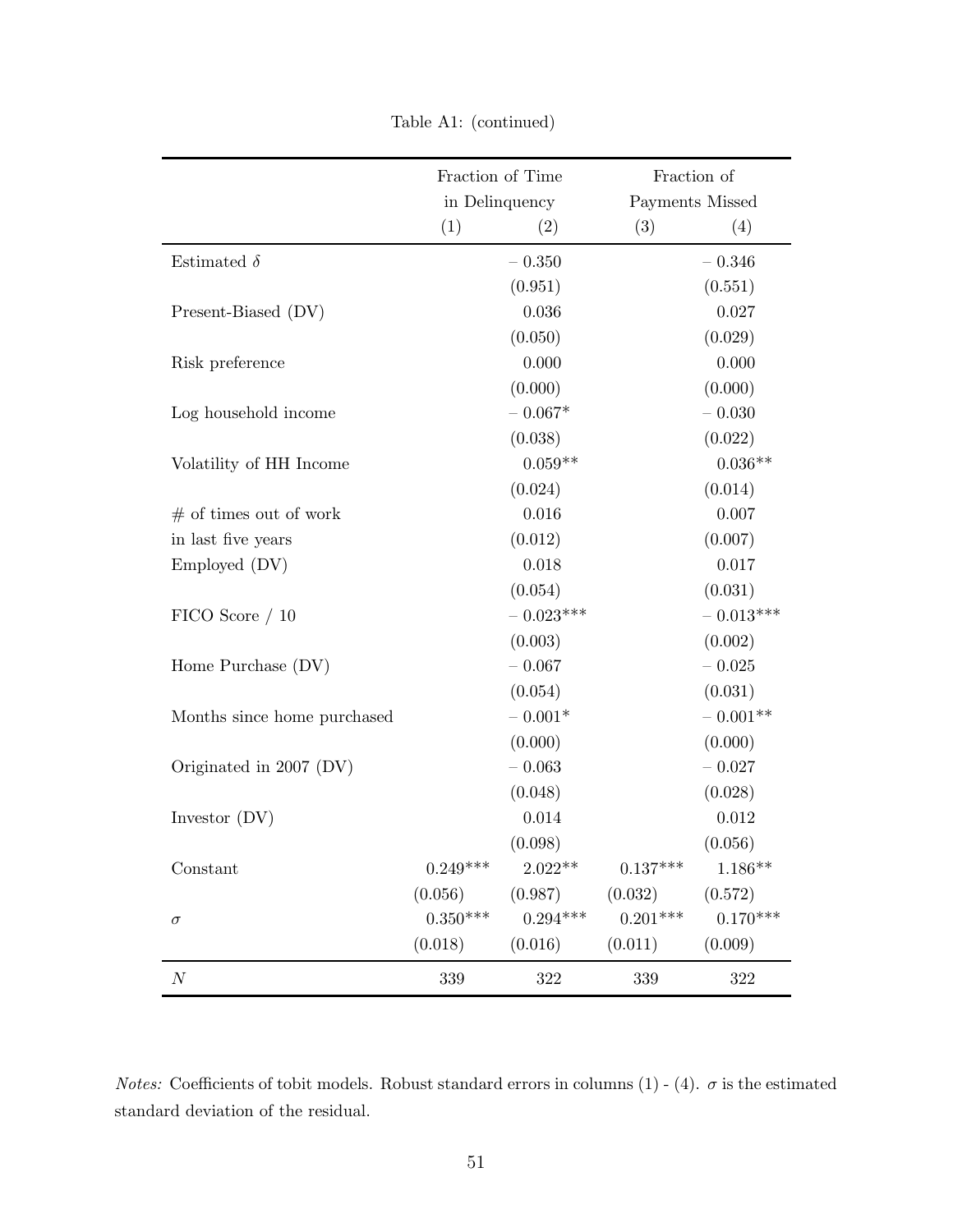Level of significance:  $*_p$  < 0.1,  $*_p$  < 0.05,  $^{***}p$  < 0.01